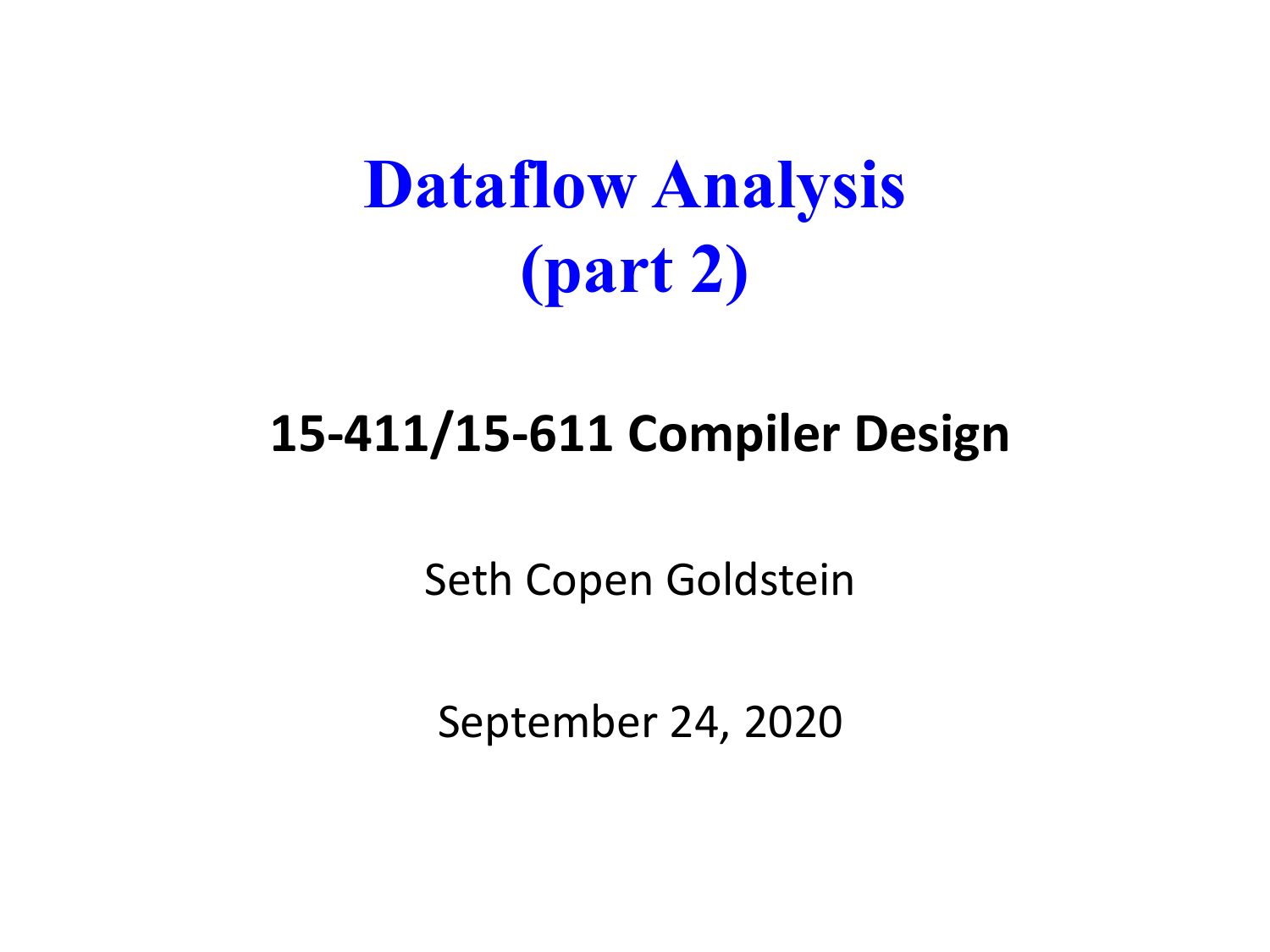# **Today**

- Dataflow Analysis
	- reaching definitions
	- liveness
	- available expressions
	- very busy expressions
- Framework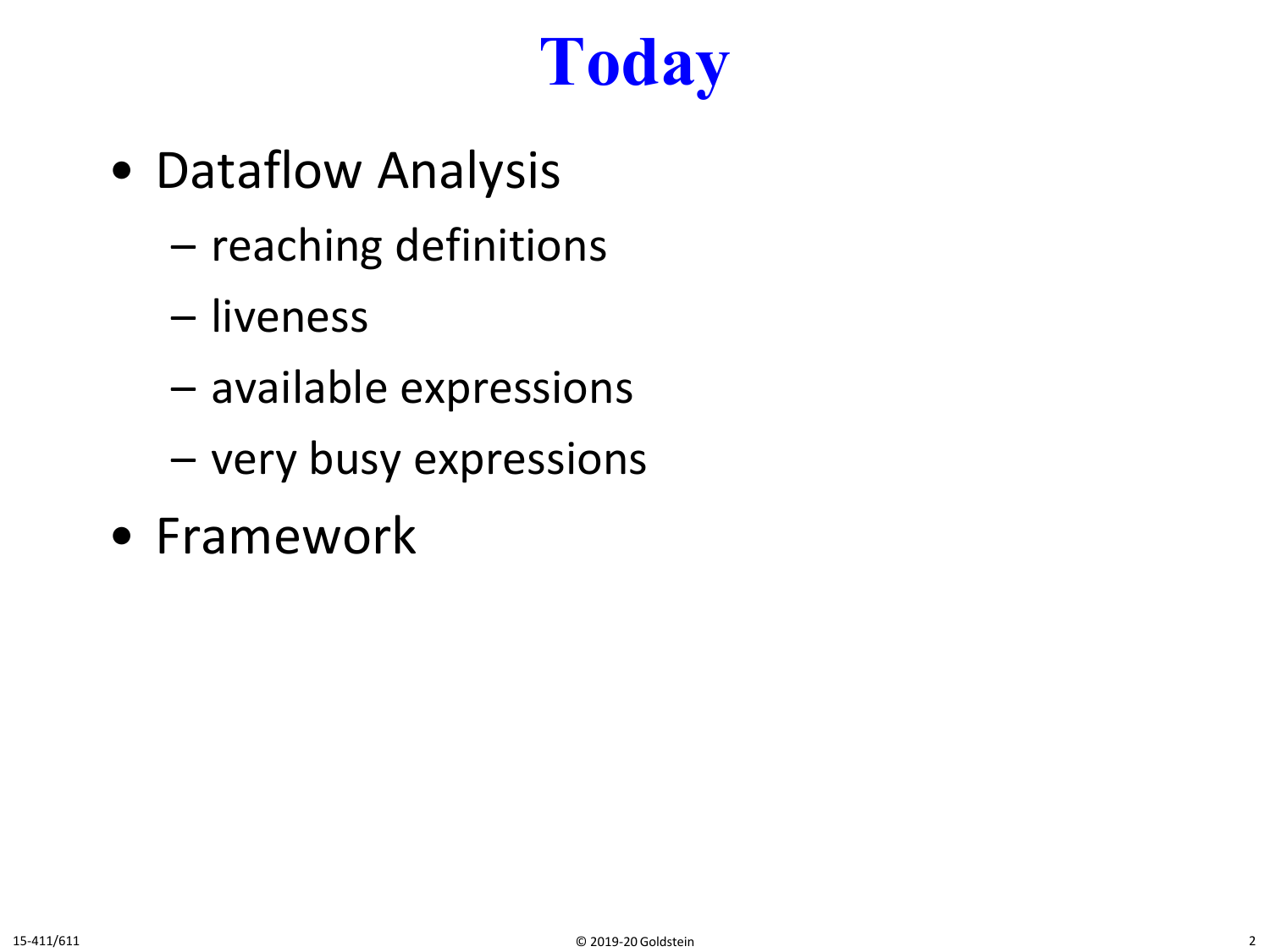#### **A sample program**

**int fib10(void) {**

- **int n = 10;**
- **int older = 0;**
- **int old = 1;**
- **int result = 0;**
- **int i;**

**if (n <= 1) return n; for (i = 2; i<n; i++) { result = old + older; older = old; old = result; }**

**return result;**

- **1: n <- 10**
- **2: older <- 0**
- **3: old <- 1**
- **4: result <- 0**
- **5: if n <= 1 goto 14**
- **6: i <- 2**
- **7: if i > n goto 13**
- **8: result <- old + older**
	- **9: older <- old**
	- **10: old <- result**
	- **11: i <- i + 1**
	- **12: JUMP 7**
	- **13: return result**
	- **14: return n**

**}**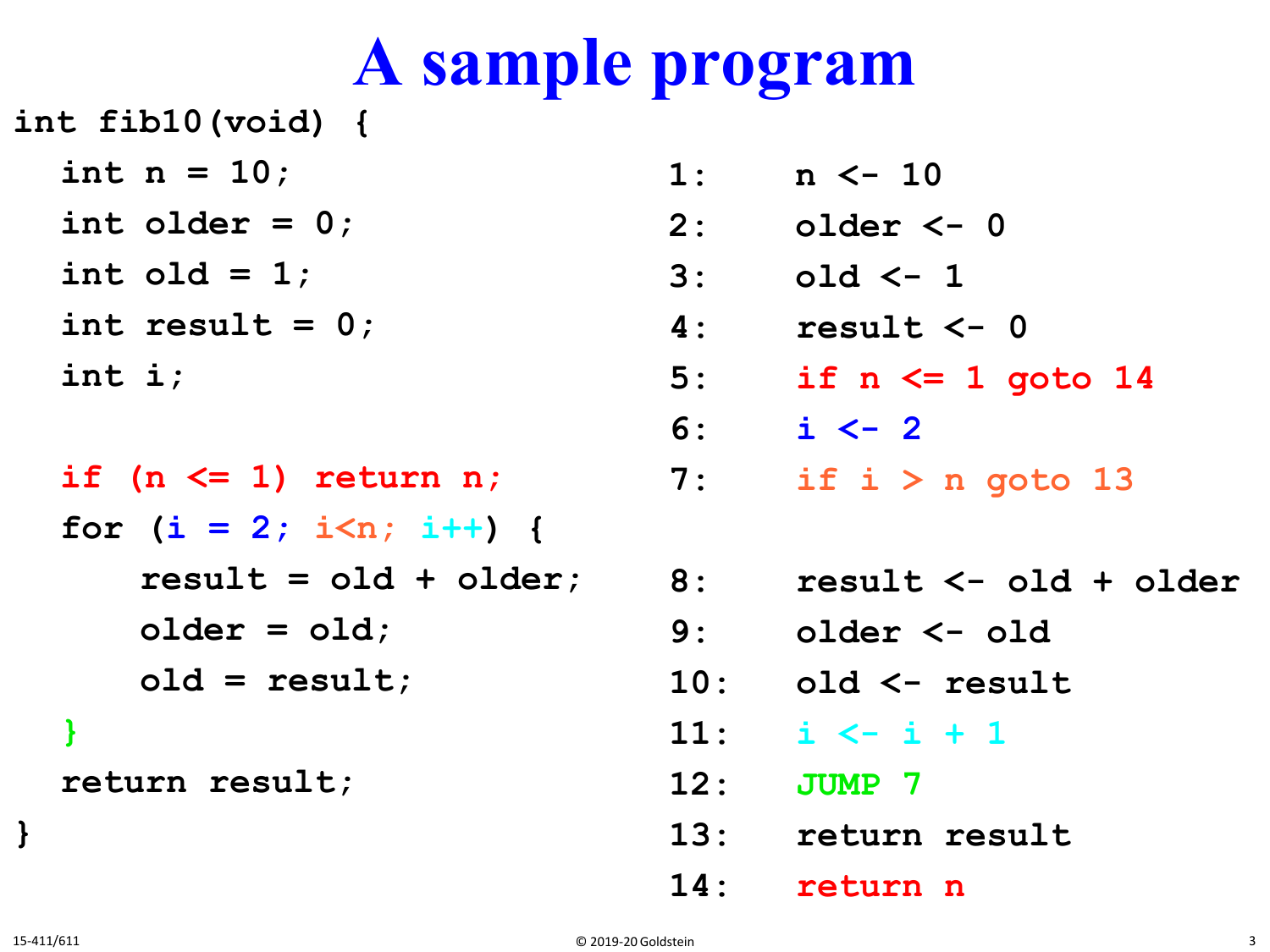### **Simple Constant Propagation**

- Can we do SCP?
- How do we recognize it?

• What aren't we doing?

- Metanote:
	- keep opts simple!
	- Use combined power
- **1: n <- 10**
- **2: older <- 0**
- **3: old <- 1**
- **4: result <- 0**
- **5: if n <= 1 goto 14**
- **6: i <- 2**
- **7: if i > n goto 13**
- **8: result <- old + older**
- **9: older <- old**
- **10: old <- result**
- **11: i <- i + 1**
- **12: JUMP 7**
- **13: return result**
- **14: return n**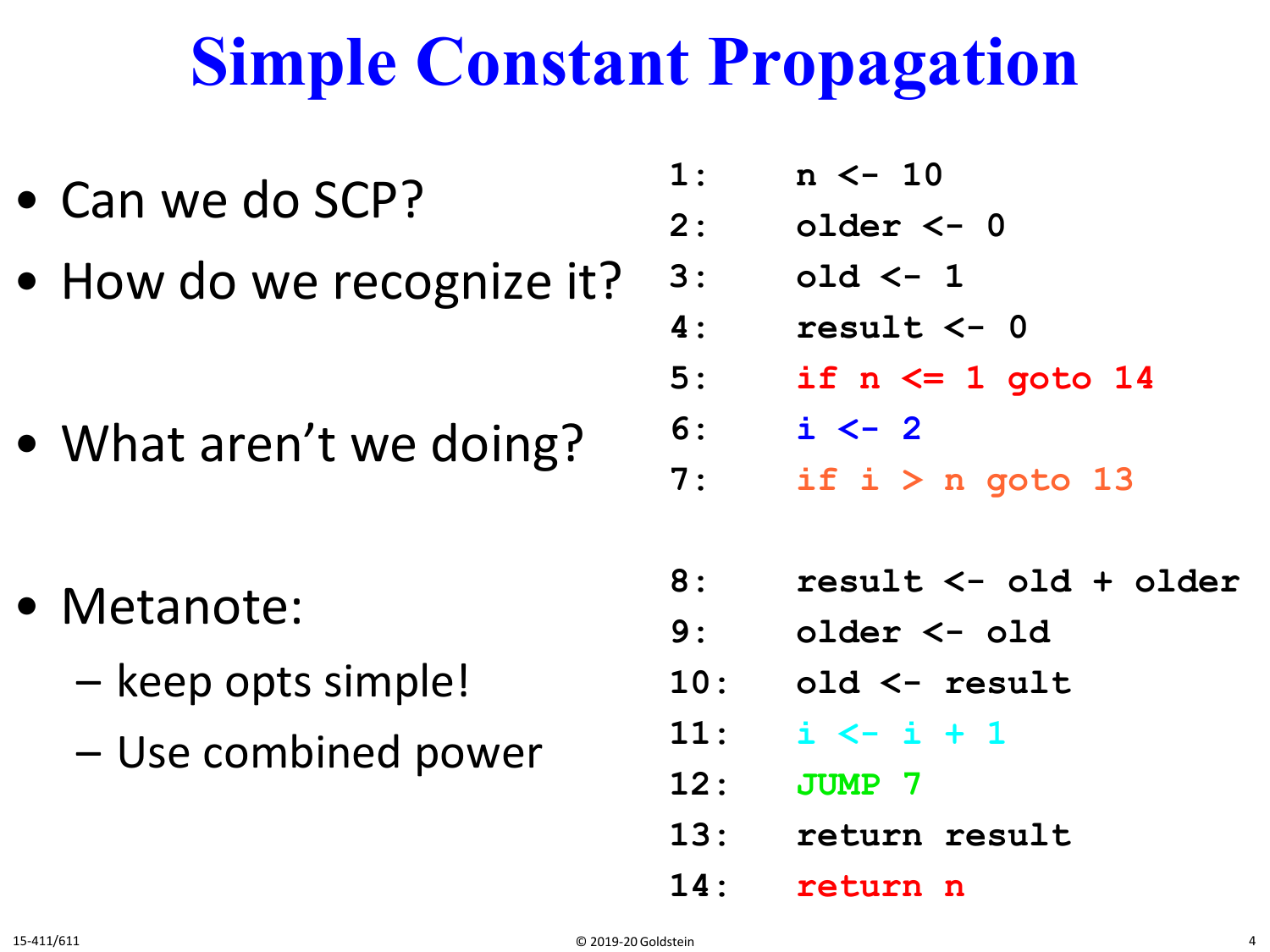## **Reaching Definitions**

A definition of variable v at program point d reaches program point u if there exists a path of control flow edges from d to u that does not contain a definition of v.



| 1:  | $n \le -10$           |
|-----|-----------------------|
| 2:  | older <- 0            |
| 3:  | old $\leftarrow$ 1    |
| 4 : | result $\leq -0$      |
| 5:  | if $n \leq 1$ goto 14 |
| 6:  | $i \leftarrow 2$      |
| 7:  | if $i > n$ goto 13    |
| 8:  | result <- old + older |
| 9:  | older <- old          |
| 10: | old <- result         |
| 11: | $i \leftarrow i + 1$  |
| 12: | <b>JUMP 7</b>         |
| 13: | return result         |
| 14: | return n              |
|     |                       |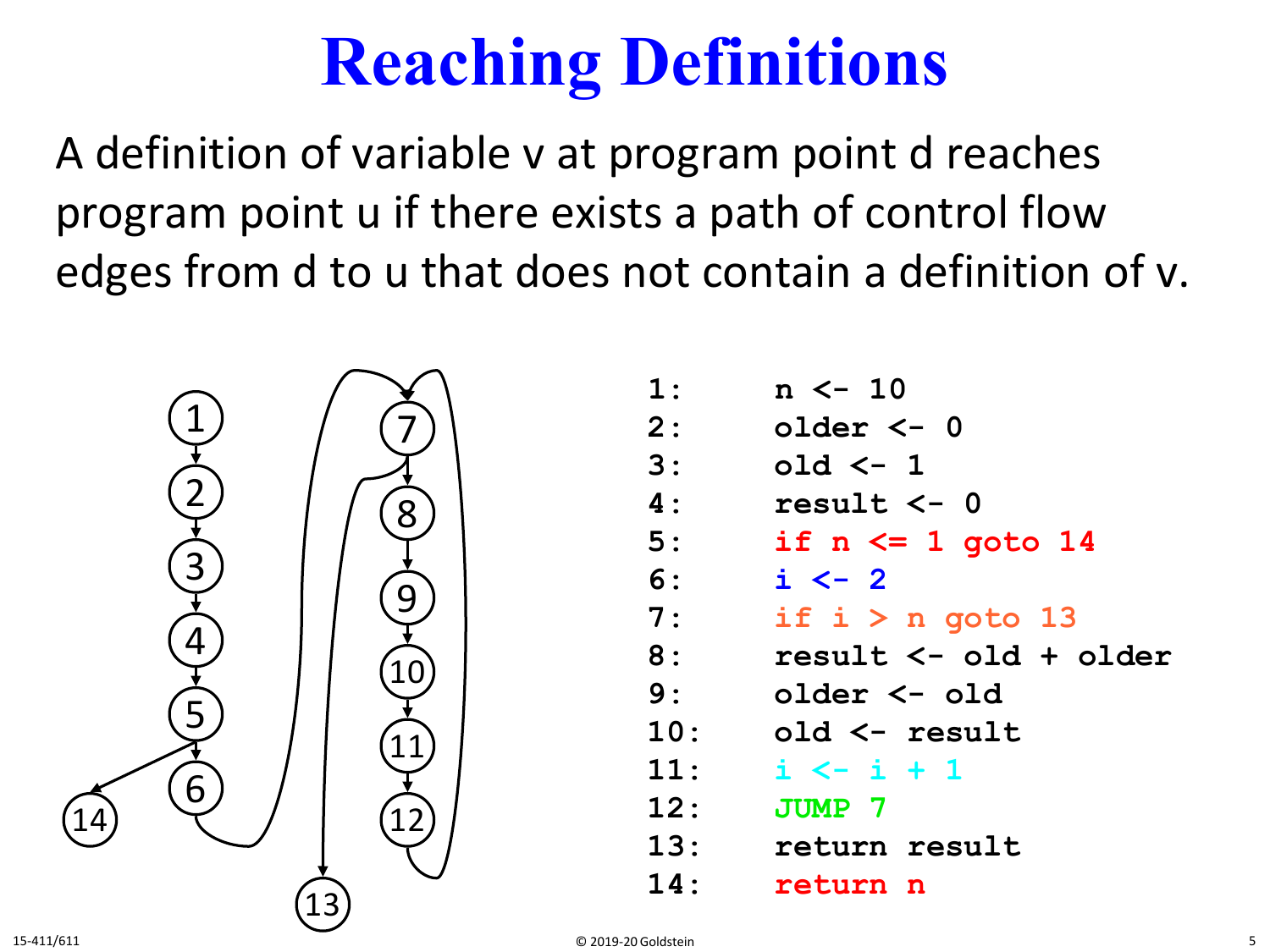## **Reaching Definitions (ex)**

| • 1 reaches 5, 7, and 14          |                          |
|-----------------------------------|--------------------------|
| 14, Really?                       |                          |
| Meta-notes:                       | Ļ                        |
| • (almost) always conservative    | $\overline{\phantom{a}}$ |
| • only know what we know          | $\epsilon$               |
| • Keep it simple:                 | ر<br>ع                   |
| • What opt(s), if run before this |                          |
| would help                        | S<br>1<br>1<br>1<br>1    |
| · What about:                     |                          |
| $1: x < -0$                       |                          |
| $2:$ if (false) $x<-1$            |                          |
| 3:  x                             |                          |
| $\bullet$ Doos 1 roach 22         |                          |

- Does 1 reach 3?
- What opt changes this?

| 1:             | $n \le -10$           |
|----------------|-----------------------|
| $\mathbf{2}$ : | older <- 0            |
| 3:             | old $\leftarrow$ 1    |
| 4 :            | result <- 0           |
| 5:             | if $n \leq 1$ goto 14 |
| 6:             | $i \leftarrow 2$      |
| 7:             | if $i > n$ goto 13    |
| 8:             | result <- old + older |
| 9:             | older <- old          |
| 10:            | old <- result         |
| 11:            | $i \leftarrow i + 1$  |
| 12:            | JUMP 7                |
| 13:            | return result         |
| 14:            | return n              |
|                |                       |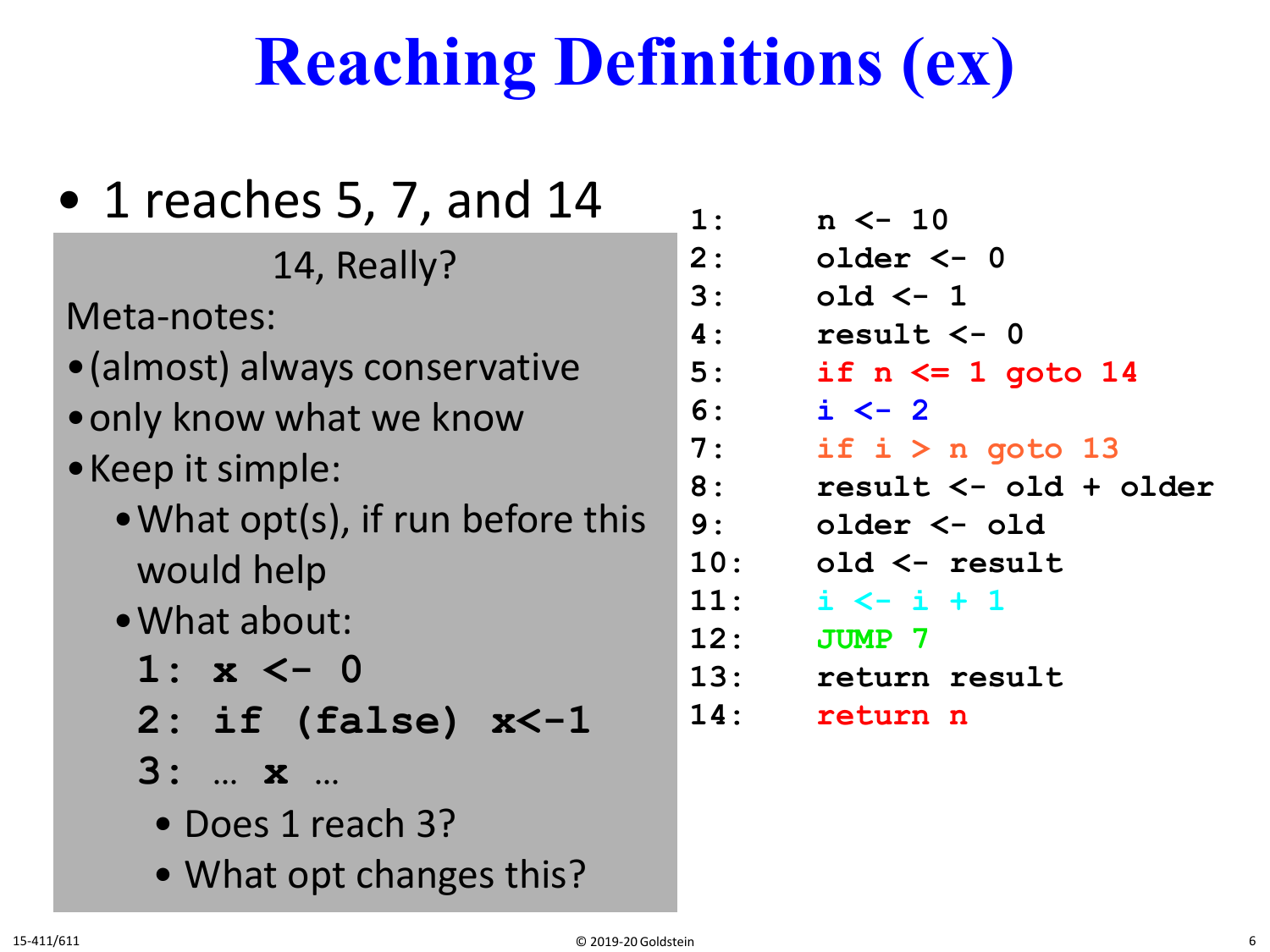## **Calculating Reaching Definitions**

A definition of variable v at program point d reaches program point u if there exists a path of control flow edges from d to u that does not contain a definition of v.

- Build up RD stmt by stmt
- Stmt s, "d: v <- x op y", generates d
- Stmt s, "d:  $v < x$  op y", kills all other defs(v)

Or,

- Gen[s] =  $\{ d \}$
- Kill $[s] = \text{defs}(v) \{ d \}$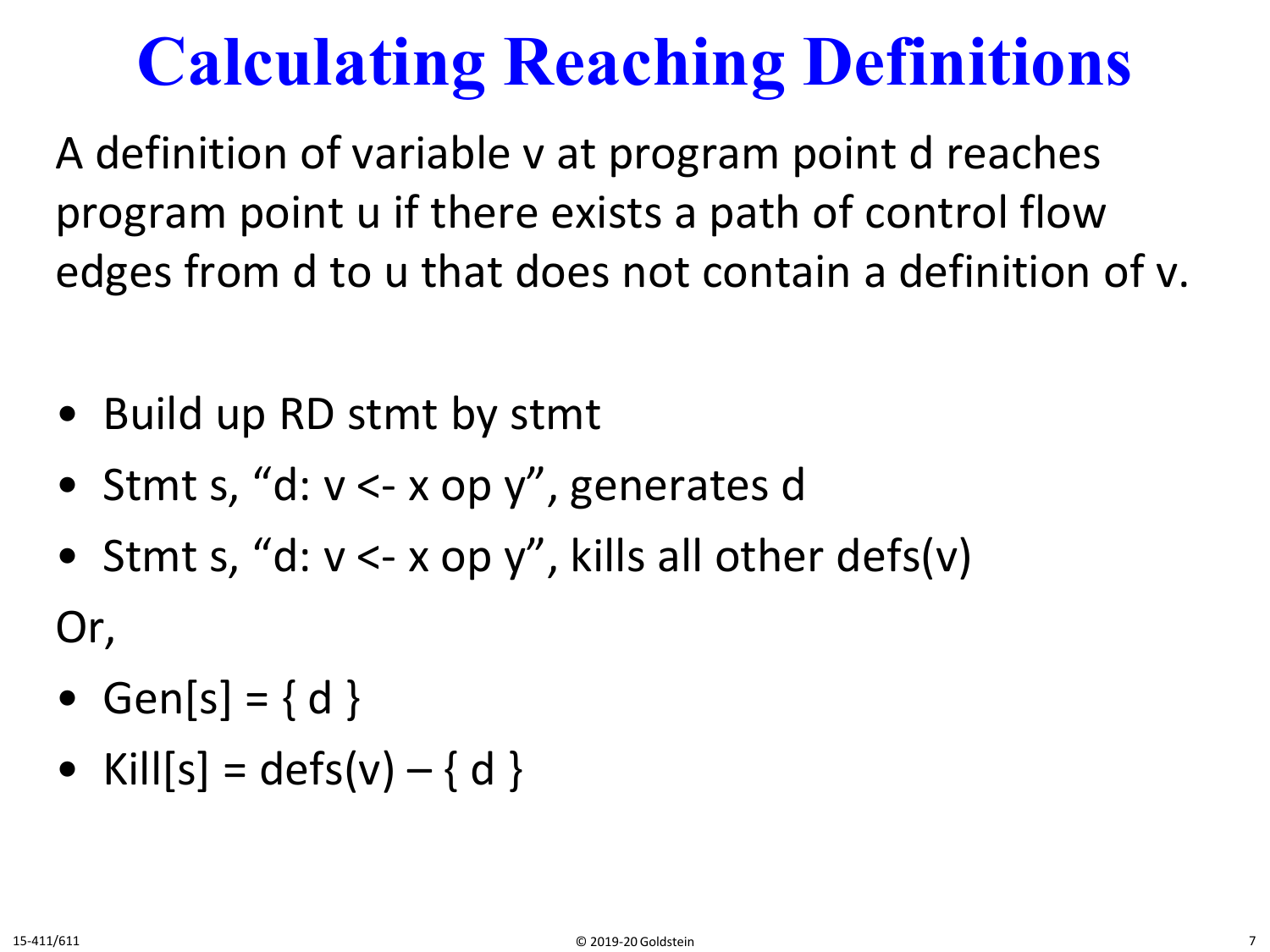#### **Gen and kill for each stmt**

|                          | Gen            | kill           |
|--------------------------|----------------|----------------|
| 1: $n \le -10$           | $\mathbf 1$    |                |
| $2:$ older $<-0$         | $\overline{2}$ | 9              |
| $3: old < -1$            | 3              | 10             |
| $4: result < -0$         | 4              | 8              |
| 5: if $n \leq 1$ goto 14 |                |                |
| 6: $i \le -2$            | 6              | 11             |
| 7: if $i > n$ goto 13    |                |                |
| 8: result <- old + older | 8              | 4              |
| $9:$ older $\leq$ - old  | 9              | $\overline{2}$ |
| $10:$ old $\leq$ result  | 10             | $\overline{3}$ |
| $11: i \le -i + 1$       | 11             | 6              |
| $12:JUMP$ 7              |                |                |
| 13: return result        |                |                |
| 14: return<br>n          |                |                |

we determine the defs that reach a node by using:

- control flow information
- gen and kill info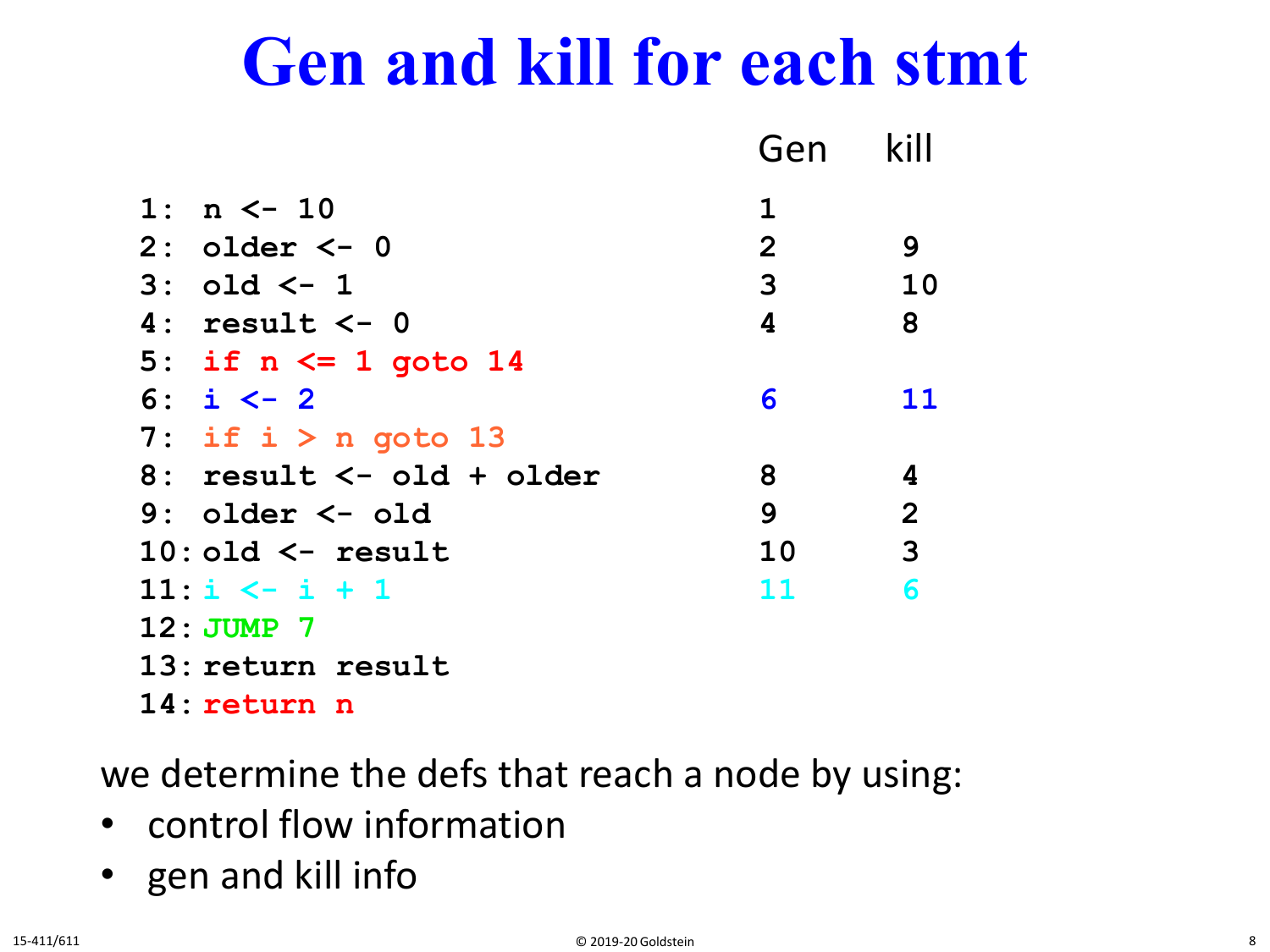# **Computing in[n] and out[n]**

- In[n]: the set of defs that reach the beginning of node n
- Out[n]: the set of defs that reach the end of node n

$$
\mathsf{in}[n] = \bigcup_{p \in \mathit{pred}[n]} \mathit{out}[p]
$$

 $out[n] = gen[n] \cup (in[n]-kill[n])$ 

- Initialize  $in[n]=out[n]=\{\}$  for all n
- Solve iteratively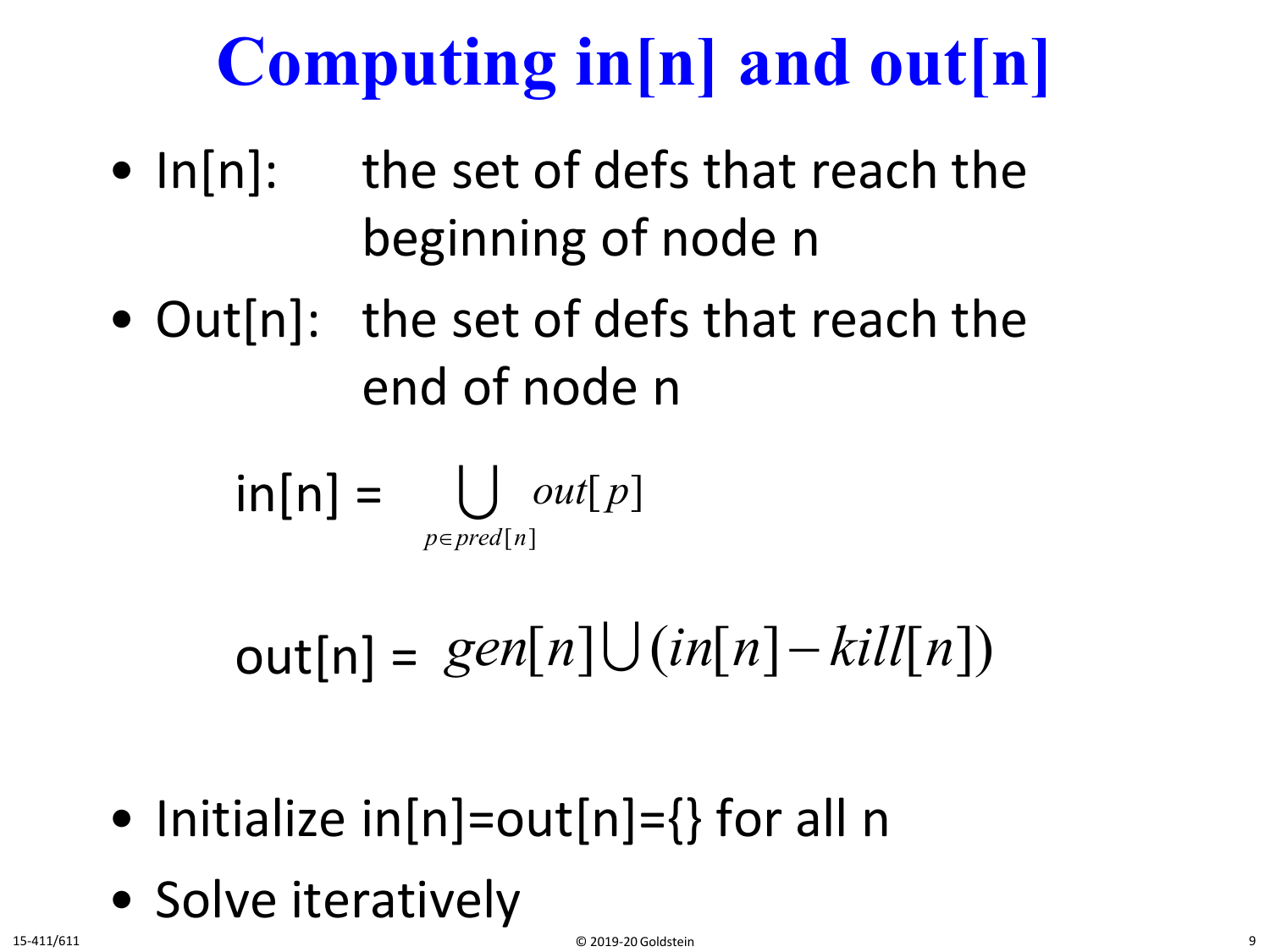# **pred[n]?**

- Pred[n] are all nodes that can directly reach n in the control flow graph.
- E.g.,  $pred[7] = \{ 6, 12 \}$



| 1:             | $n \le -10$           |
|----------------|-----------------------|
| $\mathbf{2}$ : | older <- 0            |
| 3:             | old $\leftarrow$ 1    |
| 4 :            | result <- 0           |
| 5:             | if $n \leq 1$ goto 14 |
| 6:             | $i \leftarrow 2$      |
| 7:             | if $i > n$ goto 13    |
| 8:             | result <- old + older |
| 9:             | older <- old          |
| 10:            | old <- result         |
| 11:            | $i \leq i + 1$        |
| 12:            | JUMP 7                |
| 13:            | return result         |
| 14:            | return n              |
|                |                       |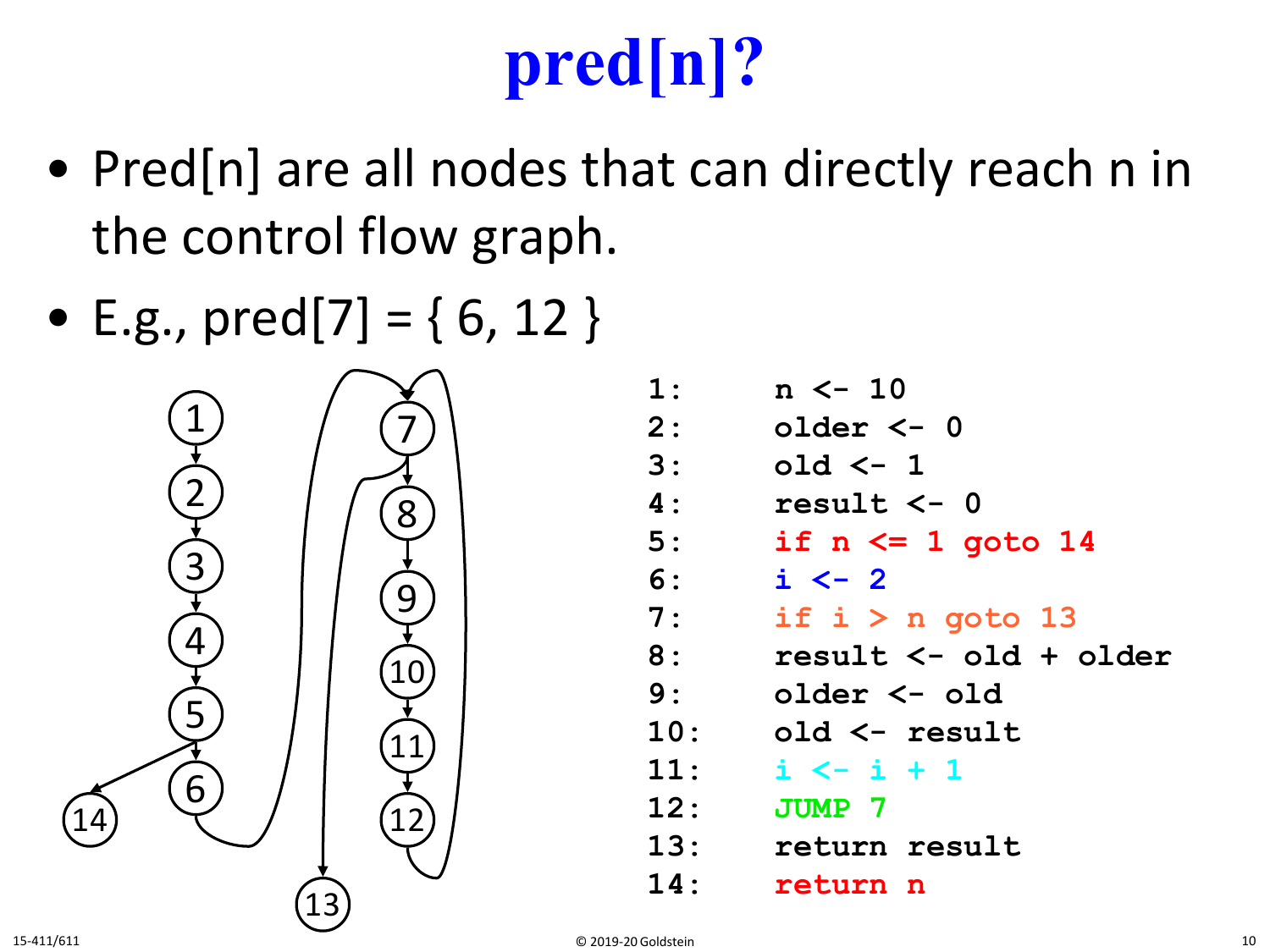#### **What order to eval nodes?**

- Does it matter?
- Lets do:  $1, 2, 3, 4, 5, 14, 6, 7, 13, 8, 9, 10, 11, 12$



| 1:             | $n \le -10$           |
|----------------|-----------------------|
| $\mathbf{2}$ : | older <- 0            |
| 3:             | old $\leftarrow$ 1    |
| 4 :            | result $\leq -0$      |
| 5:             | if $n \leq 1$ goto 14 |
| 6:             | $i \leftarrow 2$      |
| 7:             | if $i > n$ goto 13    |
| 8 :            | result <- old + older |
| 9:             | older <- old          |
| 10:            | old <- result         |
| 11:            | $i \leftarrow i + 1$  |
| 12:            | <b>JUMP 7</b>         |
| 13:            | return result         |
| 14:            | return n              |
|                |                       |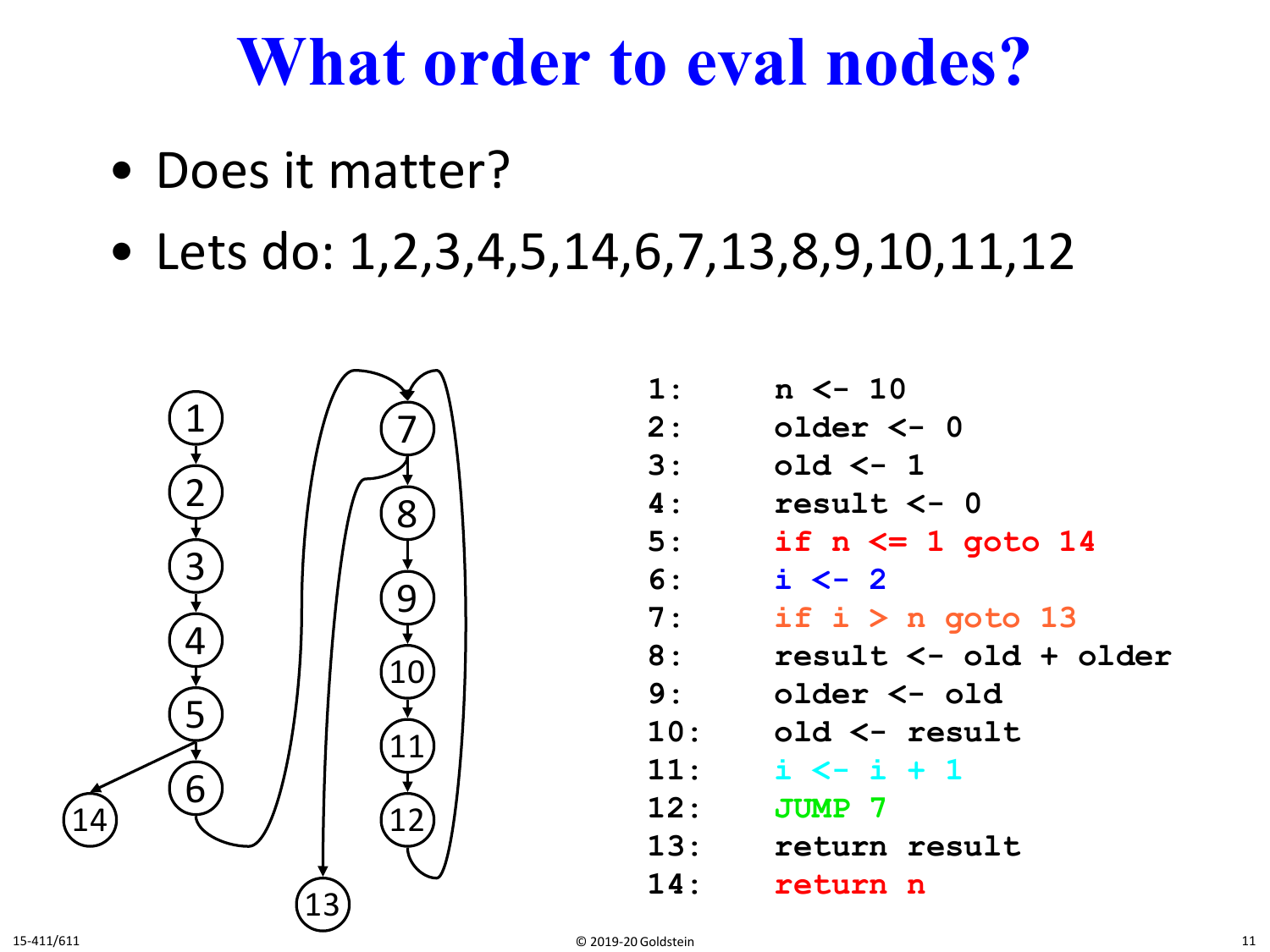## **Example:**

#### • Order: 1,2,3,4,5,14,6,7,13,8,9,10,11,12  $\text{inf}[n] = \bigcup \text{ out}[p] \quad \text{ out}[n] = \text{gen}[n] \bigcup (\text{in}[n] - \text{kill}[n])$ *p*∈ *pred*[n] **1: n <- 10 1 1 2: older <- 0 2 9 1 1,2 3: old <- 1 3 10 1,2 1,2,3 4: result <- 0 4 8 5: if n <= 1 goto 14 6: i <- 2 6 11 7: if i > n goto 13 8: result <- old + older 8 4 9: older <- old 9 2 10: old <- result 10 3 11: i <- i + 1 11 6** Gen kill in out

- **12: JUMP 7**
- **13: return result**
- **14: return n**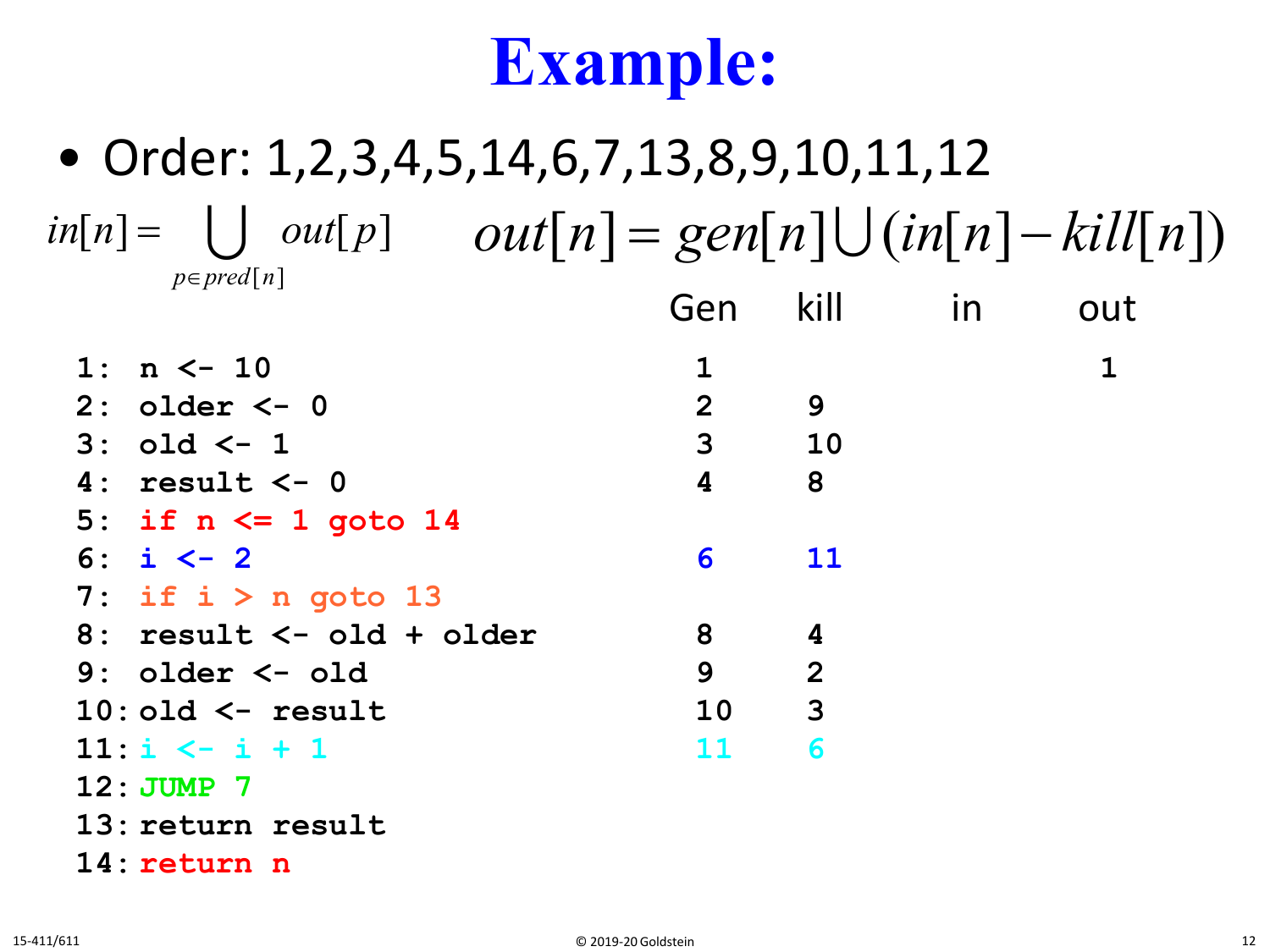## **Example:**

#### • Order: 1,2,3,4,5,14,6,7,13,8,9,10,11,12  $\text{inf}[n] = \bigcup \text{ out}[p] \quad \text{ out}[n] = \text{gen}[n] \bigcup (\text{in}[n] - \text{kill}[n])$ *p*∈ *pred*[n] **1: n <- 10 1 1 2: older <- 0 2 9 1 1,2 3: old <- 1 3 10 1,2 1,2,3 4: result <- 0 4 8 5: if n <= 1 goto 14 6: i <- 2 6 11 7: if i > n goto 13 8: result <- old + older 8 4 9: older <- old 9 2 10: old <- result 10 3 11: i <- i + 1 11 6** Gen kill in out

- **12: JUMP 7**
- **13: return result**
- **14: return n**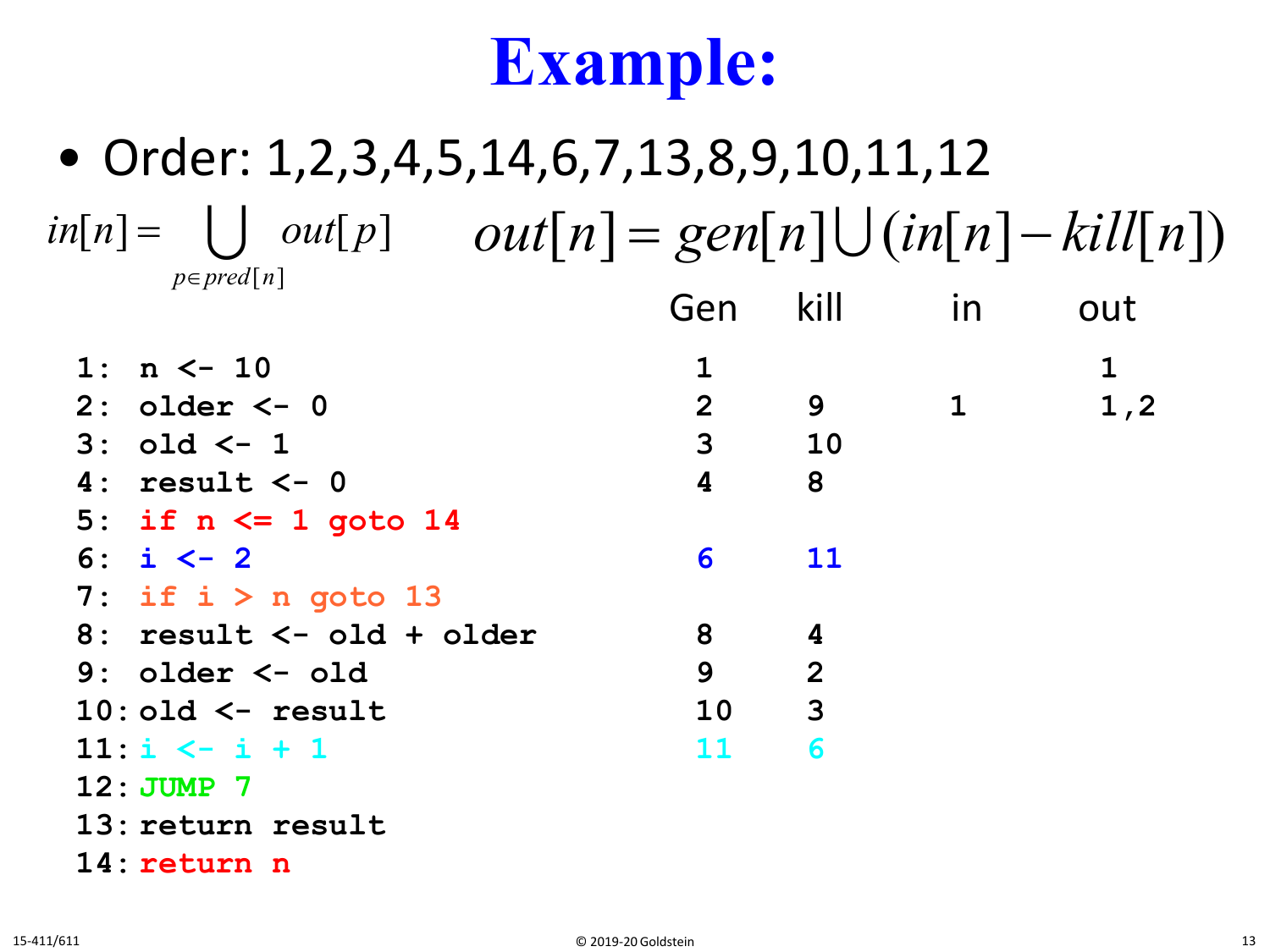## **Example:**

#### • Order: 1,2,3,4,5,14,6,7,13,8,9,10,11,12  $\text{inf}[n] = \bigcup \text{ out}[p] \quad \text{ out}[n] = \text{gen}[n] \bigcup (\text{in}[n] - \text{kill}[n])$ *p*∈ *pred*[n] **1: n <- 10 1 1 2: older <- 0 2 9 1 1,2 3: old <- 1 3 10 1,2 1,2,3 4: result <- 0 4 8 5: if n <= 1 goto 14 6: i <- 2 6 11 7: if i > n goto 13 8: result <- old + older 8 4 9: older <- old 9 2 10: old <- result 10 3 11: i <- i + 1 11 6 12: JUMP 7** Gen kill in out

- **13: return result**
- **14: return n**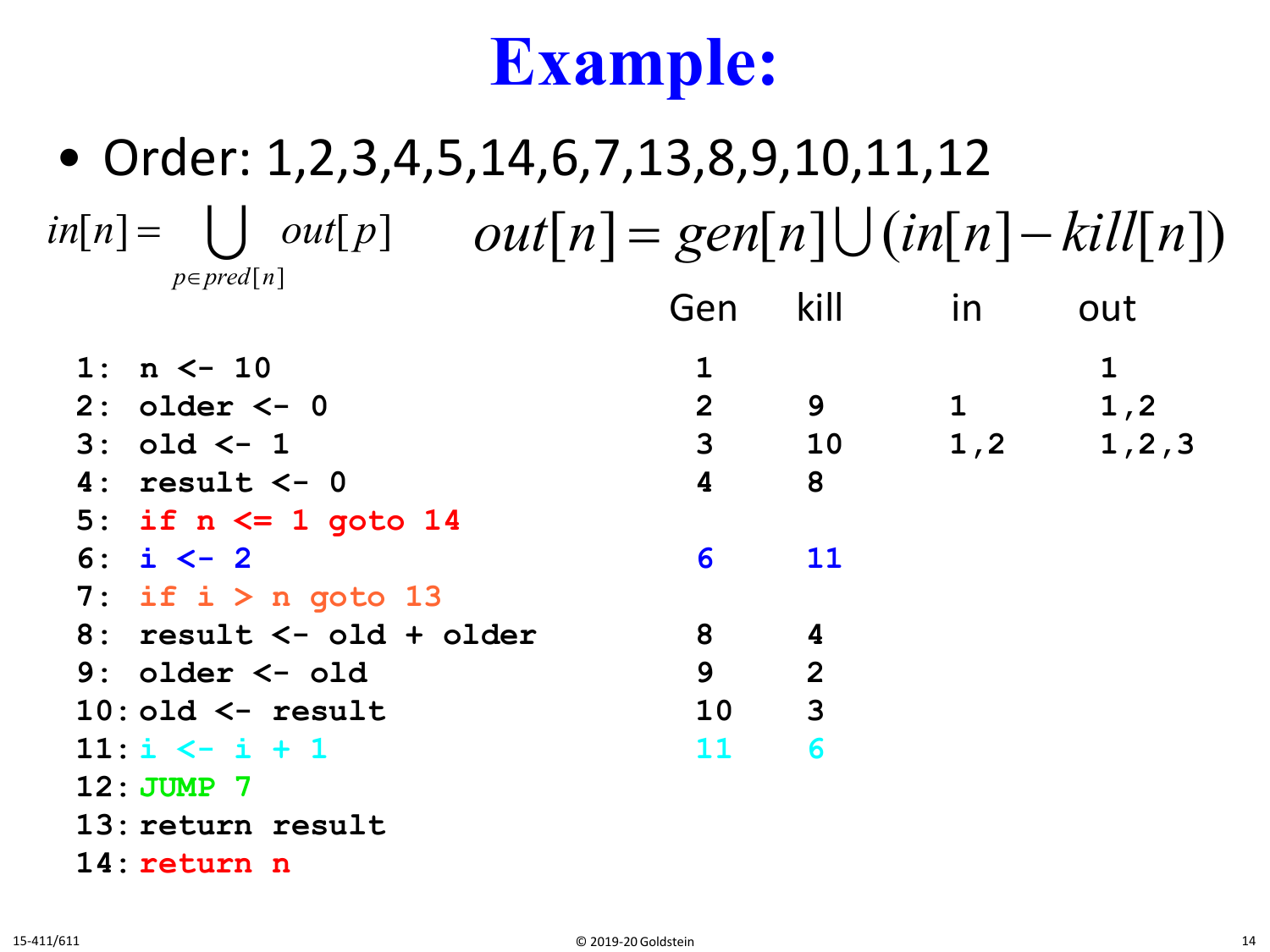#### • Order: 1,2,3,4,5,14,6,7,13,8,9,10,11,12 **1: n <- 10 1 1 2: older <- 0 2 9 1 1,2 3: old <- 1 3 10 1,2 1,2,3 4: result <- 0 4 8 1-3 1-4 5: if n <= 1 goto 14 1-4 1-4 6: i <- 2 6 11 1-4 1-4,6 7: if i > n goto 13 1-4,6 1-4,6 8: result <- old + older 8 4 1-4,6 1-3,6,8 9: older <- old 9 2 1-3,6,8 1,3,6,8,9** Gen kill in out  $\text{inf}[n] = \bigcup \text{ out}[p] \quad \text{ out}[n] = \text{gen}[n] \bigcup (\text{in}[n] - \text{kill}[n])$ *p*∈ *pred*[n]

- **10: old <- result 10 3 1,3,6,8,9 1,6,8-10**
- **11:**  $i \leq i + 1$  **11 6**
- **12:** JUMP 7
- **13: return result 1-4,6 1-4,6**
- **14: return n 1-4 1-4**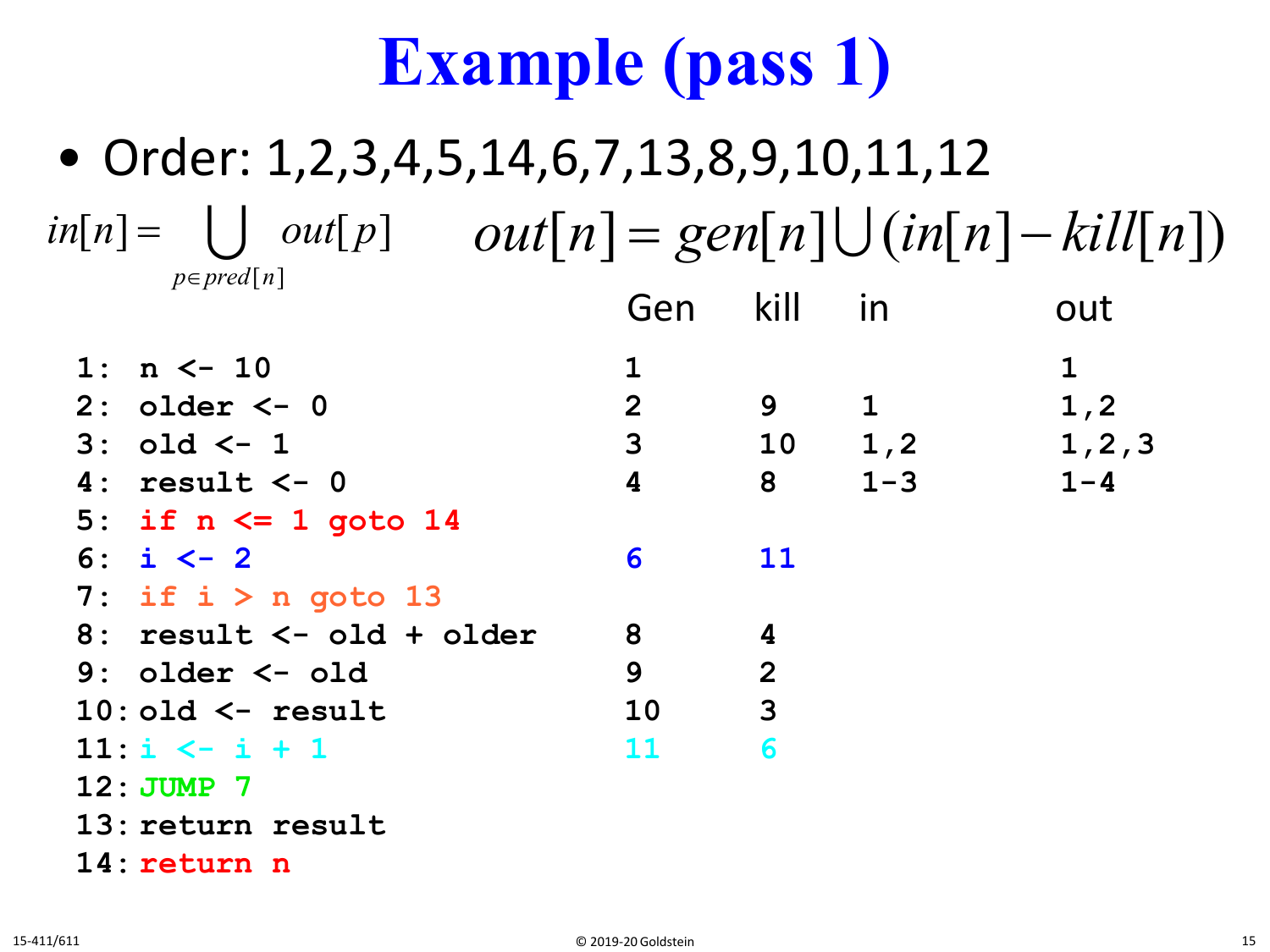#### • Order: 1,2,3,4,5,14,6,7,13,8,9,10,11,12 **1: n <- 10 1 1 2: older** <- **0 2 9 1 1**,2<br> **3: old** <- **1 3 10 1**,2 **1**,2,3 **3: old <- 1 3 10 1,2 1,2,3 4: result <- 0 4 8 1-3 1-4 5: if n <= 1 goto 14 1-4 1-4 6: i <- 2 6 11 1-4 1-4,6 7: if i > n goto 13 1-4,6 1-4,6 8: result <- old + older 8 4 1-4,6 1-3,6,8 9: older <- old 9 2 1-3,6,8 1,3,6,8,9 10: old <- result 10 3 1,3,6,8,9 1,6,8-10 11: i**  $\leftarrow$  **i** + 1 **11 6** Gen kill in out  $\text{inf}[n] = \bigcup \text{ out}[p] \quad \text{ out}[n] = \text{gen}[n] \bigcup (\text{in}[n] - \text{kill}[n])$ *p*∈ *pred*[n]

- **12:** JUMP 7
- **13: return result 1-4,6 1-4,6**
- **14: return n 1-4 1-4**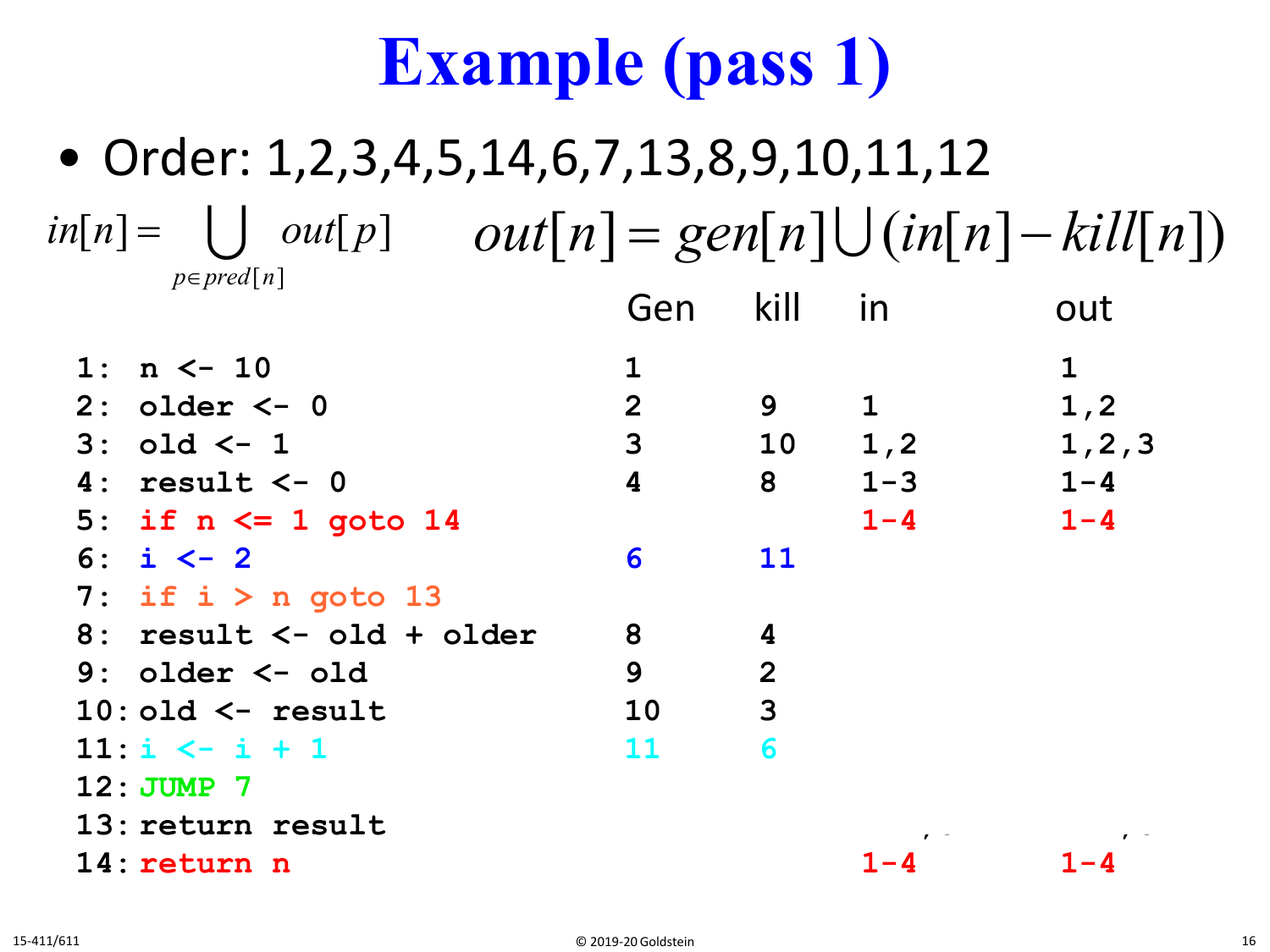#### • Order: 1,2,3,4,5,14,6,7,13,8,9,10,11,12 **1: n <- 10 1 1 2: older <- 0 2 9 1 1,2 3: old <- 1 3 10 1,2 1,2,3 4: result <- 0 4 8 1-3 1-4 5: if n <= 1 goto 14 1-4 1-4 6: i <- 2 6 11 1-4 1-4,6 7: if i > n goto 13 1-4,6 1-4,6 8: result <- old + older 8 4 1-4,6 1-3,6,8 9: older <- old 9 2 1-3,6,8 1,3,6,8,9** Gen kill in out  $\text{inf}[n] = \bigcup \text{ out}[p] \quad \text{ out}[n] = \text{gen}[n] \bigcup (\text{in}[n] - \text{kill}[n])$ *p*∈ *pred*[n]

- **10: old <- result 10 3 1,3,6,8,9 1,6,8-10**
- **11:**  $\dot{x}$  **i** + 1 **11 6**
- **12:** JUMP 7
- **13: return result 1-4,6 1-4,6**
- 

**14: return n 1-4 1-4**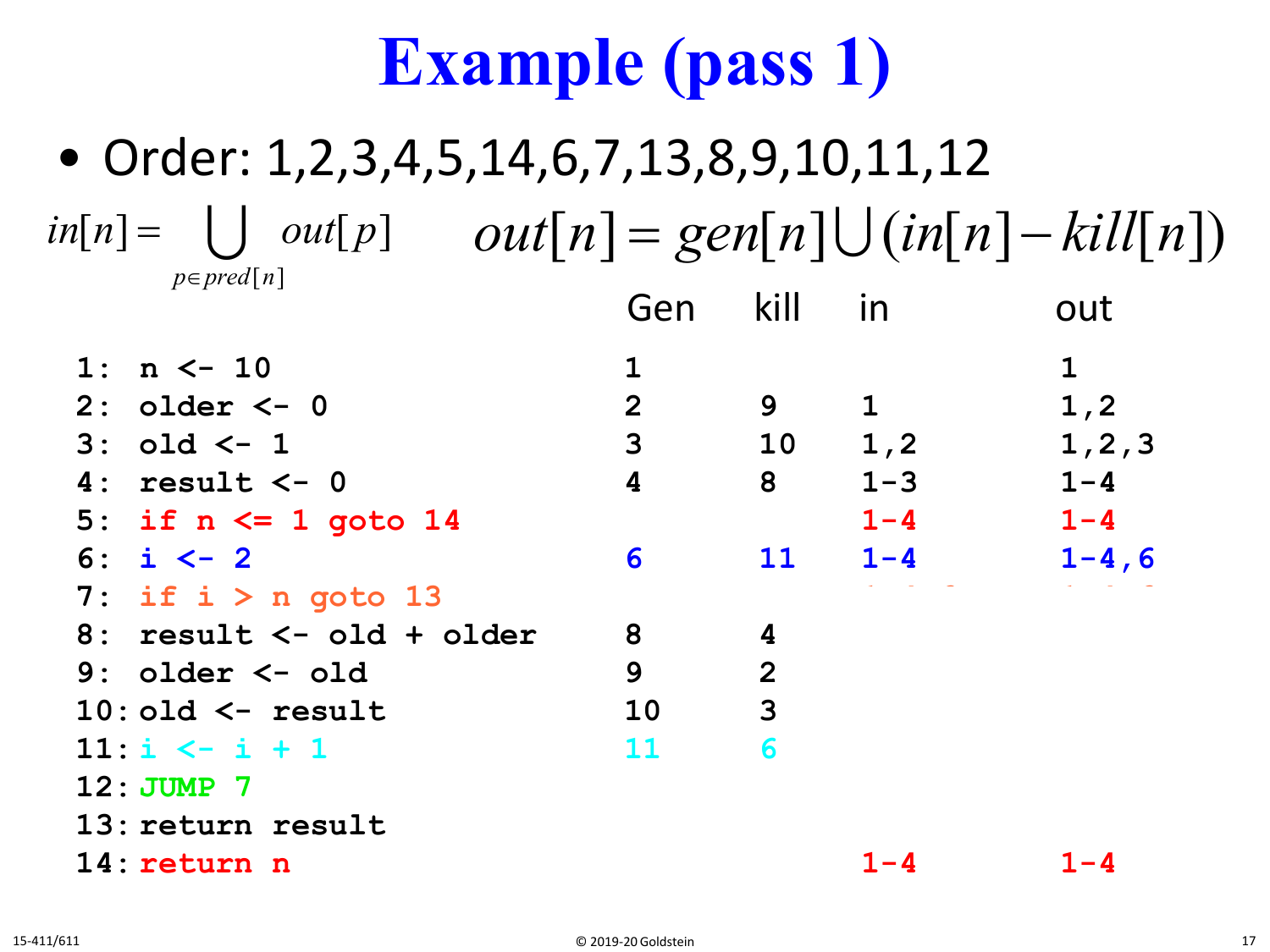#### • Order: 1,2,3,4,5,14,6,7,13,8,9,10,11,12 **1: n <- 10 1 1 2: older <- 0 2 9 1 1,2 3: old <- 1 3 10 1,2 1,2,3 4: result <- 0 4 8 1-3 1-4 5: if n <= 1 goto 14 1-4 1-4 6: i <- 2 6 11 1-4 1-4,6 7: if i > n goto 13 1-4,6 1-4,6 8: result <- old + older 8 4 1-4,6 1-3,6,8 9: older <- old 9 2 1-3,6,8 1,3,6,8,9 10: old <- result 10 3 1,3,6,8,9 1,6,8-10** Gen kill in out  $\text{inf}[n] = \bigcup \text{ out}[p] \quad \text{ out}[n] = \text{gen}[n] \bigcup (\text{in}[n] - \text{kill}[n])$ *p*∈ *pred*[n]

**11: i**  $\leftarrow$  **i** + 1 **11 6 12:** JUMP 7 **13: return result 1-4,6 1-4,6 14: return n 1-4 1-4**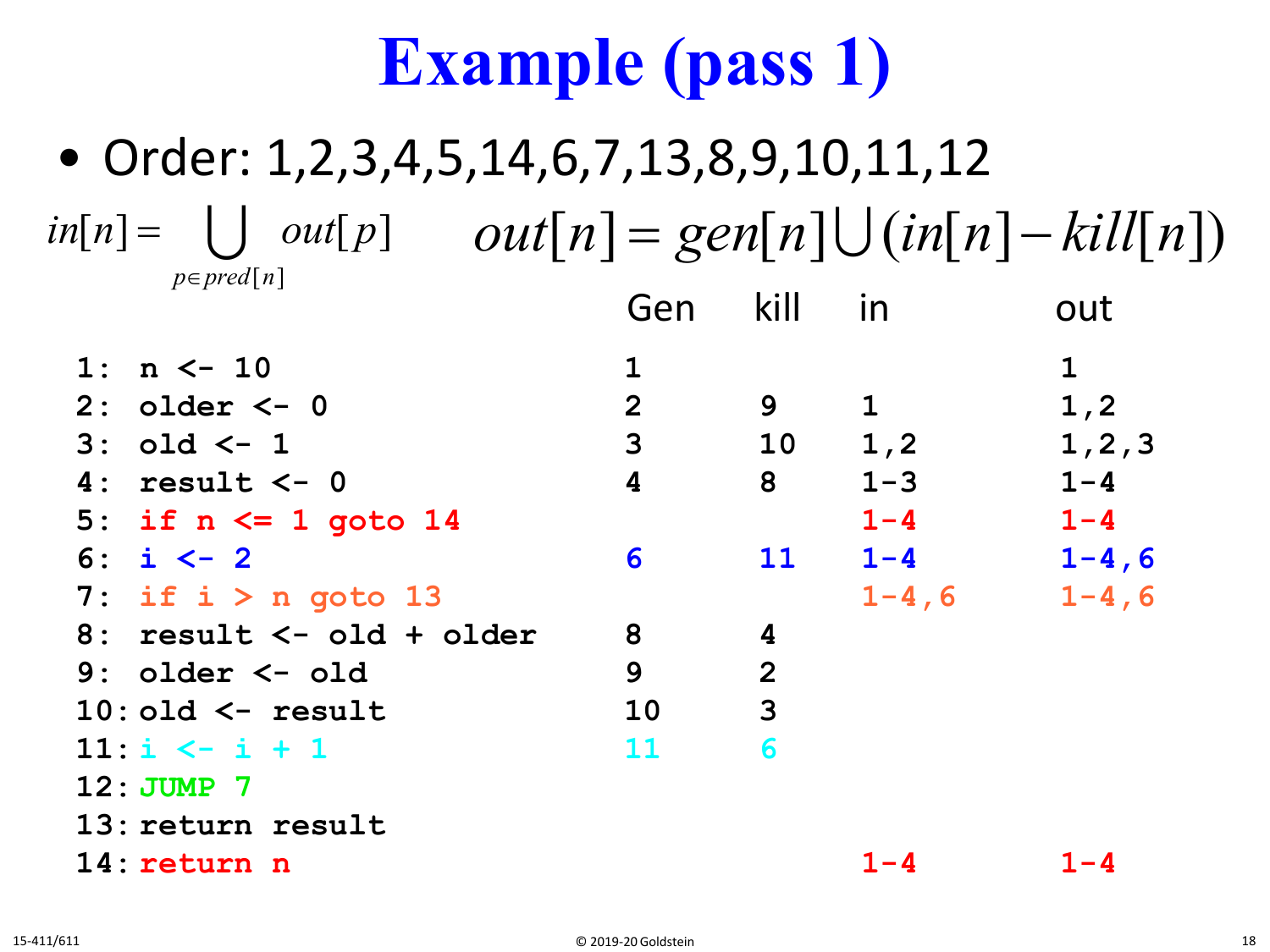#### • Order: 1,2,3,4,5,14,6,7,13,8,9,10,11,12 **1: n <- 10 1 1 2: older <- 0 2 9 1 1,2 3: old <- 1 3 10 1,2 1,2,3 4: result <- 0 4 8 1-3 1-4 5: if n <= 1 goto 14 1-4 1-4 6: i <- 2 6 11 1-4 1-4,6 7: if i > n goto 13 1-4,6 1-4,6 8: result <- old + older 8 4 1-4,6 1-3,6,8 9: older <- old 9 2 1-3,6,8 1,3,6,8,9 10: old <- result 10 3 1,3,6,8,9 1,6,8-10 11:**  $i \leq i + 1$  **11 6** Gen kill in out  $\text{inf}[n] = \bigcup \text{ out}[p] \quad \text{ out}[n] = \text{gen}[n] \bigcup (\text{in}[n] - \text{kill}[n])$ *p*∈ *pred*[n]

**12:** JUMP 7 **13: return result 1-4,6 1-4,6 14: return n 1-4 1-4**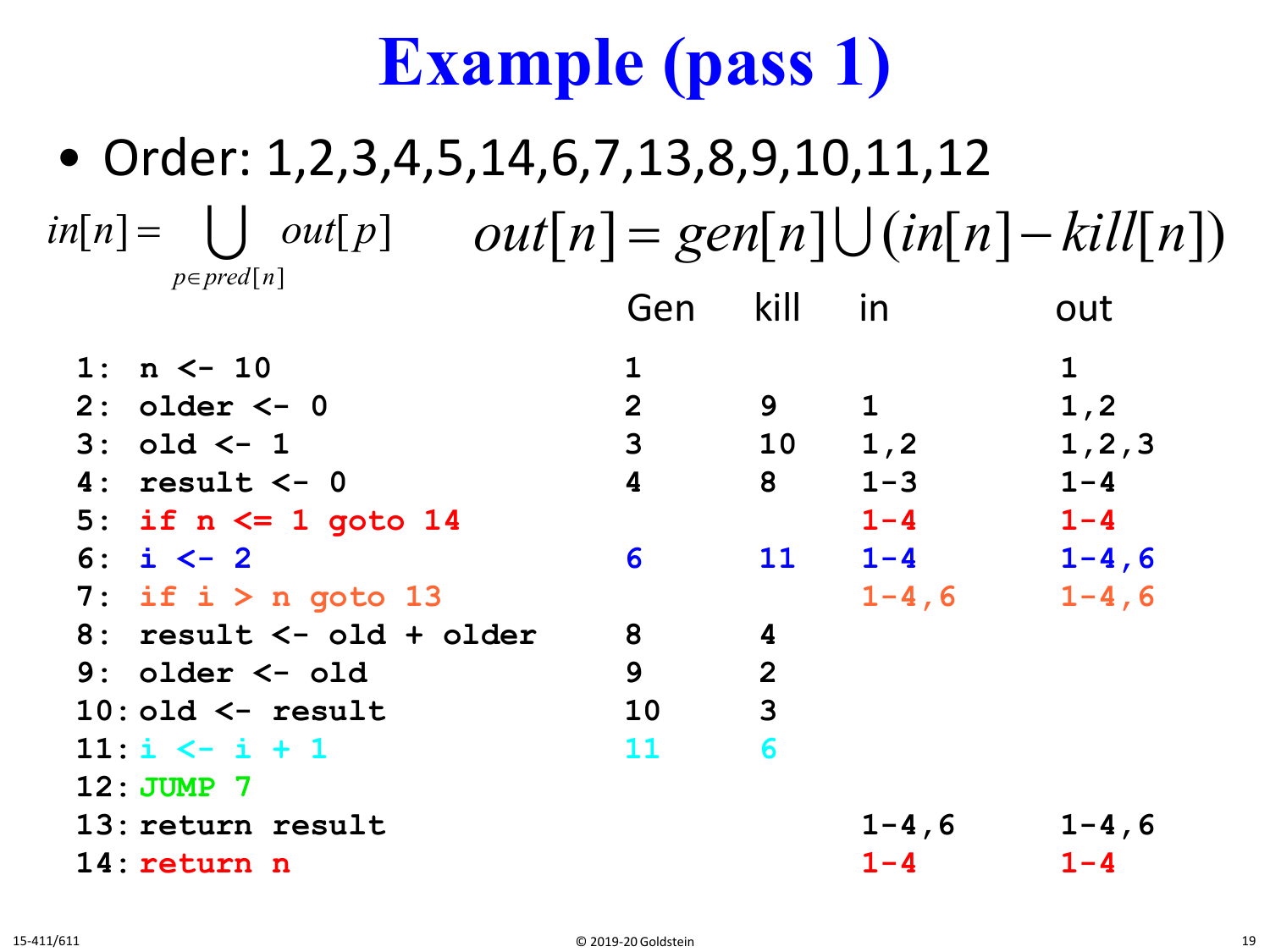#### • Order: 1,2,3,4,5,14,6,7,13,8,9,10,11,12 **1: n <- 10 1 1 2: older <- 0 2 9 1 1,2 3: old <- 1 3 10 1,2 1,2,3 4: result <- 0 4 8 1-3 1-4 5: if n <= 1 goto 14 1-4 1-4 6: i <- 2 6 11 1-4 1-4,6 7: if i > n goto 13 1-4,6 1-4,6 8: result <- old + older 8 4 1-4,6 1-3,6,8 9: older <- old 9 2 1-3,6,8 1,3,6,8,9 10: old <- result 10 3 1,3,6,8,9 1,6,8-10 11:**  $i \leq i + 1$  **11 6** Gen kill in out  $\text{inf}[n] = \bigcup \text{ out}[p] \quad \text{ out}[n] = \text{gen}[n] \bigcup (\text{in}[n] - \text{kill}[n])$ *p*∈ *pred*[n]

- **12:** JUMP 7
- **13: return result 1-4,6 1-4,6**
- **14: return n 1-4 1-4**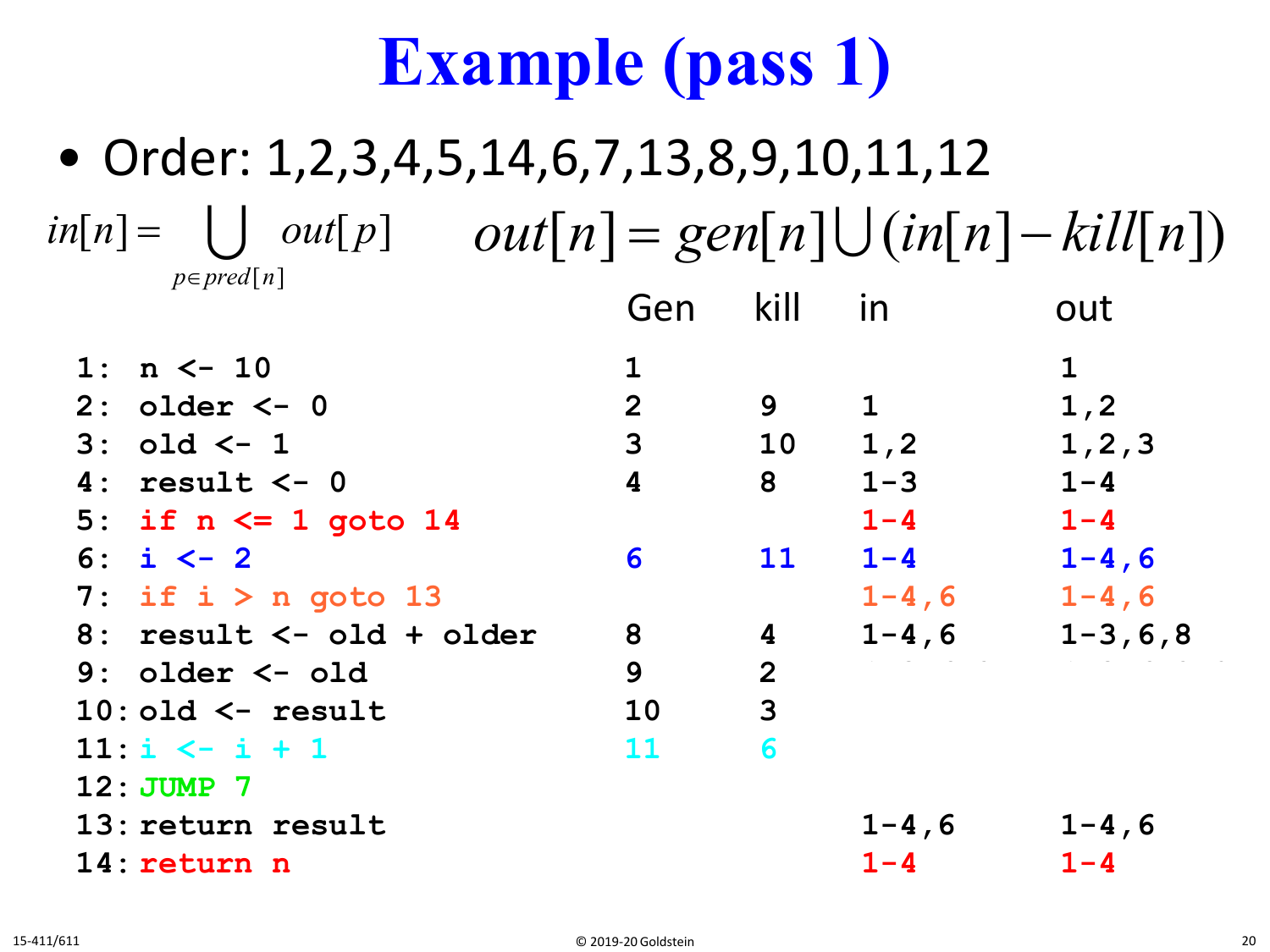#### • Order: 1,2,3,4,5,14,6,7,13,8,9,10,11,12 **1: n <- 10 1 1 2: older <- 0 2 9 1 1,2 3: old <- 1 3 10 1,2 1,2,3 4: result <- 0 4 8 1-3 1-4 5: if n <= 1 goto 14 1-4 1-4 6: i <- 2 6 11 1-4 1-4,6 7: if i > n goto 13 1-4,6 1-4,6 8: result <- old + older 8 4 1-4,6 1-3,6,8 9: older <- old 9 2 1-3,6,8 1,3,6,8,9** Gen kill in out  $in[n] =$   $\bigcup$   $out[p]$ *p*∈ *pred*[n]  $out[p]$   $out[n] = gen[n] \cup (in[n] - kill[n])$

- **10: old <- result 10 3 1,3,6,8,9 1,6,8-10**
- **11: i**  $\leftarrow$  **i** + 1 **11 6**
- **12:** JUMP 7
- **13: return result 1-4,6 1-4,6**
- **14: return n 1-4 1-4**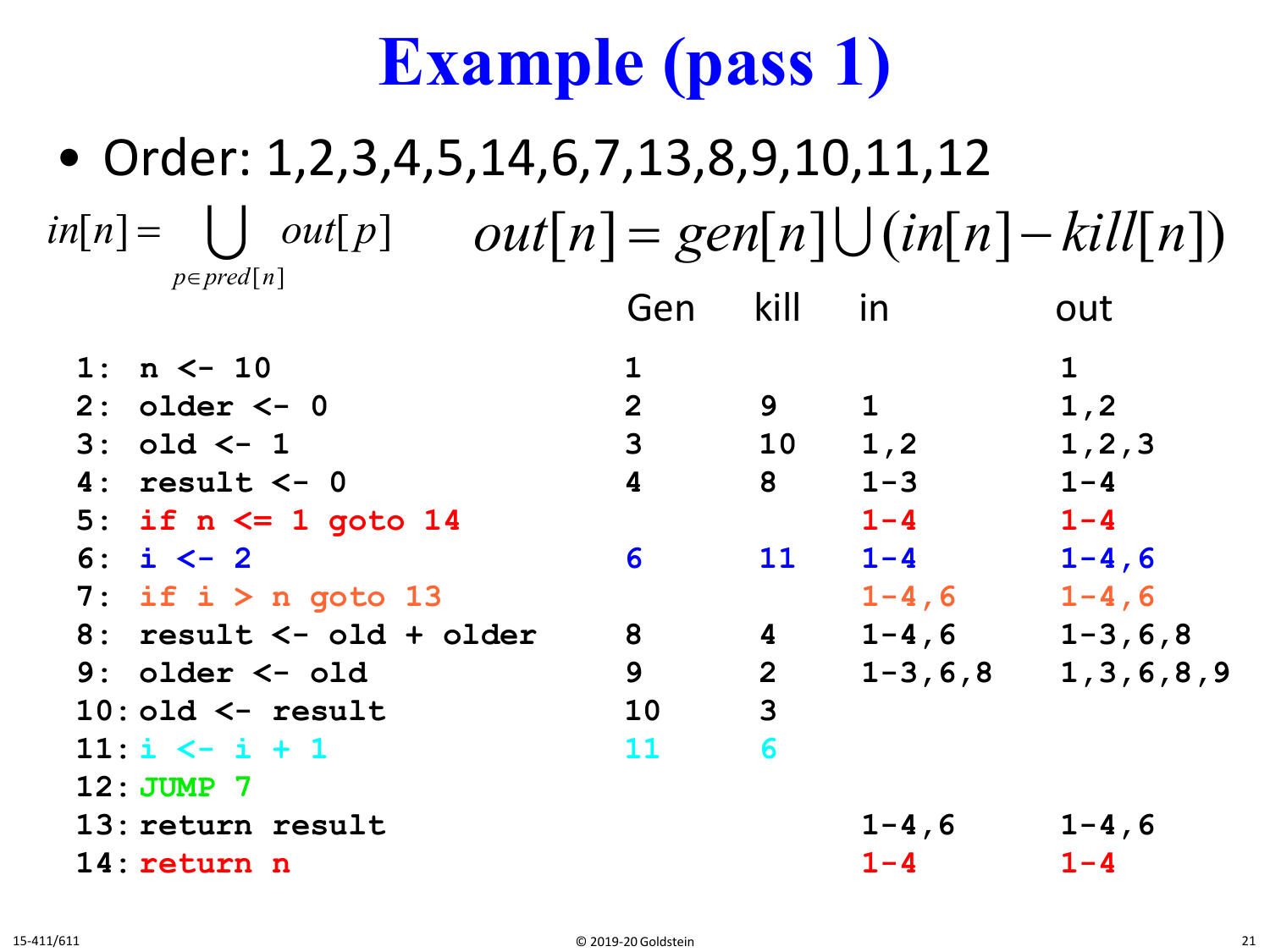#### • Order: 1,2,3,4,5,14,6,7,13,8,9,10,11,12 **1: n <- 10 1 1 2: older <- 0 2 9 1 1,2 3: old <- 1 3 10 1,2 1,2,3 4: result <- 0 4 8 1-3 1-4 5: if n <= 1 goto 14 1-4 1-4 6: i <- 2 6 11 1-4 1-4,6 7: if i > n goto 13 1-4,6 1-4,6 8: result <- old + older 8 4 1-4,6 1-3,6,8** Gen kill in out  $in[n] =$   $\bigcup$   $out[p]$ *p*∈ *pred*[n]  $out[p]$   $out[n] = gen[n] \cup (in[n] - kill[n])$

**9: older <- old 9 2 1-3,6,8 1,3,6,8,9 10: old <- result 10 3 1,3,6,8,9 1,6,8-10 11: i**  $\leftarrow$  **i** + 1 **11 6 12:** JUMP 7 **13: return result 1-4,6 1-4,6 14: return n 1-4 1-4**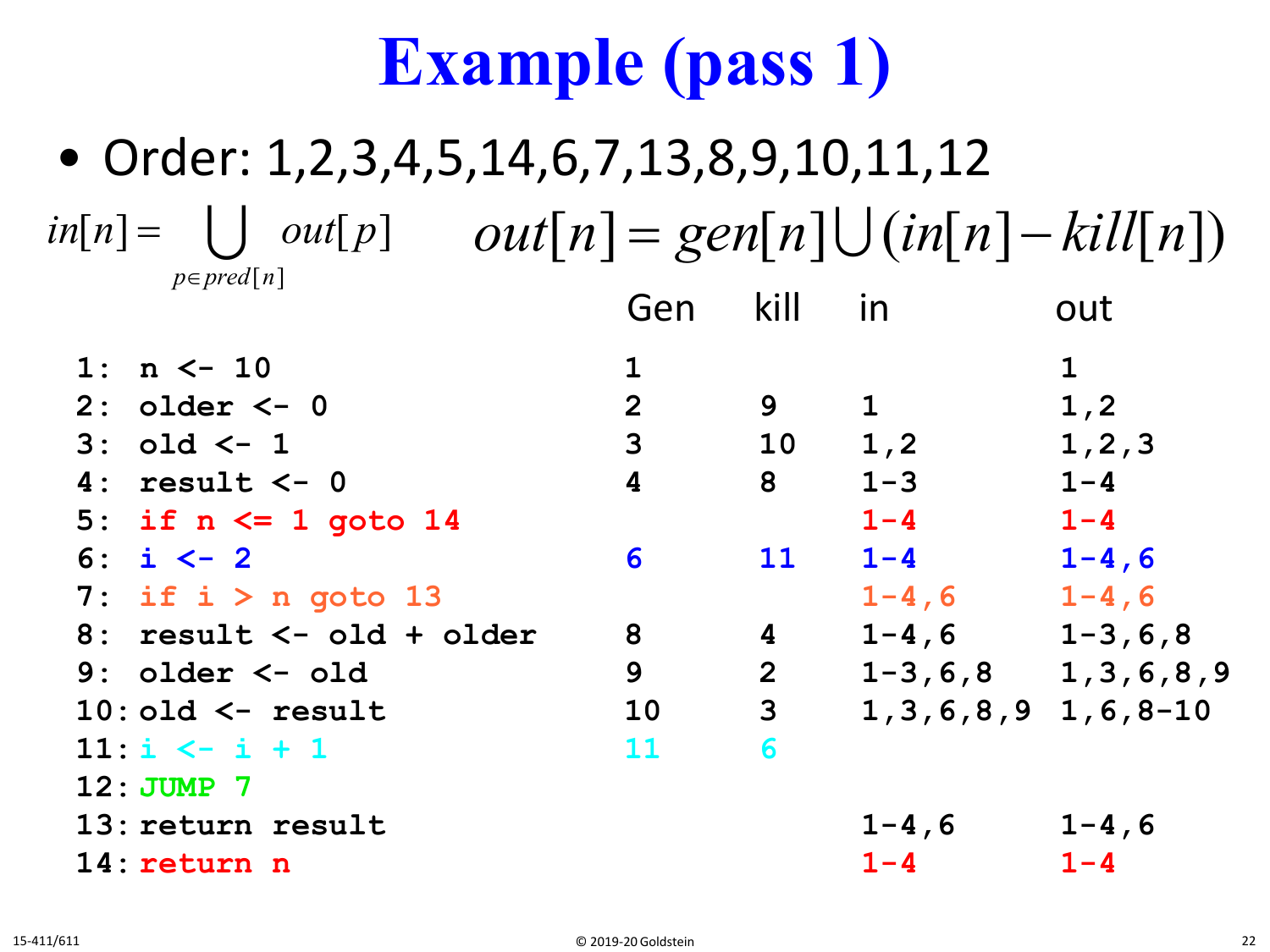#### • Order: 1,2,3,4,5,14,6,7,13,8,9,10,11,12 **1: n <- 10 1 1 2: older <- 0 2 9 1 1,2 3: old <- 1 3 10 1,2 1,2,3 4: result <- 0 4 8 1-3 1-4 5: if n <= 1 goto 14 1-4 1-4 6: i <- 2 6 11 1-4 1-4,6 7: if i > n goto 13 1-4,6 1-4,6 8: result <- old + older 8 4 1-4,6 1-3,6,8 9: older <- old 9 2 1-3,6,8 1,3,6,8,9 10: old <- result 10 3 1,3,6,8,9 1,6,8-10 11: i <- i + 1 11 6 1,6,8-10 1,8-11 12:** JUMP 7 **13: return result 1-4,6 1-4,6** Gen kill in out  $in[n] =$   $\bigcup$   $out[p]$ *p*∈ *pred*[n]  $out[p]$   $out[n] = gen[n] \cup (in[n] - kill[n])$

**14: return n 1-4 1-4**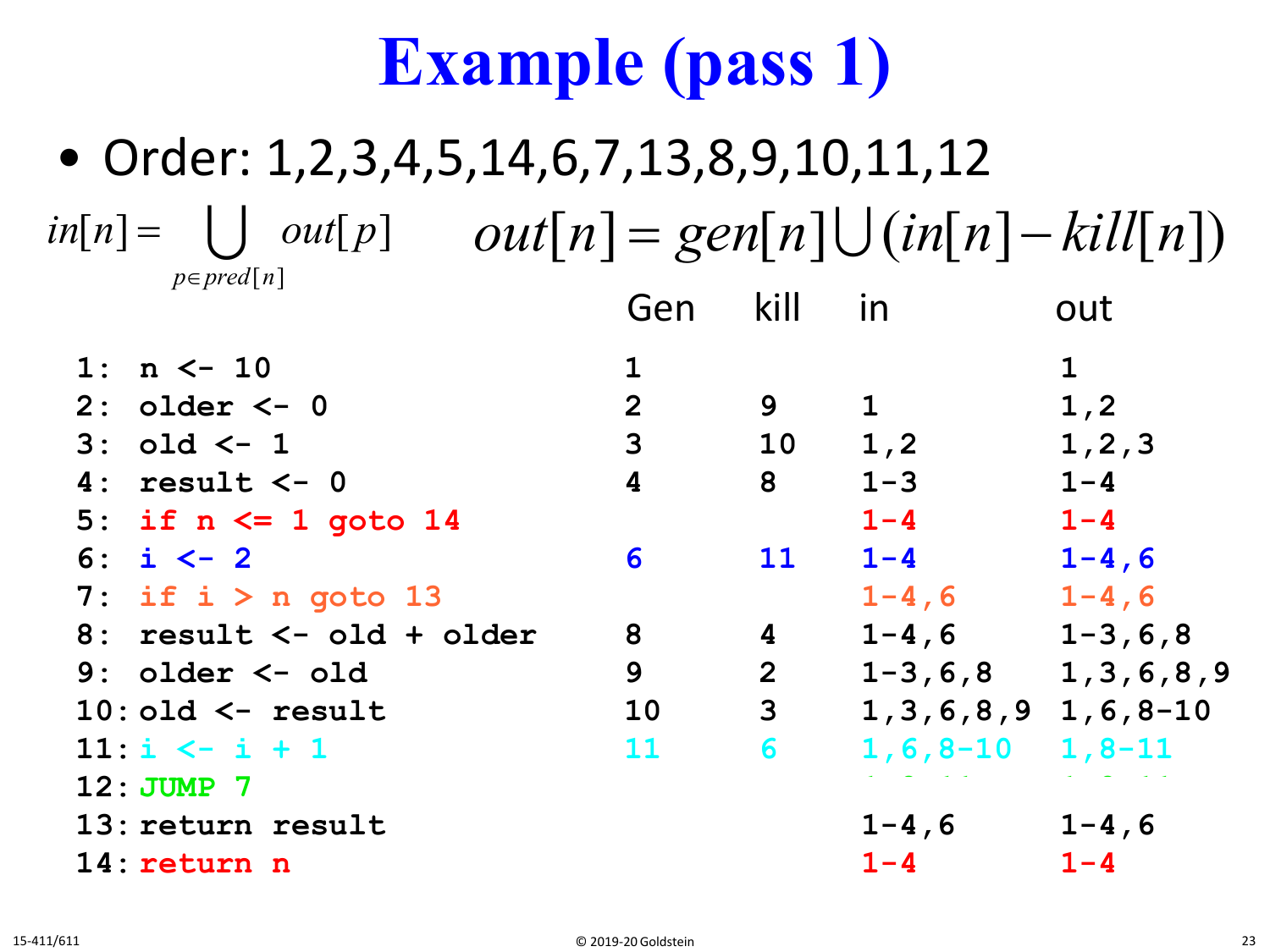#### • Order: 1,2,3,4,5,14,6,7,13,8,9,10,11,12 **1: n <- 10 1 1 2: older <- 0 2 9 1 1,2 3: old <- 1 3 10 1,2 1,2,3 4: result <- 0 4 8 1-3 1-4 5: if n <= 1 goto 14 1-4 1-4 6: i <- 2 6 11 1-4 1-4,6 7: if i > n goto 13 1-4,6 1-4,6 8: result <- old + older 8 4 1-4,6 1-3,6,8 9: older <- old 9 2 1-3,6,8 1,3,6,8,9 10: old <- result 10 3 1,3,6,8,9 1,6,8-10 11: i <- i + 1 11 6 1,6,8-10 1,8-11 12: JUMP 7 1,8-11 1,8-11** Gen kill in out  $\text{inf}[n] = \bigcup \text{ out}[p] \quad \text{out}[n] = \text{gen}[n] \bigcup (\text{in}[n] - \text{kill}[n])$ *p*∈ *pred*[n]  $\bigcup$

- **13: return result 1-4,6 1-4,6**
- **14: return n 1-4 1-4**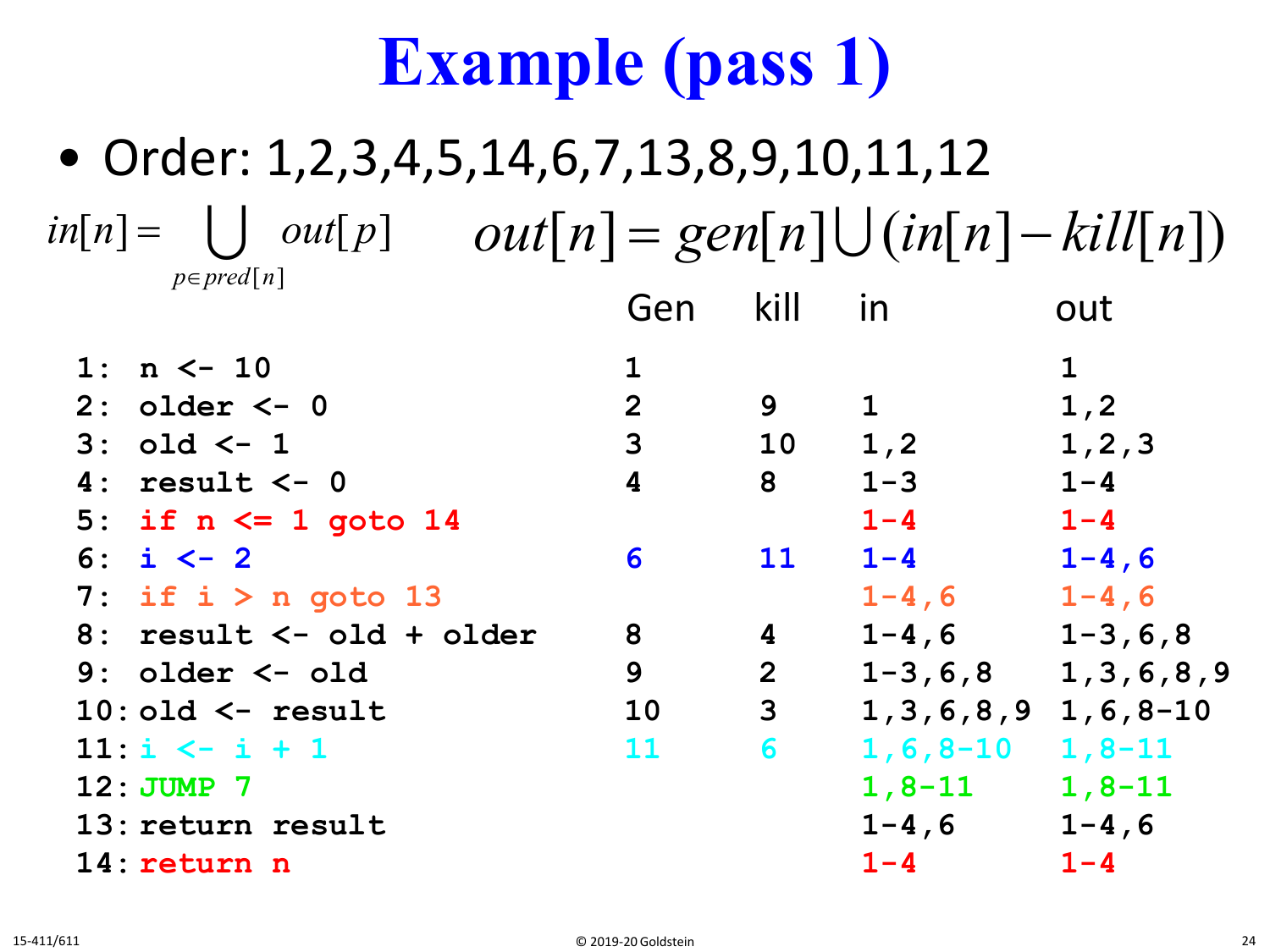|                          | Gen                     | kill           | in                         | out                       |
|--------------------------|-------------------------|----------------|----------------------------|---------------------------|
| $1: n \le -10$           | $\mathbf 1$             |                |                            | $\mathbf{1}$              |
| $2:$ older $<-0$         | 2 <sup>1</sup>          | 9              | $\mathbf{1}$               | 1,2                       |
| $3: old < -1$            | $\mathbf{3}$            | 10             | 1,2                        | 1, 2, 3                   |
| $4: result < -0$         | $\overline{\mathbf{4}}$ | 8              | $1 - 3$                    | $1 - 4$                   |
| 5: if $n \leq 1$ goto 14 |                         |                | $1 - 4$                    | $1 - 4$                   |
| 6: $i \le -2$            | 6                       | 11             | $1 - 4$                    | $1 - 4, 6$                |
| 7: if $i > n$ goto 13    |                         |                | $1 - 4, 6$                 | $1 - 4, 6$                |
| 8: result <- old + older | 8                       | 4              | $1 - 4, 6$                 | $1 - 3, 6, 8$             |
| $9:$ older $\leq$ old    | 9                       | $\overline{2}$ |                            | $1-3, 6, 8$ 1, 3, 6, 8, 9 |
| $10:$ old $\leq$ result  | 10                      | $\mathbf{3}$   | $1, 3, 6, 8, 9$ 1, 6, 8-10 |                           |
| $11: i \le -i + 1$       | <b>11</b>               | 6              | $1, 6, 8 - 10$             | $1, 8 - 11$               |
| $12:JUMP$ 7              |                         |                | $1,8-11$                   | $1,8-11$                  |
| 13: return result        |                         |                | $1 - 4, 6$                 | $1 - 4, 6$                |
| 14: return n             |                         |                | $1 - 4$                    | $1 - 4$                   |
|                          |                         |                |                            |                           |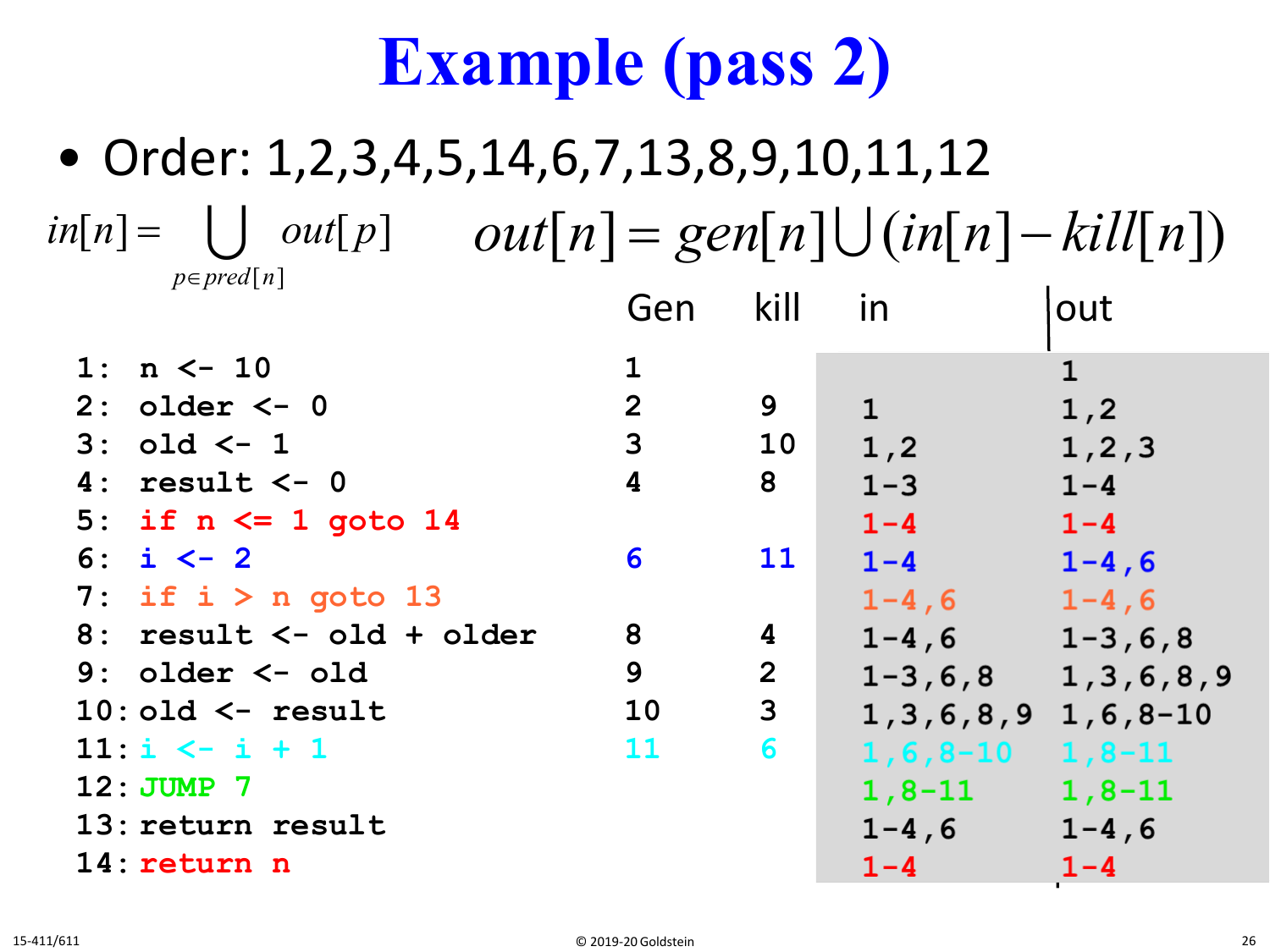|    | $1: n \le -10$           |                |                |                            | $\mathbf 1$   |
|----|--------------------------|----------------|----------------|----------------------------|---------------|
|    | $2:$ older $\leq -0$     | $\overline{2}$ | 9              | $\mathbf 1$                | 1, 2          |
|    | $3: old < -1$            | 3              | 10             | 1, 2                       | 1, 2, 3       |
| 4: | result <- 0              | 4              | 8              | $1 - 3$                    | $1 - 4$       |
|    | 5: if $n \leq 1$ goto 14 |                |                | $1 - 4$                    | $1 - 4$       |
|    | 6: $i \leftarrow 2$      | 6              | <b>11</b>      | $1 - 4$                    | $1 - 4, 6$    |
|    | 7: if $i > n$ goto 13    |                |                | $1 - 4, 6$                 | $1 - 4, 6$    |
|    | 8: result <- old + older | 8              | 4              | $1 - 4, 6$                 | $1 - 3, 6, 8$ |
|    | $9:$ older $\leq -$ old  | 9              | $\overline{2}$ | $1 - 3, 6, 8$              | 1, 3, 6, 8, 9 |
|    | $10:$ old $\leq$ result  | 10             | $\overline{3}$ | $1, 3, 6, 8, 9$ 1, 6, 8-10 |               |
|    | $11: i \le i + 1$        | 11             | 6              | $1, 6, 8 - 10$             | $1, 8 - 11$   |
|    | $12:JUMP$ 7              |                |                | $1, 8 - 11$                | $1, 8 - 11$   |
|    | 13: return result        |                |                | $1 - 4, 6$                 | $1 - 4, 6$    |
|    | 14: return n             |                |                | $1 - 4$                    | $1 - 4$       |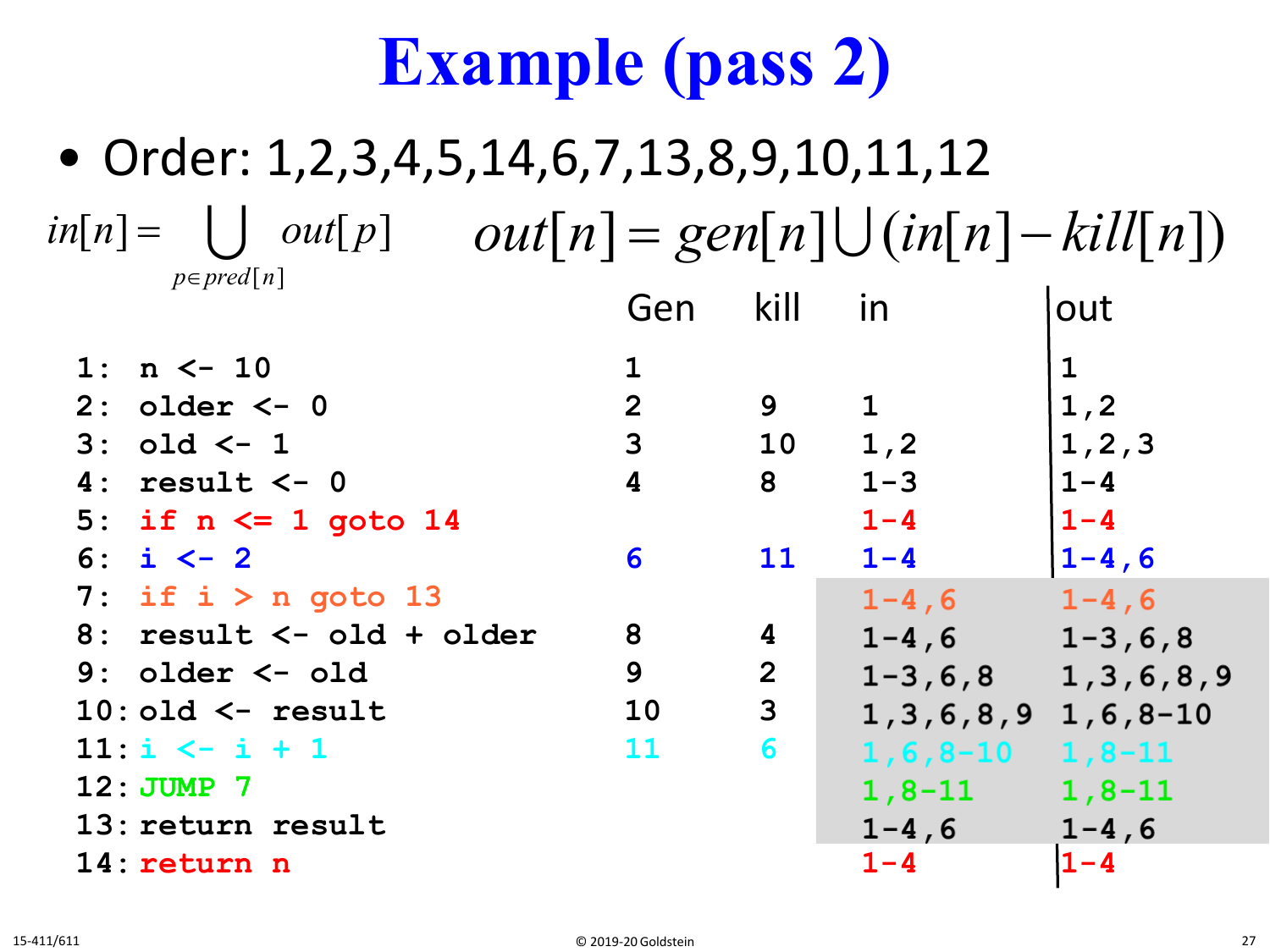|    | $1: n \le -10$           | $\mathbf{1}$   |                |                            |                               |
|----|--------------------------|----------------|----------------|----------------------------|-------------------------------|
|    | $2:$ older $\leq -0$     | $\overline{2}$ | 9              | $\mathbf 1$                | 1, 2                          |
|    | $3: old < -1$            | 3              | 10             | 1, 2                       | 1, 2, 3                       |
| 4: | result <- 0              | 4              | 8              | $1 - 3$                    | $1 - 4$                       |
|    | 5: if $n \leq 1$ goto 14 |                |                | $1 - 4$                    | $1 - 4$                       |
|    | 6: $i \le -2$            | 6              | 11             | $1 - 4$                    | $1 - 4, 6$                    |
|    | 7: if $i > n$ goto 13    |                |                |                            | $1-4, 6, 8-11$ $1-4, 6, 8-11$ |
|    | 8: result <- old + older | 8              | 4              | $1-4, 6$ $1-3, 6, 8$       |                               |
|    | $9:$ older $\leq -$ old  | 9              | $\overline{2}$ | $1-3, 6, 8$ 1, 3, 6, 8, 9  |                               |
|    | $10:$ old $\leq$ result  | 10             | $\mathbf{3}$   | $1, 3, 6, 8, 9$ 1, 6, 8-10 |                               |
|    | $11: i \le i + 1$        | 11             | 6              | $1, 6, 8 - 10$             | $1, 8-11$                     |
|    | 12: JUMP 7               |                |                | $1, 8 - 11$                | $1, 8 - 11$                   |
|    | 13: return result        |                |                | $1 - 4, 6$                 | $1 - 4, 6$                    |
|    | 14: return n             |                |                | $1 - 4$                    | $1 - 4$                       |
|    |                          |                |                |                            |                               |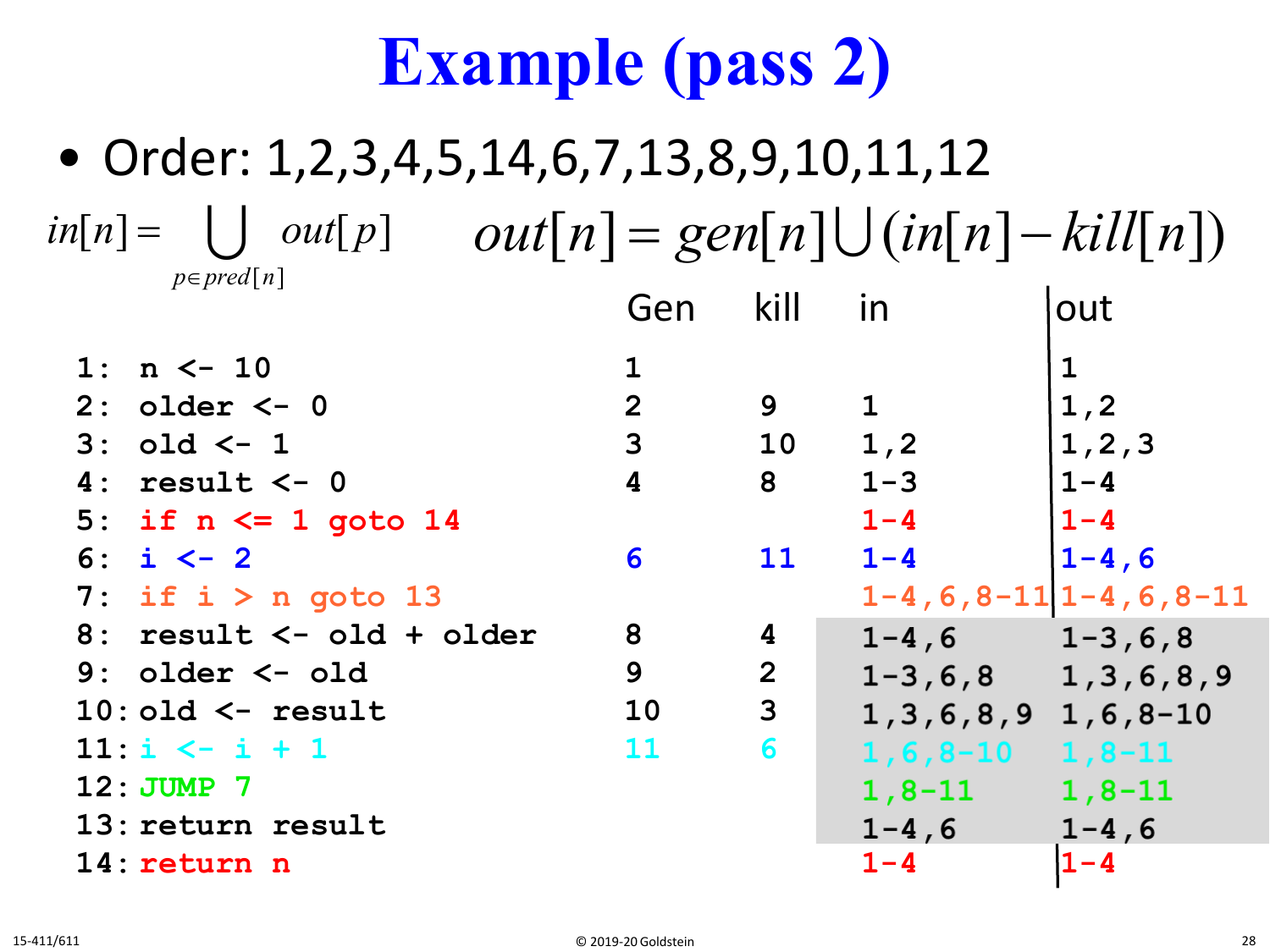|    | 1: $n \le -10$           | $\mathbf{1}$   |                |                            |                                 |
|----|--------------------------|----------------|----------------|----------------------------|---------------------------------|
|    | $2:$ older $\leq -0$     | $\overline{2}$ | 9              | $\mathbf 1$                | 1, 2                            |
|    | $3: old < -1$            | 3              | 10             | 1, 2                       | 1, 2, 3                         |
| 4: | result <- 0              | 4              | 8              | $1 - 3$                    | $1 - 4$                         |
|    | 5: if $n \leq 1$ goto 14 |                |                | $1 - 4$                    | $1 - 4$                         |
|    | 6: $i \le -2$            | 6              | <b>11</b>      | $1 - 4$                    | $1 - 4, 6$                      |
|    | 7: if $i > n$ goto 13    |                |                |                            | $1-4, 6, 8-11$ $1-4, 6, 8-11$   |
|    | 8: result <- old + older | 8              | 4              | $1-4, 6$ $1-3, 6, 8$       |                                 |
|    | $9:$ older $\leq -$ old  | 9              | $\overline{2}$ | $1-3, 6, 8$ 1, 3, 6, 8, 9  |                                 |
|    | $10:$ old $\leq$ result  | 10             | $\mathbf{3}$   | $1, 3, 6, 8, 9$ 1, 6, 8-10 |                                 |
|    | $11: i \le i + 1$        | 11             | 6              | $1, 6, 8 - 10$ 1, 8 - 11   |                                 |
|    | 12: JUMP 7               |                |                | $1,8-11$ $1,8-11$          |                                 |
|    | 13: return result        |                |                |                            | $1-4, 6, 8-11$   $1-4, 6, 8-11$ |
|    | 14: return n             |                |                | $1 - 4$                    | $1 - 4$                         |
|    |                          |                |                |                            |                                 |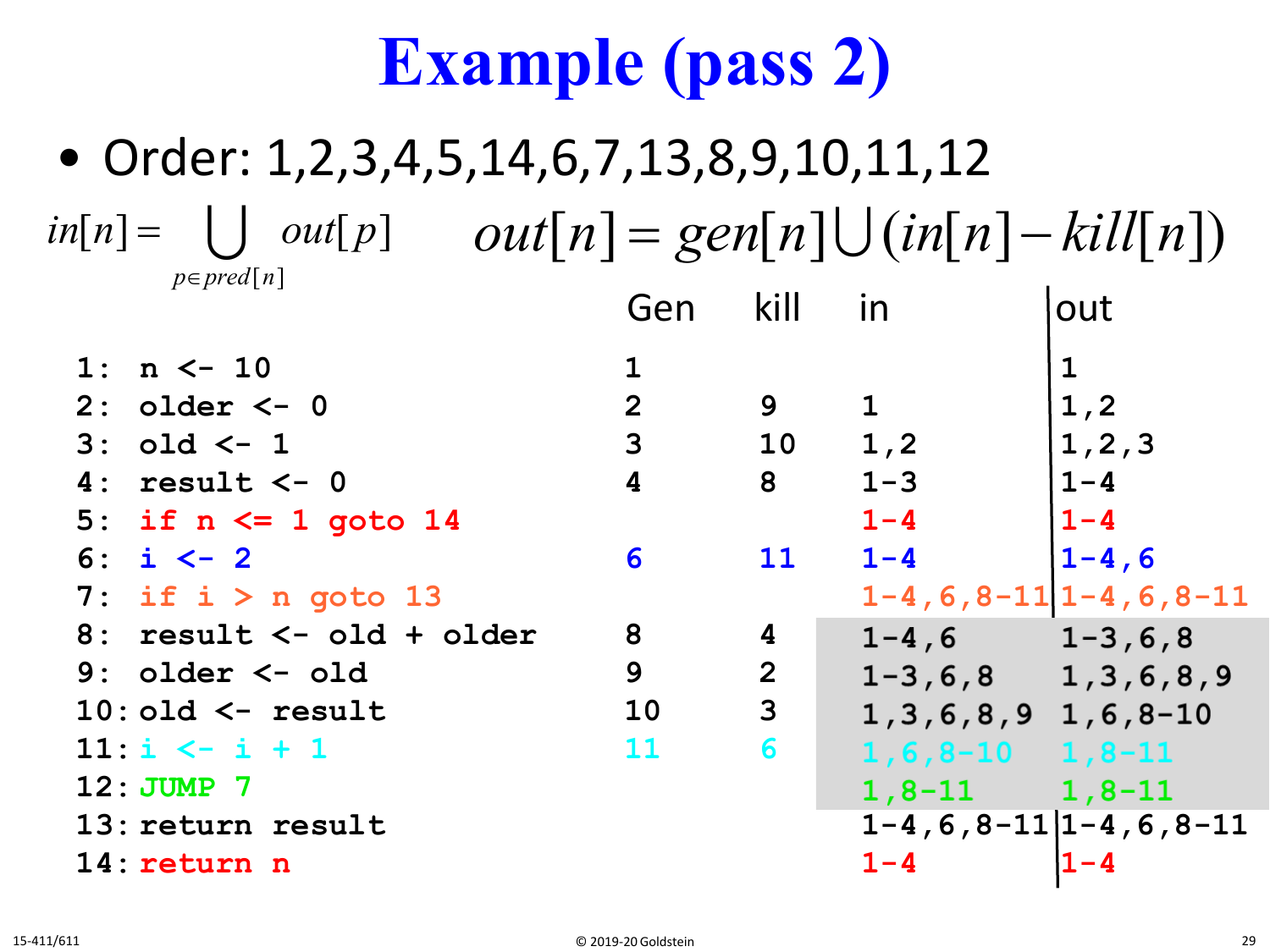|    | 1: $n \le -10$           | $\mathbf{1}$   |                |                            |                               |
|----|--------------------------|----------------|----------------|----------------------------|-------------------------------|
|    | $2:$ older $\leq -0$     | $\overline{2}$ | 9              | $\mathbf 1$                | 1, 2                          |
|    | $3: old < -1$            | 3              | 10             | 1, 2                       | 1, 2, 3                       |
| 4: | result $<-0$             | 4              | 8              | $1 - 3$                    | $1 - 4$                       |
|    | 5: if $n \le 1$ goto 14  |                |                | $1 - 4$                    | $1 - 4$                       |
|    | 6: $i \le -2$            | 6              | <b>11</b>      | $1 - 4$                    | $1 - 4, 6$                    |
|    | 7: if $i > n$ goto 13    |                |                |                            | $1-4, 6, 8-11$ $1-4, 6, 8-11$ |
|    | 8: result <- old + older | 8              | 4              |                            | $1-4, 6, 8-11$   1-3, 6, 8-11 |
|    | 9: older $\leq$ old      | 9              | $\overline{2}$ | $1-3, 6, 8$ 1, 3, 6, 8, 9  |                               |
|    | $10:$ old $\leq$ result  | 10             | 3              | $1, 3, 6, 8, 9$ 1, 6, 8-10 |                               |
|    | $11: i \le i + 1$        | 11             | 6              | $1, 6, 8 - 10$ 1, 8 - 11   |                               |
|    | 12: JUMP 7               |                |                | $1, 8-11$ $1, 8-11$        |                               |
|    | 13: return result        |                |                |                            | $1-4, 6, 8-11$ $1-4, 6, 8-11$ |
|    | 14: return n             |                |                | $1 - 4$                    | $1 - 4$                       |
|    |                          |                |                |                            |                               |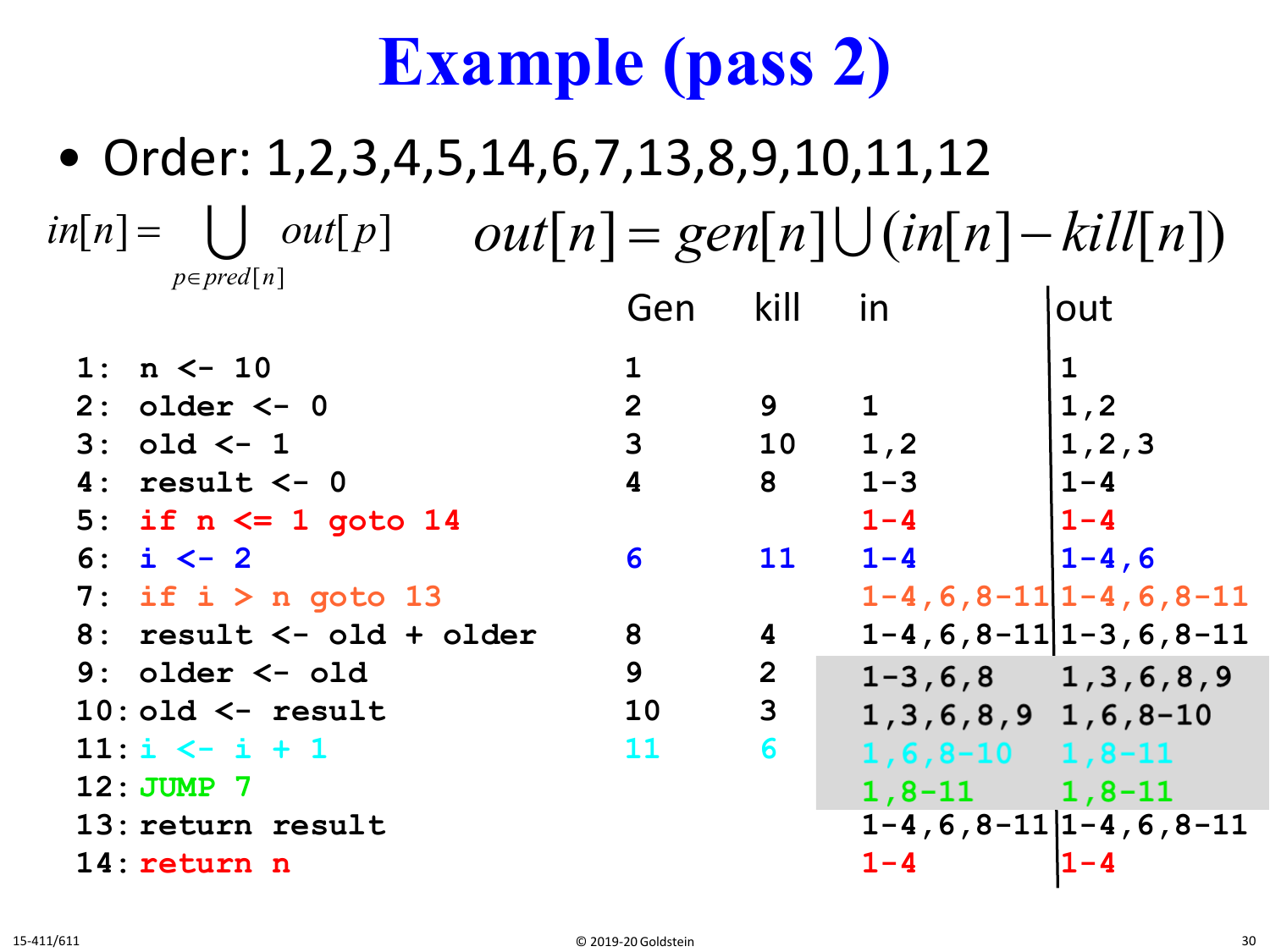|    | $1: n \le -10$           | $\mathbf{1}$   |                         |                            |                                 |
|----|--------------------------|----------------|-------------------------|----------------------------|---------------------------------|
|    | $2:$ older $\leq -0$     | $\overline{2}$ | 9                       | $\mathbf{1}$               | 1, 2                            |
|    | $3: old < -1$            | 3              | 10                      | 1, 2                       | 1, 2, 3                         |
| 4: | result <- 0              | 4              | 8                       | $1 - 3$                    | $1 - 4$                         |
|    | 5: if $n \le 1$ goto 14  |                |                         | $1 - 4$                    | $1 - 4$                         |
|    | 6: $i \le -2$            | 6              | <b>11</b>               | $1 - 4$                    | $1 - 4, 6$                      |
|    | 7: if $i > n$ goto 13    |                |                         |                            | $1-4, 6, 8-11$ $1-4, 6, 8-11$   |
|    | 8: result <- old + older | 8              | $\overline{\mathbf{4}}$ |                            | $1-4, 6, 8-11$   1-3, 6, 8-11   |
|    | $9:$ older $\leq$ old    | 9              | $\overline{2}$          |                            | $1-3, 6, 8-11 1, 3, 6, 8-11$    |
|    | $10:$ old $\leq$ result  | <b>10</b>      | 3                       | $1, 3, 6, 8, 9$ 1, 6, 8-10 |                                 |
|    | $11: i \le i + 1$        | 11             | 6                       | $1, 6, 8 - 10$ 1, 8 - 11   |                                 |
|    | $12:JUMP$ 7              |                |                         | $1,8-11$ $1,8-11$          |                                 |
|    | 13: return result        |                |                         |                            | $1-4, 6, 8-11$   $1-4, 6, 8-11$ |
|    | 14: return n             |                |                         | $1 - 4$                    | $1 - 4$                         |
|    |                          |                |                         |                            |                                 |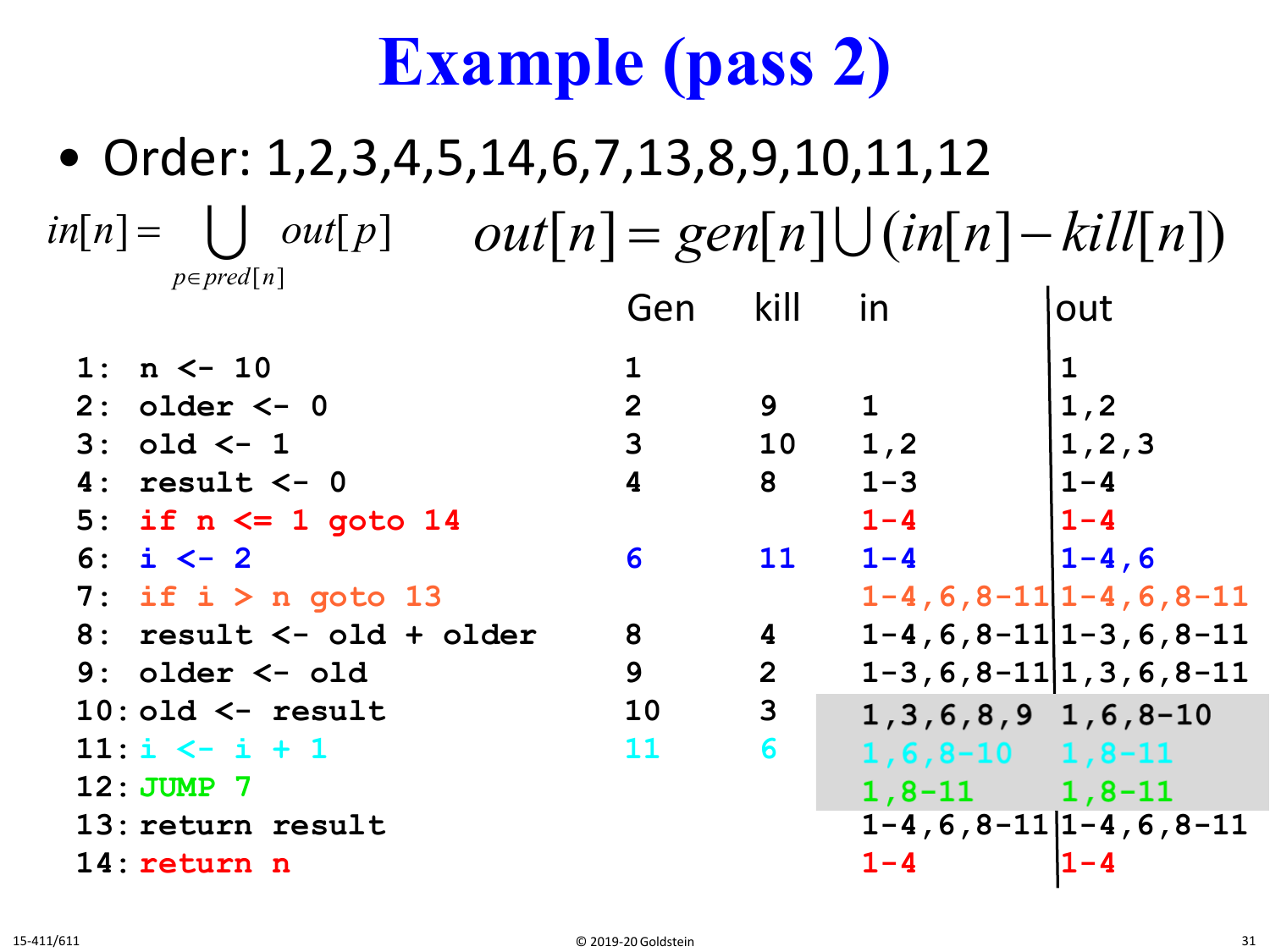|                   | 1: $n \le -10$           | $\mathbf{1}$   |                |                                |                               |
|-------------------|--------------------------|----------------|----------------|--------------------------------|-------------------------------|
|                   | $2:$ older $\leq -0$     | $\overline{2}$ | 9              | $\mathbf{1}$                   | 1, 2                          |
|                   | $3: old < -1$            | 3              | 10             | 1, 2                           | 1, 2, 3                       |
| 4:                | result $<-0$             | 4              | 8              | $1 - 3$                        | $1 - 4$                       |
|                   | 5: if $n \leq 1$ goto 14 |                |                | $1 - 4$                        | $1 - 4$                       |
|                   | 6: $i \le -2$            | 6              | <b>11</b>      | $1 - 4$                        | $1 - 4, 6$                    |
|                   | 7: if $i > n$ goto 13    |                |                |                                | $1-4, 6, 8-11$ $1-4, 6, 8-11$ |
| 8 :               | result <- old + older    | 8              | $\overline{4}$ |                                | $1-4, 6, 8-11$   1-3, 6, 8-11 |
|                   | $9:$ older $\leq$ old    | 9              | $\overline{2}$ |                                | $1-3, 6, 8-11 1, 3, 6, 8-11$  |
|                   | $10:$ old $\leq$ result  | <b>10</b>      | $\mathbf{3}$   | $1, 3, 6, 8 - 11 1, 6, 8 - 11$ |                               |
|                   | $11: i \le i + 1$        | 11             | 6              | $1, 6, 8 - 10$ $1, 8 - 11$     |                               |
| 12: JUMP 7        |                          |                |                | $1,8-11$ $1,8-11$              |                               |
| 13: return result |                          |                |                | $1-4, 6, 8-11$ $1-4, 6, 8-11$  |                               |
|                   | 14: return n             |                |                | $1 - 4$                        | $1 - 4$                       |
|                   |                          |                |                |                                |                               |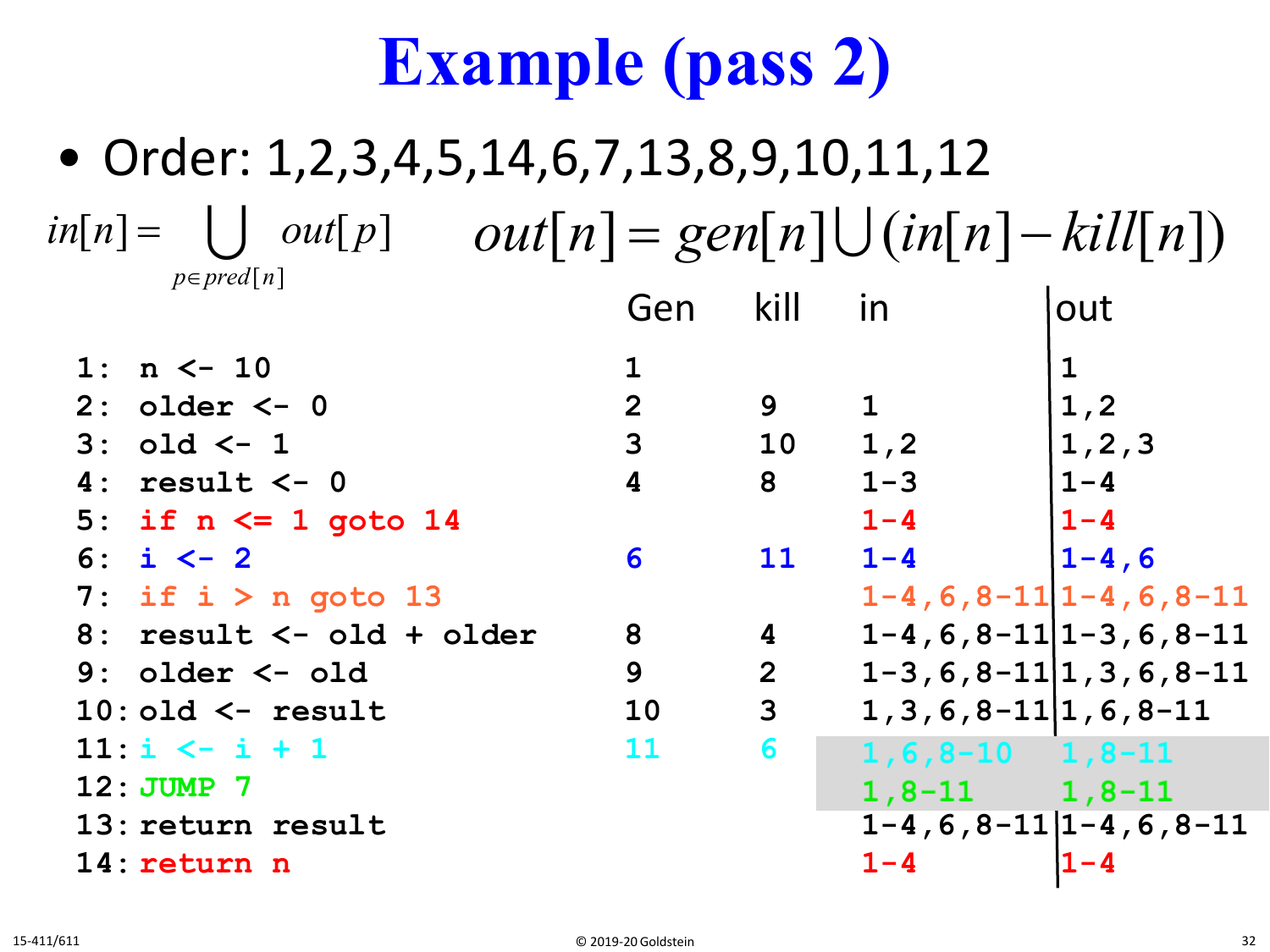|                                 | $1: n \le -10$           | $\mathbf{1}$   |                                 |                                |                               |
|---------------------------------|--------------------------|----------------|---------------------------------|--------------------------------|-------------------------------|
|                                 | $2:$ older $\leq -0$     | $\overline{2}$ | 9                               | $\mathbf 1$                    | 1, 2                          |
|                                 | $3: old < -1$            | 3              | 10                              | 1, 2                           | 1, 2, 3                       |
| 4 :                             | result $<-0$             | 4              | 8                               | $1 - 3$                        | $1 - 4$                       |
|                                 | 5: if $n \leq 1$ goto 14 |                |                                 | $1 - 4$                        | $1 - 4$                       |
|                                 | 6: $i \le -2$            | 6              | <b>11</b>                       | $1 - 4$                        | $1 - 4, 6$                    |
|                                 | 7: if $i > n$ goto 13    |                |                                 |                                | $1-4, 6, 8-11$ $1-4, 6, 8-11$ |
| 8:                              | result <- old + older    | 8              | $\boldsymbol{4}$                |                                | $1-4, 6, 8-11$   1-3, 6, 8-11 |
|                                 | $9:$ older $\leq -$ old  | 9              | $\overline{2}$                  |                                | $1-3, 6, 8-11 1, 3, 6, 8-11$  |
|                                 | $10:$ old $\leq$ result  | 10             | $\overline{3}$                  | $1, 3, 6, 8 - 11 1, 6, 8 - 11$ |                               |
|                                 | $11: i \le i + 1$        | 11             | 6                               | $1, 6, 8-11$   1, 8-11         |                               |
| 12: JUMP 7<br>$1,8-11$ $1,8-11$ |                          |                |                                 |                                |                               |
| 13: return result               |                          |                | $1-4, 6, 8-11$   $1-4, 6, 8-11$ |                                |                               |
|                                 | 14: return n             |                |                                 | $1 - 4$                        | $1 - 4$                       |
|                                 |                          |                |                                 |                                |                               |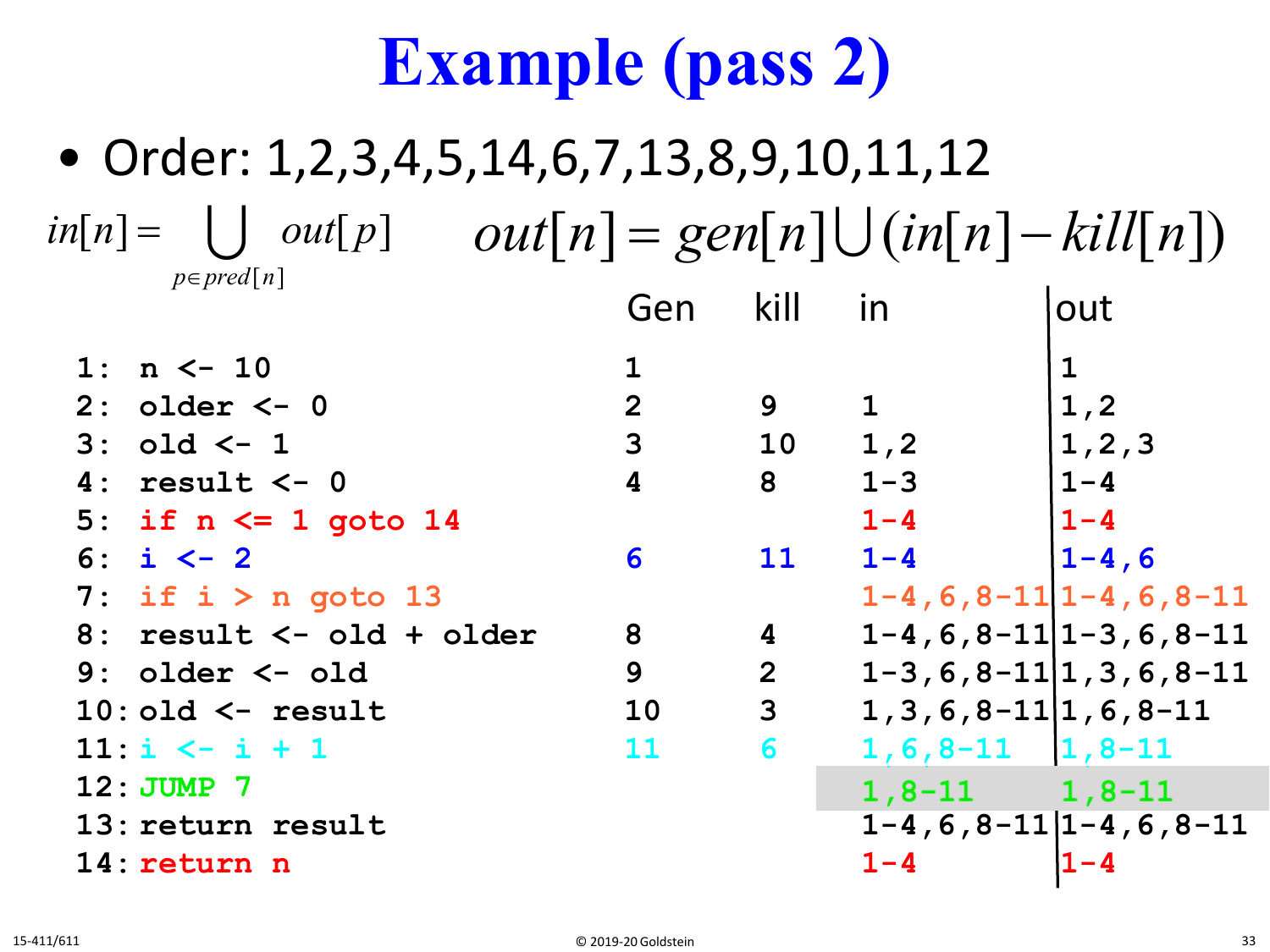|                   | $1: n \le -10$           | 1              |                         |                                 |                                       |
|-------------------|--------------------------|----------------|-------------------------|---------------------------------|---------------------------------------|
| 2:                | older <- 0               | $\overline{2}$ | 9                       | $\mathbf{1}$                    | 1, 2                                  |
|                   | $3: old < -1$            | 3              | 10                      | 1,2                             | 1, 2, 3                               |
| 4:                | result $<-0$             | 4              | 8                       | $1 - 3$                         | $1 - 4$                               |
|                   | 5: if $n \leq 1$ goto 14 |                |                         | $1 - 4$                         | $1 - 4$                               |
|                   | 6: $i \le -2$            | 6              | <b>11</b>               | $1 - 4$                         | $1 - 4, 6$                            |
|                   | 7: if $i > n$ goto 13    |                |                         |                                 | $1-4, 6, 8-11$ $1-4, 6, 8-11$         |
|                   | 8: result <- old + older | 8              | $\overline{\mathbf{4}}$ |                                 | $1 - 4, 6, 8 - 11$ $1 - 3, 6, 8 - 11$ |
|                   | $9:$ older $\leq -$ old  | 9              | $\overline{2}$          |                                 | $1-3, 6, 8-11$   1, 3, 6, 8-11        |
|                   | $10:$ old $\leq$ result  | 10             | $\mathbf{3}$            | $1, 3, 6, 8 - 11 1, 6, 8 - 11$  |                                       |
|                   | $11: i \le i + 1$        | 11             | 6                       | $1, 6, 8-11$ 1, 8-11            |                                       |
|                   | 12: JUMP 7               |                |                         | $1, 8-11$ $1, 8-11$             |                                       |
| 13: return result |                          |                |                         | $1-4, 6, 8-11$   $1-4, 6, 8-11$ |                                       |
|                   | 14: return n             |                |                         | $1 - 4$                         | $1 - 4$                               |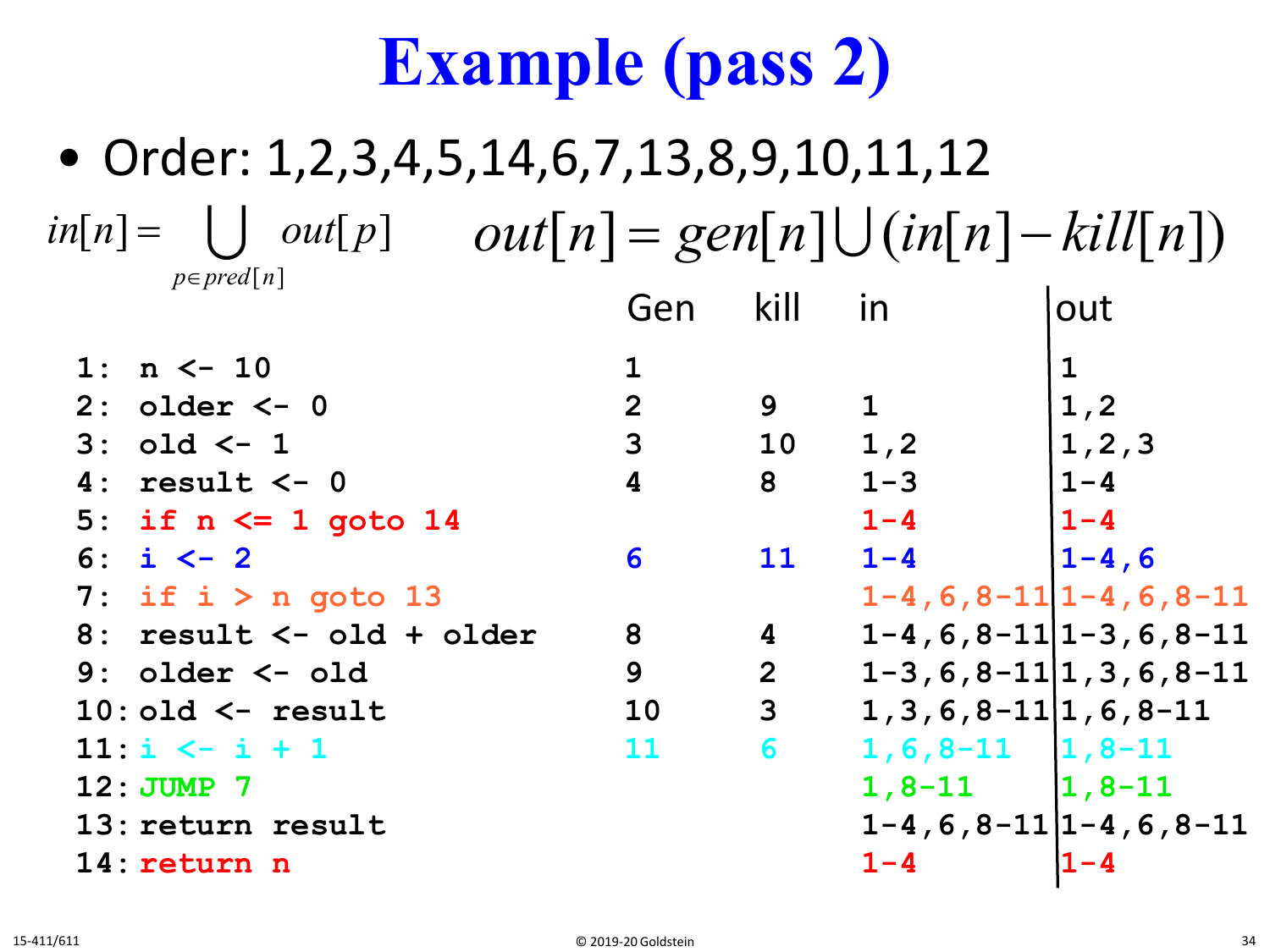#### **An Improvement: Basic Blocks**

- No need to compute this one stmt at a time
- For straight line code:
	- $-$  ln[s1; s2] = in[s1]
	- $-$  Out[s1; s2] = out[s2]
- Combine the gen and kill sets into one per BB.

• Gen[BB]={2,3,4,5} • Kill[BB]={1,8,11} **1: i <- 1 1 8,4 2: j <- 2 2 3: k <- 3 + i 3 11 4: i <- j 4 1,8 5: m <- i + k 5** Gen kill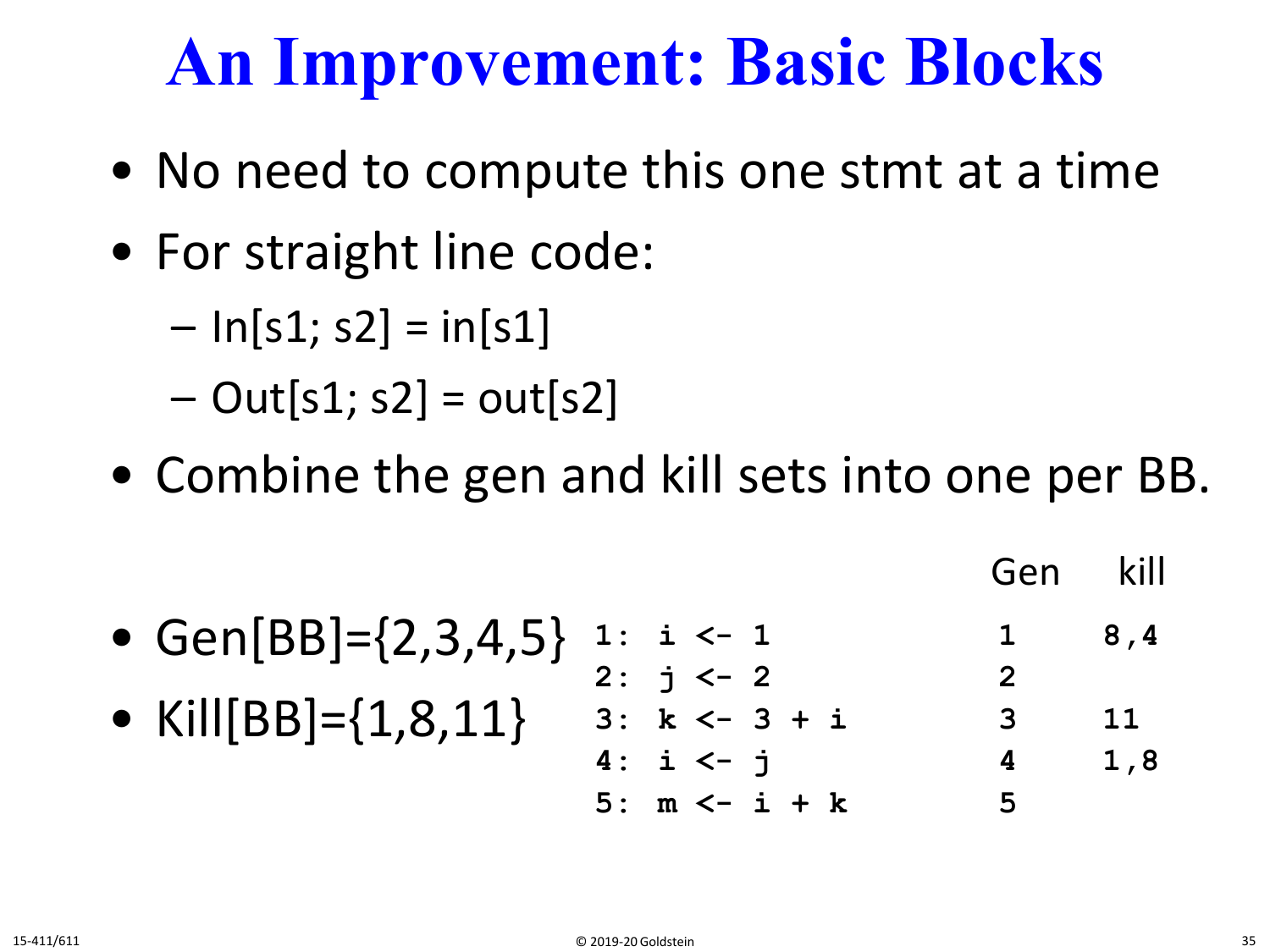#### **BB sets**

|                |                           | Gen          | kill             |                       |            |
|----------------|---------------------------|--------------|------------------|-----------------------|------------|
|                | 1: $n \le -10$            | $\mathbf{1}$ |                  |                       |            |
|                | $2:$ older $<-0$          | 2            | 9                |                       |            |
| $\mathbf 1$    | $3:$ old $\lt-1$          | 3            | <b>10</b>        |                       |            |
|                | $4: result < -0$          | 4            | 8                |                       |            |
|                | 5: if $n \le 1$ goto 14   |              |                  | $1, 2, 3, 4$ 8, 9, 10 |            |
| 3 <sup>1</sup> | $6: i < -2$               | 6            | 11               | 6                     | 11         |
| 4              | 7: if $i > n$ goto 13     |              |                  |                       |            |
|                | 8: result <- old + older  | 8            | $\boldsymbol{4}$ |                       |            |
|                | $9:$ older $\leq -$ old   | 9            | 2                |                       |            |
| 6              | $10:$ old $\leq$ - result | 10           | $\mathbf{3}$     |                       |            |
|                | $11: i \le i + 1$         | 11           | 6                |                       |            |
|                | $12:JUMP$ 7               |              |                  | $8 - 11$              | $2 - 4, 6$ |
|                | 5 13: return result       |              |                  |                       |            |
| $\overline{2}$ | 14: return n              |              |                  |                       |            |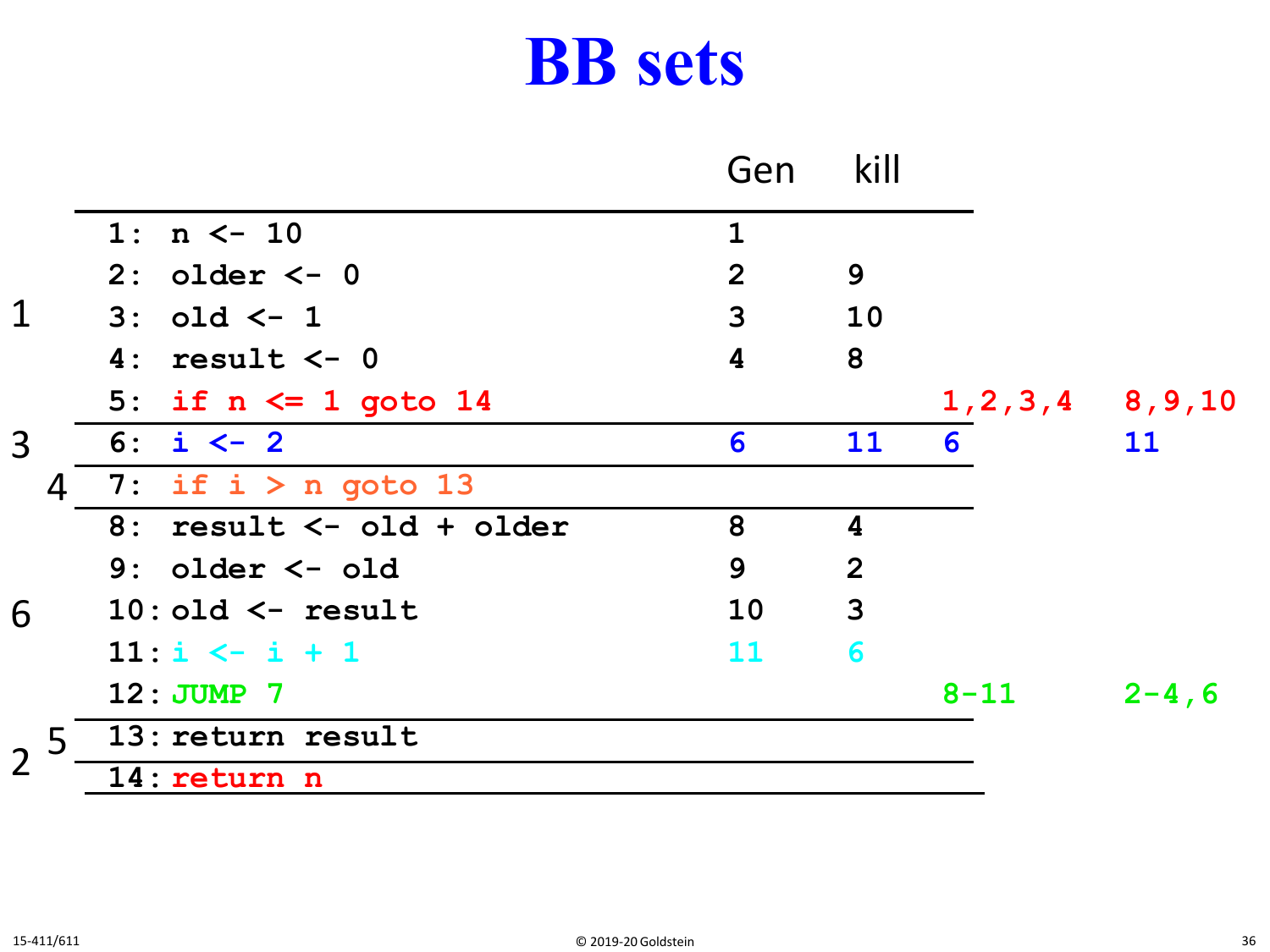#### **BB sets**

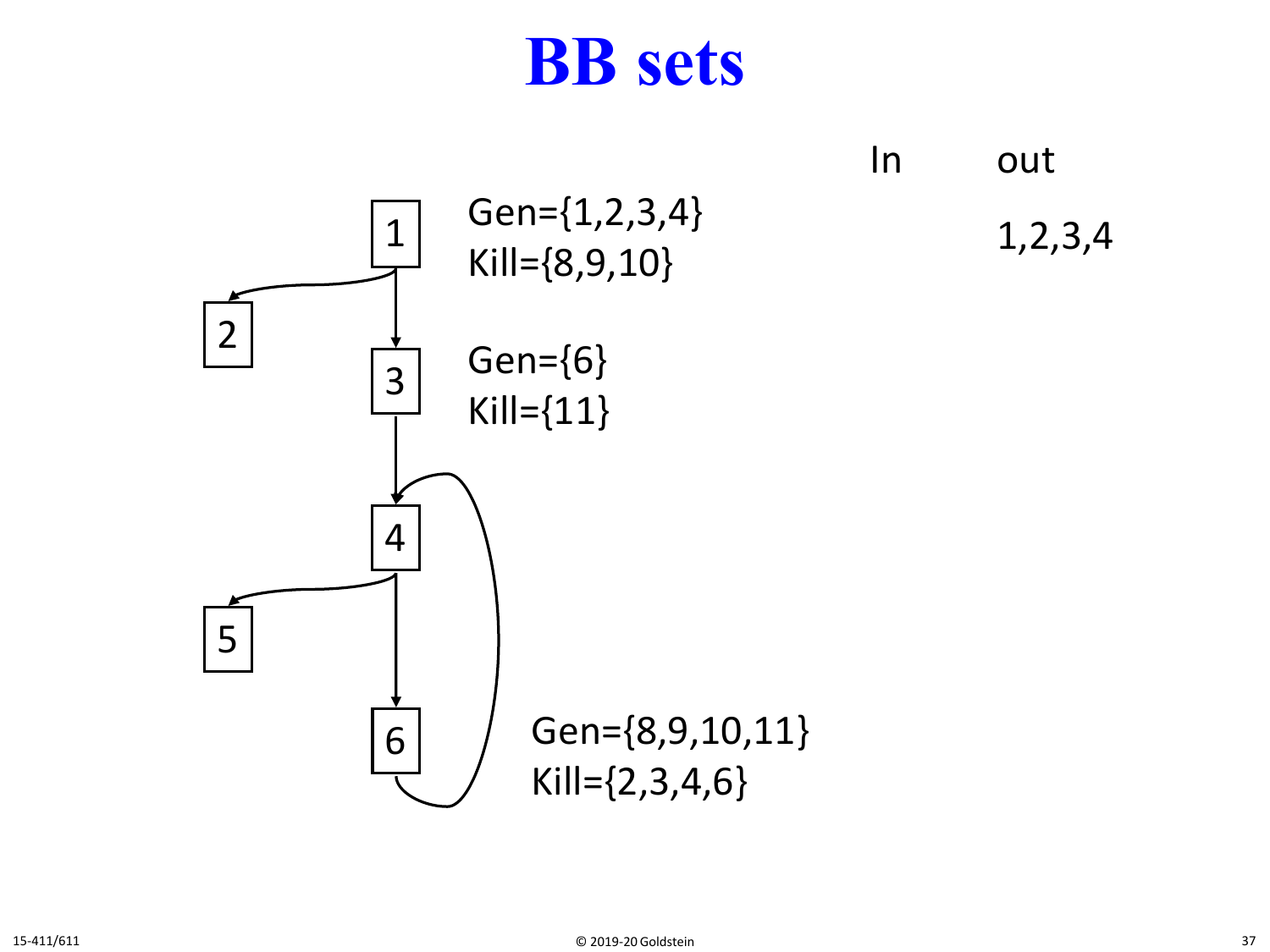#### **BB sets**

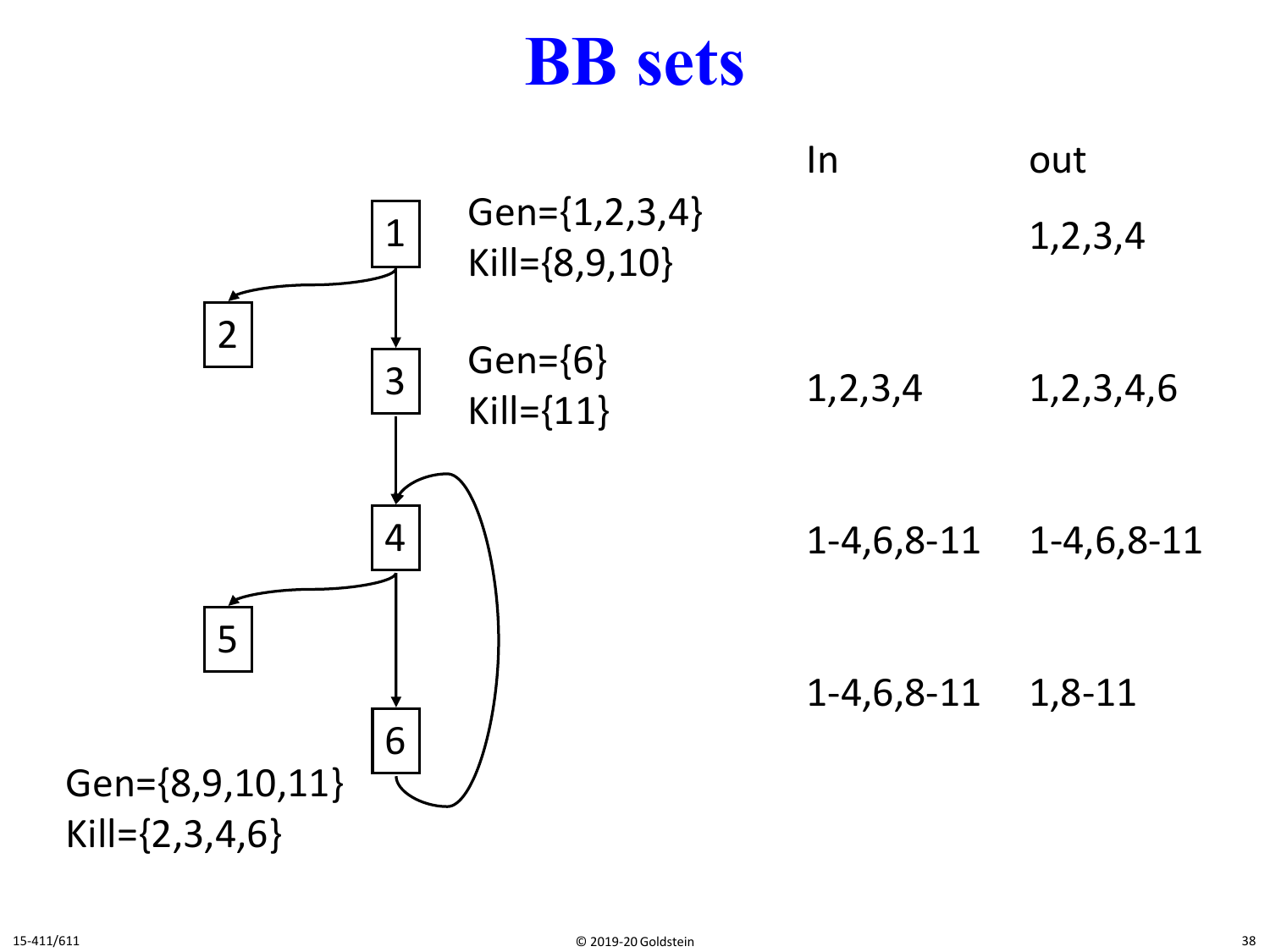#### **Forward Dataflow**

- Reaching definitions is a forward dataflow problem: It propagates information from the predecessors of a node to the node
- Defined by:
	- Basic attributes: (gen and kill)
	- Transfer function: F<sub>bb</sub>  $out[n] = gen[n] \cup (in[n] - kill[n])$
	- $-$  Meet operator: union  $in[n] =$   $\bigcup$   $out[p]$
	- Set of values (a lattice, in this case powerset of program points) *p*∈ *pred*[n]
	- Initial values for each node b
- Solve for fixed point solution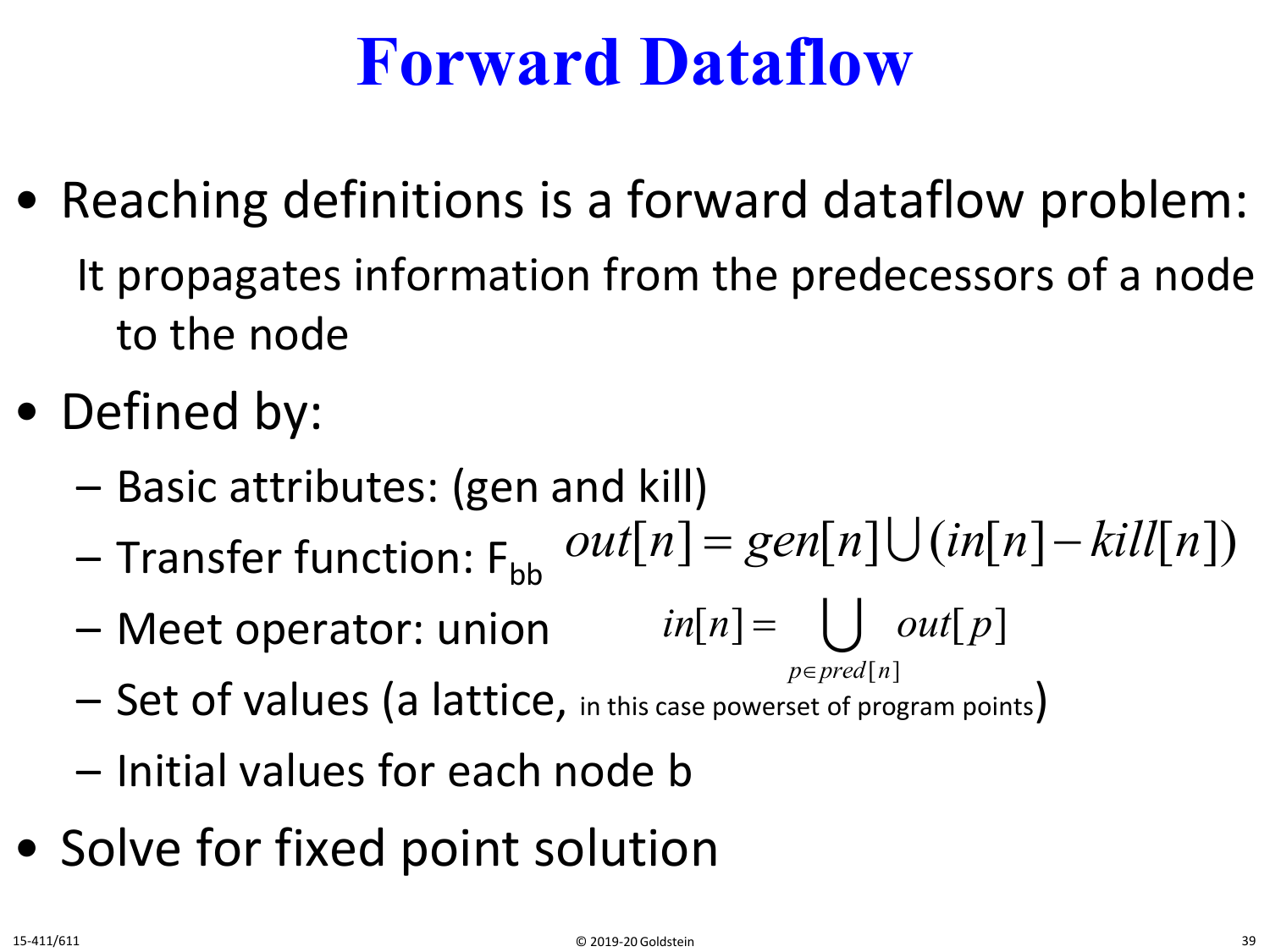## **How to implement?**

- Values?
- Gen?
- Kill?
- $F_{bb}$ ?
- Order to visit nodes?
- When are we done?
	- In fact, do we know we terminate?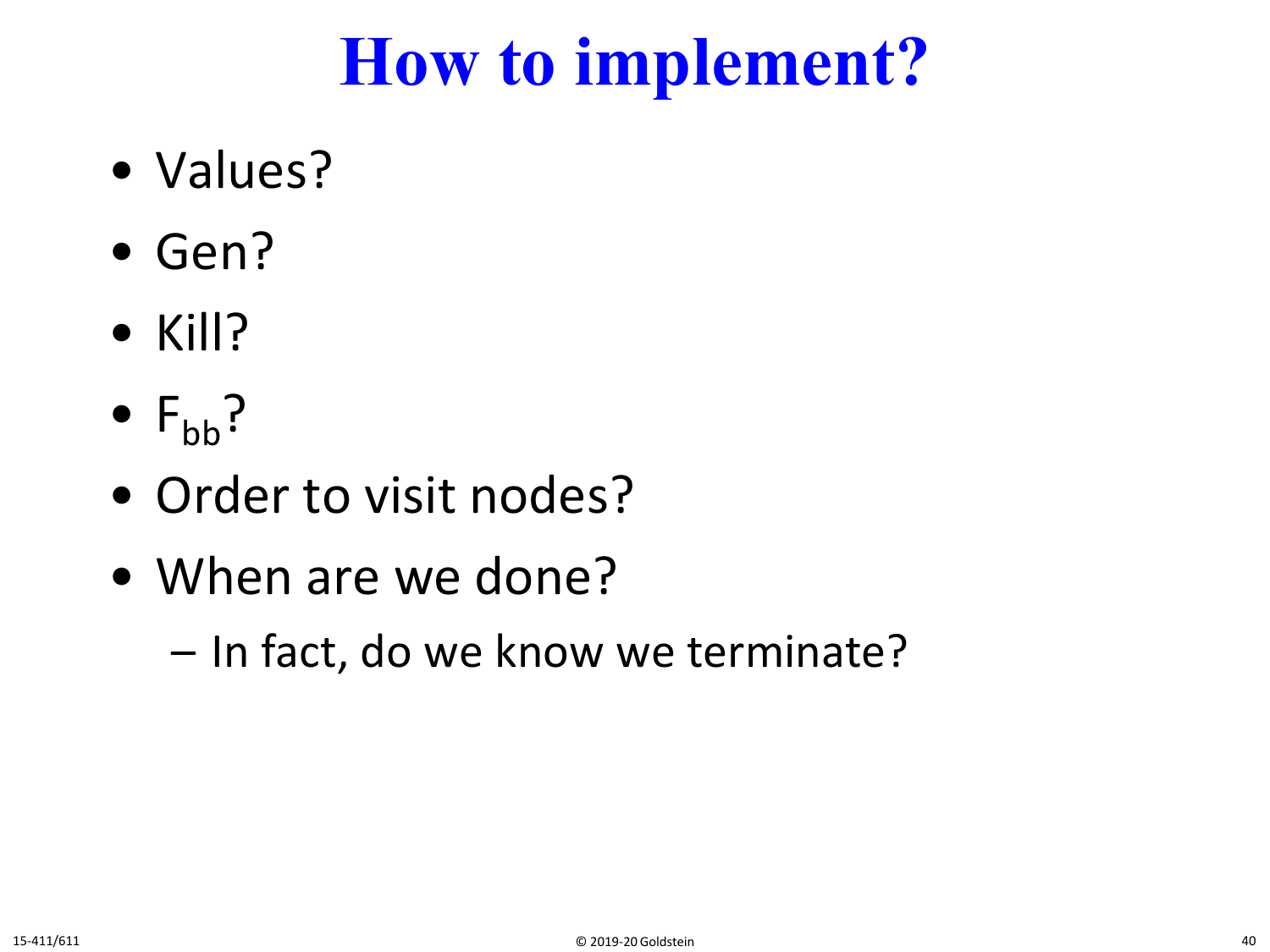# **Implementing RD**

- Values: bits in a bit vector
- Gen: 1 in each position generated, otherwise 0
- Kill: 0 in each position killed, otherwise 1
- $F_{\text{bb}}$ : out[b] = gen[b] | (in[b] & kill[b])
- Init in[b]=out[b]=0

- When are we done?
- What order to visit nodes? Does it matter?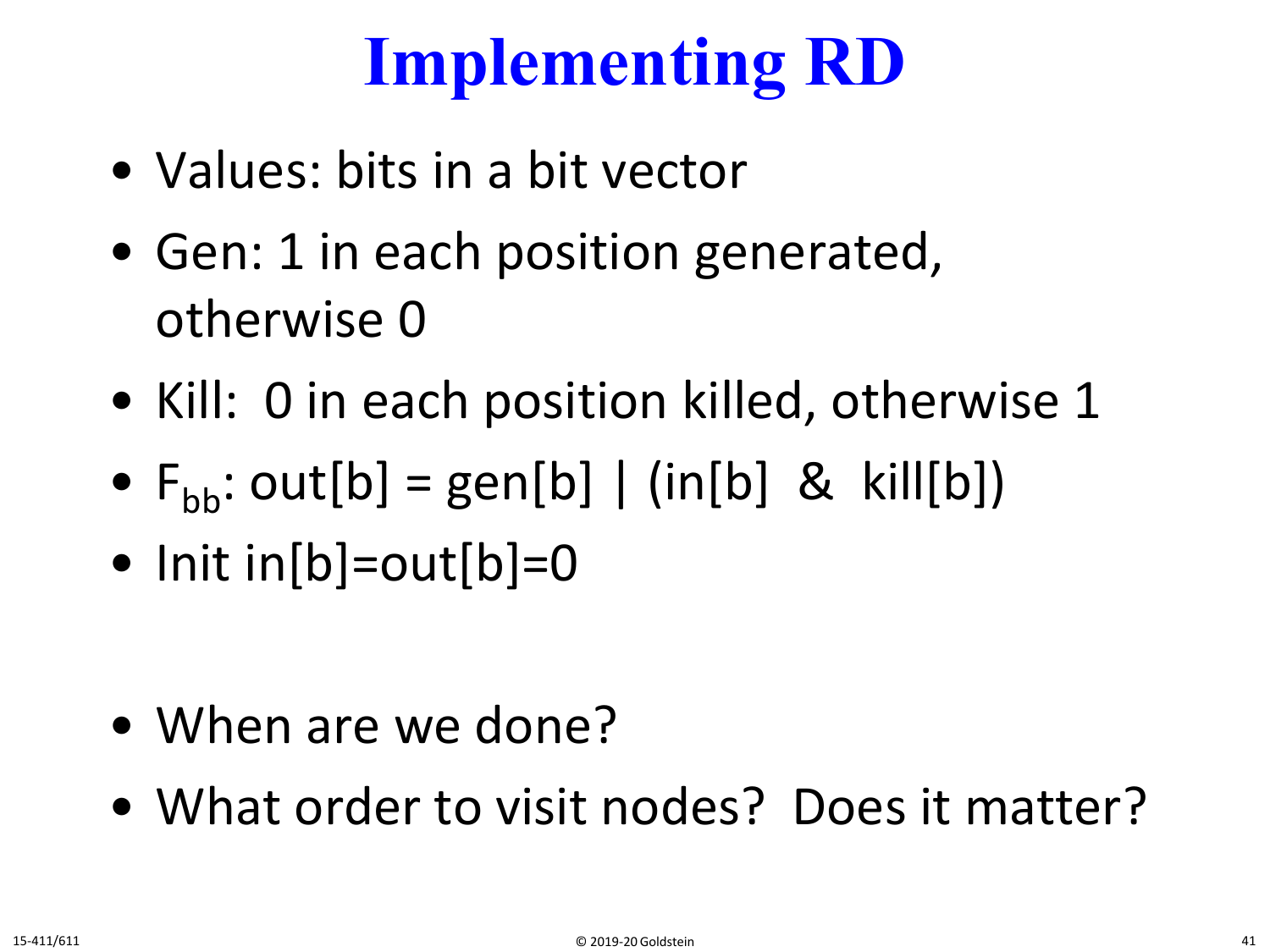# **RD Worklist algorithm**

```
Initialize: in[B] = out[b] = \emptysetInitialize: in[entry] = \varnothingWork queue, W = all Blocks in topological order
while (|W| != 0) {
   remove b from W
   old = out[b]in[b] = \{over all pred(p) \in b\} \cup out[p]out[b] = gen[b] \cup (in[b] - kill[b])if (old != out[b]) W = W \cup succ(b)
```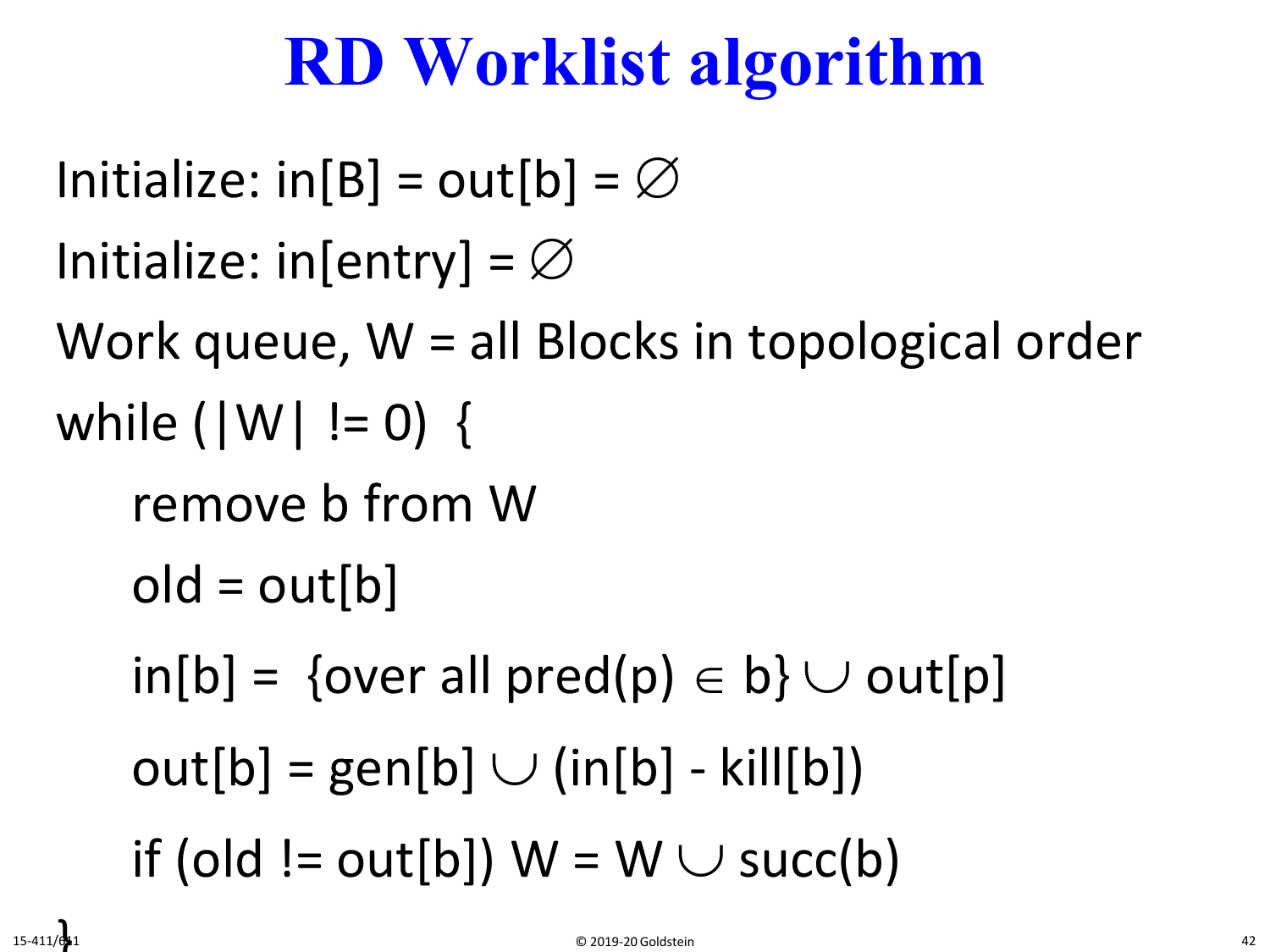| $1: n < -10$                | $\mathbf 1$                   |                |
|-----------------------------|-------------------------------|----------------|
| 2: $ofder < -0$             | 1                             | 1, 2           |
| $3:$ old $\leq -1$          | 1, 2                          | 1, 2, 3        |
| 4: $\texttt{result} \leq 0$ | $1 - 3$                       | $1 - 4$        |
| 5: if $h \leq 1$ goto 14    | $1 - 4$                       | $1 - 4$        |
| 6: $i \le -2$               | $1 - 4$                       | $1 - 4, 6$     |
| 7: if $i > n$ goto 13       | $1-4, 6, 8-11$ $1-4, 6, 8-11$ |                |
| 8: result <- old + older    | $1-4, 6, 8-11$ $1-3, 6, 8-11$ |                |
| 9: $older <  old$           | $1-3, 6, 8-11$ 1, 3, 6, 8-11  |                |
| $10:$ old $\leq$ result     | $1, 3, 6, 8 - 11$             | $1, 6, 8 - 11$ |
| $11: i \le i + 1$           | $1, 6, 8 - 11$                | $1, 8 - 11$    |
| $12:JUMP$ 7                 | $1, 8-11$ $1, 8-11$           |                |
| 13: return result           | $1 - 4, 6$                    | $1 - 4, 6$     |
| 14: return n                | $1 - 4$                       | $1 - 4$        |
|                             |                               |                |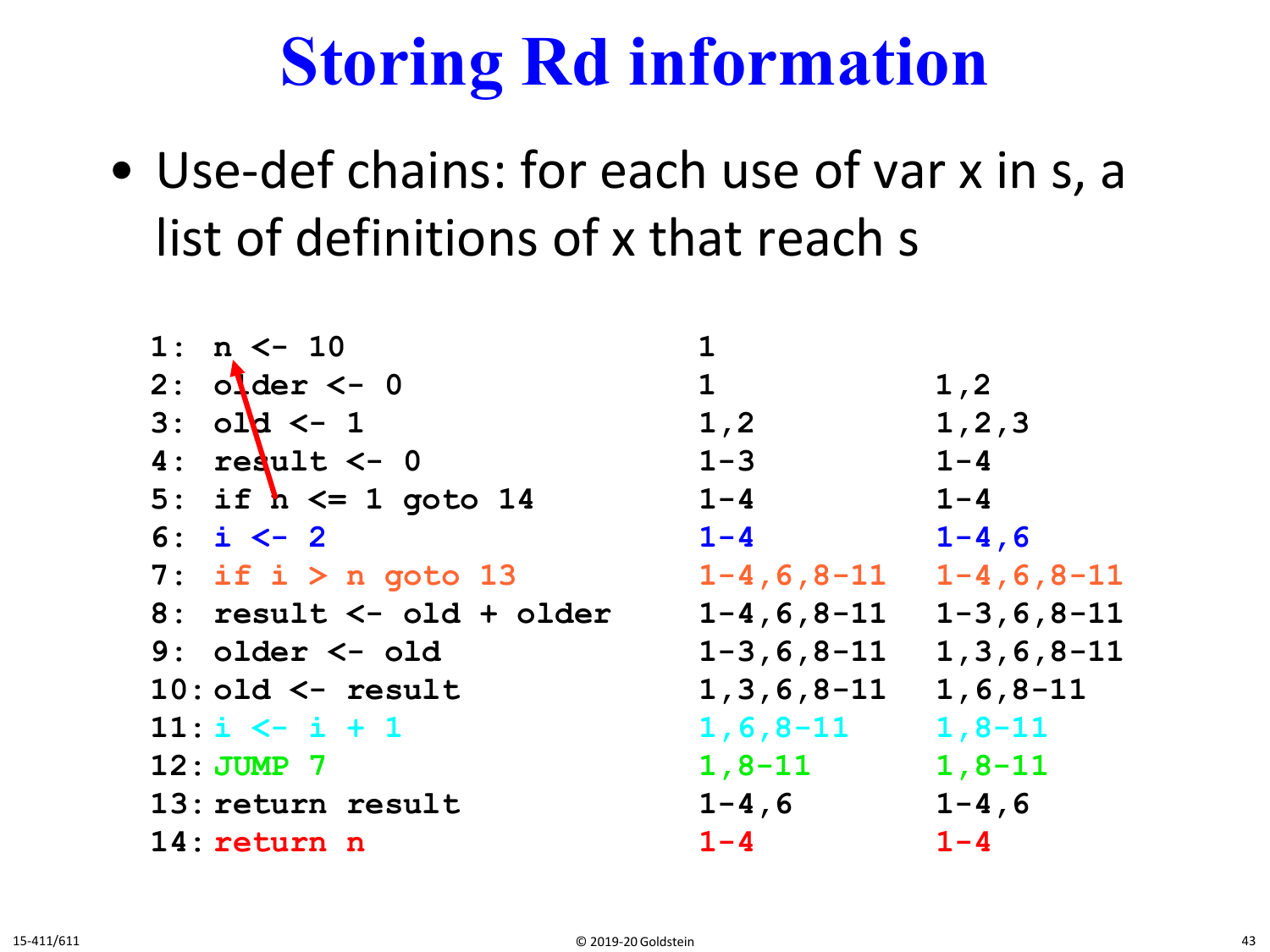| $1: n \le -10$                     | 1                              |            |
|------------------------------------|--------------------------------|------------|
| $2:$ older $<-0$                   | 1                              | 1, 2       |
| $3:$ old $\leq -1$                 | 1, 2                           | 1, 2, 3    |
| $4:$ result $\leq -0$              | $1 - 3$                        | $1 - 4$    |
| 5: if $h \leq 1$ goto 14           | $1 - 4$                        | $1 - 4$    |
| $6: i \leq -2$                     | $1 - 4$                        | $1 - 4, 6$ |
| 7: if $\hbar > n$ goto 13          | $1-4, 6, 8-11$ $1-4, 6, 8-11$  |            |
| $8:$ result $\leq$ old + older     | $1-4, 6, 8-11$ $1-3, 6, 8-11$  |            |
| 9: $o$ <i>l</i> der $\lt$ - $o$ ld | $1-3, 6, 8-11$ 1, 3, 6, 8-11   |            |
| $10: d1d \leftarrow \text{result}$ | $1, 3, 6, 8 - 11$ 1, 6, 8 - 11 |            |
| $11: i \le -i + 1$                 | $1, 6, 8-11$ $1, 8-11$         |            |
| 12: JUMP 7                         | $1, 8-11$ $1, 8-11$            |            |
| 13: return result                  | $1 - 4, 6$                     | $1 - 4, 6$ |
| 14: return n                       | $1 - 4$                        | $1 - 4$    |
|                                    |                                |            |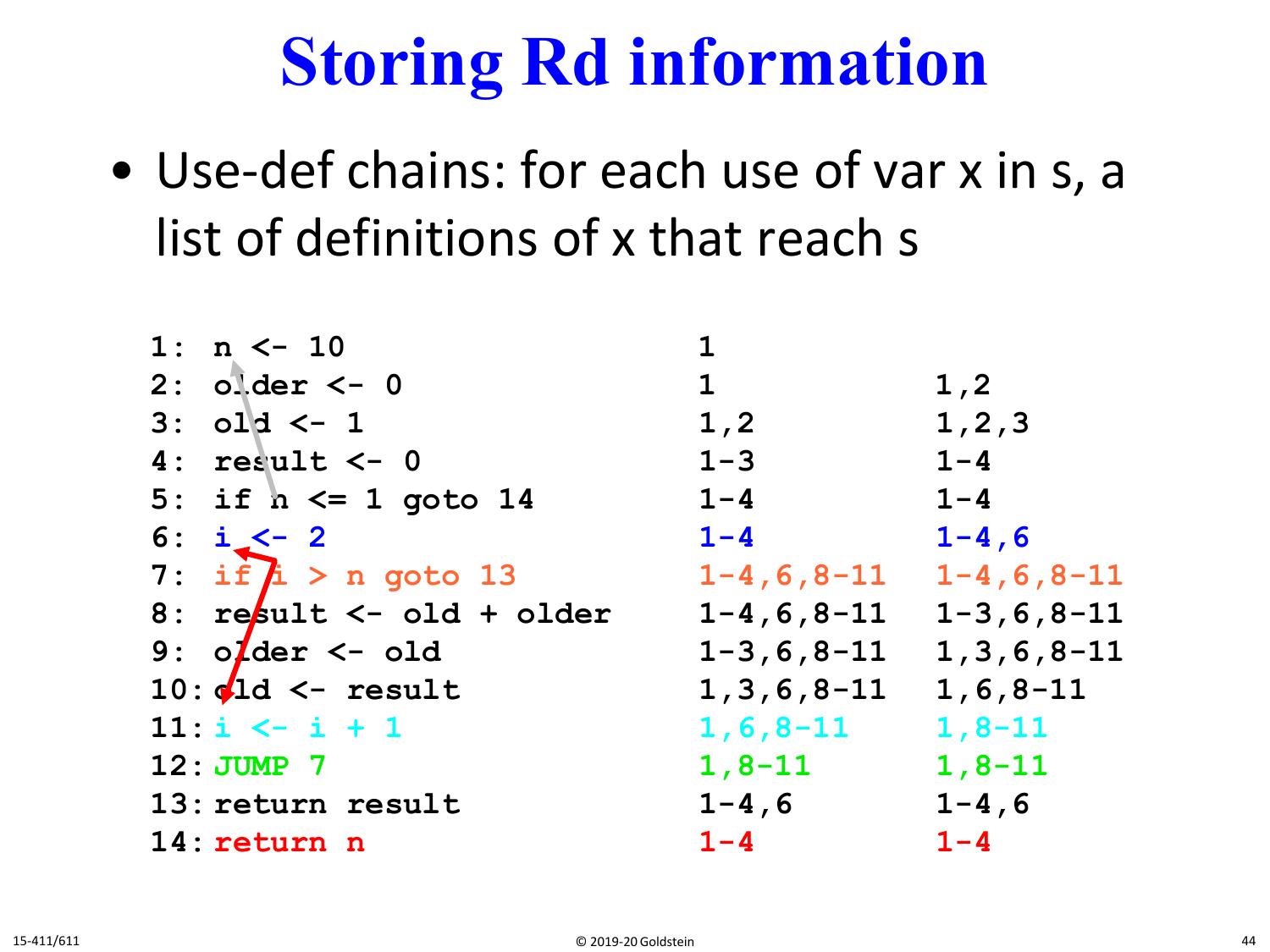| $1: n \le -10$                  |                   |                               |
|---------------------------------|-------------------|-------------------------------|
| $2:$ $0$ $det$ $\leftarrow$ $0$ | $\mathbf 1$       | 1, 2                          |
| $3:$ old $<-1$                  | 1, 2              | 1, 2, 3                       |
| $4:$ result $\leq -0$           | $1 - 3$           | $1 - 4$                       |
| 5: if $h \le 1$ goto 14         | $1 - 4$           | $1 - 4$                       |
| $6: i < -2$                     | $1 - 4$           | $1 - 4, 6$                    |
| 7: if $/i > n$ goto 13          |                   | $1-4, 6, 8-11$ $1-4, 6, 8-11$ |
| 8: result <- old + older        |                   | $1-4, 6, 8-11$ $1-3, 6, 8-11$ |
| 9: older $\leq$ old $\leq$      |                   | $1-3, 6, 8-11$ 1, 3, 6, 8-11  |
| $10: d1d \le -$ result          | $1, 3, 6, 8 - 11$ | $1, 6, 8 - 11$                |
| $11: i \le -i + 1$              | $1, 6, 8 - 11$    | $1,8-11$                      |
| 12: JUMP 7                      | $1, 8 - 11$       | $1, 8 - 11$                   |
| 13: return result               | $1 - 4$ , 6       | $1 - 4, 6$                    |
| 14: return n                    | $1 - 4$           | $1 - 4$                       |
|                                 |                   |                               |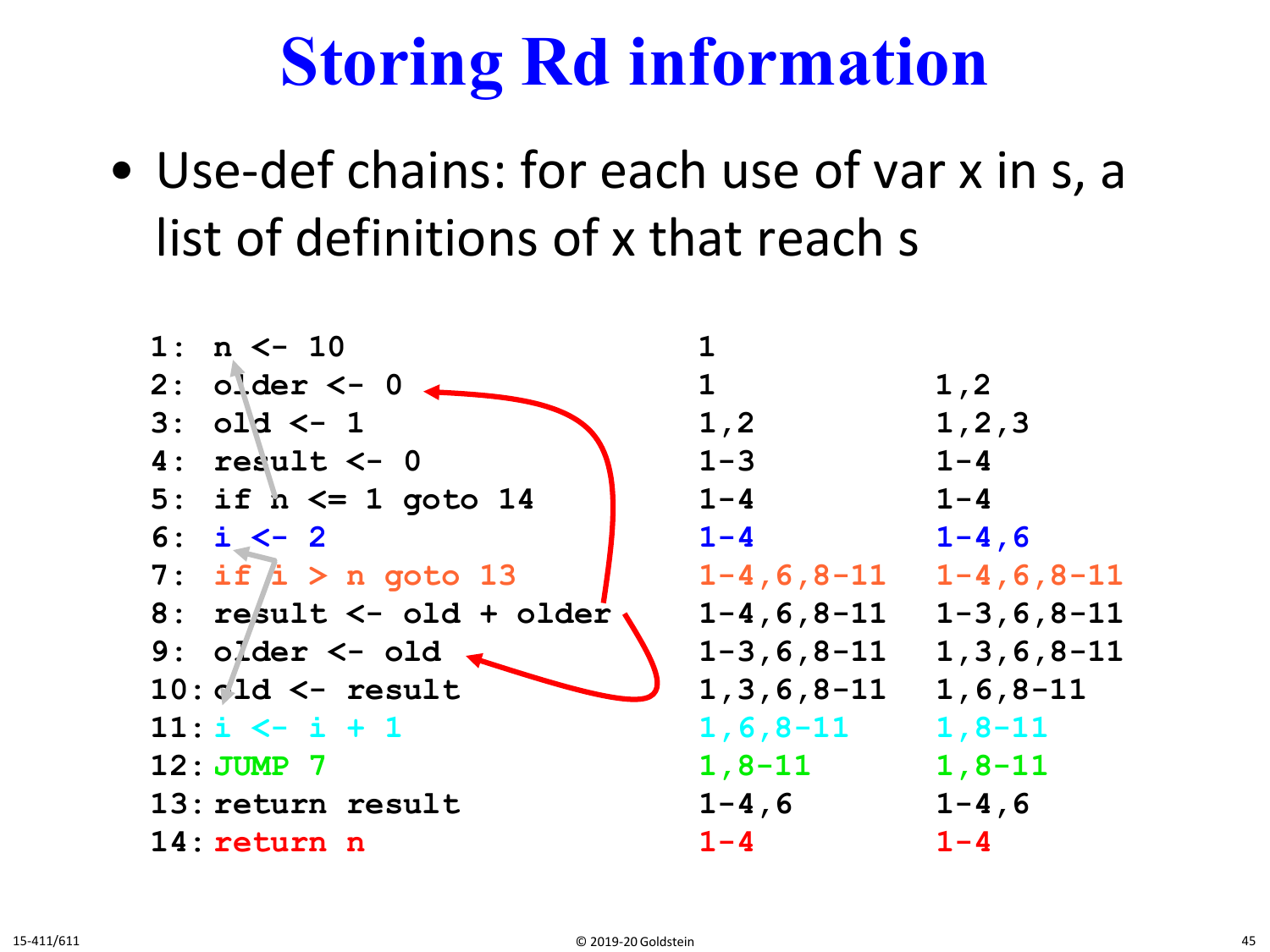| $-1: n < -10$               |                               |                   |
|-----------------------------|-------------------------------|-------------------|
| $2:$ older $<-0$            | $\mathbf 1$                   | 1, 2              |
| $3:$ old $\leq -1$          | 1, 2                          | 1, 2, 3           |
| $4:$ result $\leq -0$       | $1 - 3$                       | $1 - 4$           |
| 5: if $h \le 1$ goto 14     | $1 - 4$                       | $1 - 4$           |
| 6: $i \le -2$               | $1 - 4$                       | $1 - 4, 6$        |
| 7: if $/i > n$ goto 13      | $1-4, 6, 8-11$ $1-4, 6, 8-11$ |                   |
| 8: result <- old + older    | $1-4, 6, 8-11$ $1-3, 6, 8-11$ |                   |
| 9: older <- old             | $1 - 3, 6, 8 - 11$            | $1, 3, 6, 8 - 11$ |
| $10: d1d \leftarrow result$ | $1, 3, 6, 8 - 11$             | $1, 6, 8 - 11$    |
| $11: i \le i + 1$           | $1, 6, 8 - 11$                | $1, 8 - 11$       |
| 12: JUMP 7                  | $1, 8 - 11$                   | $1, 8 - 11$       |
| 13: return result           | $1 - 4$ , 6                   | $1 - 4, 6$        |
| 14: return n                | $1 - 4$                       | $1 - 4$           |
|                             |                               |                   |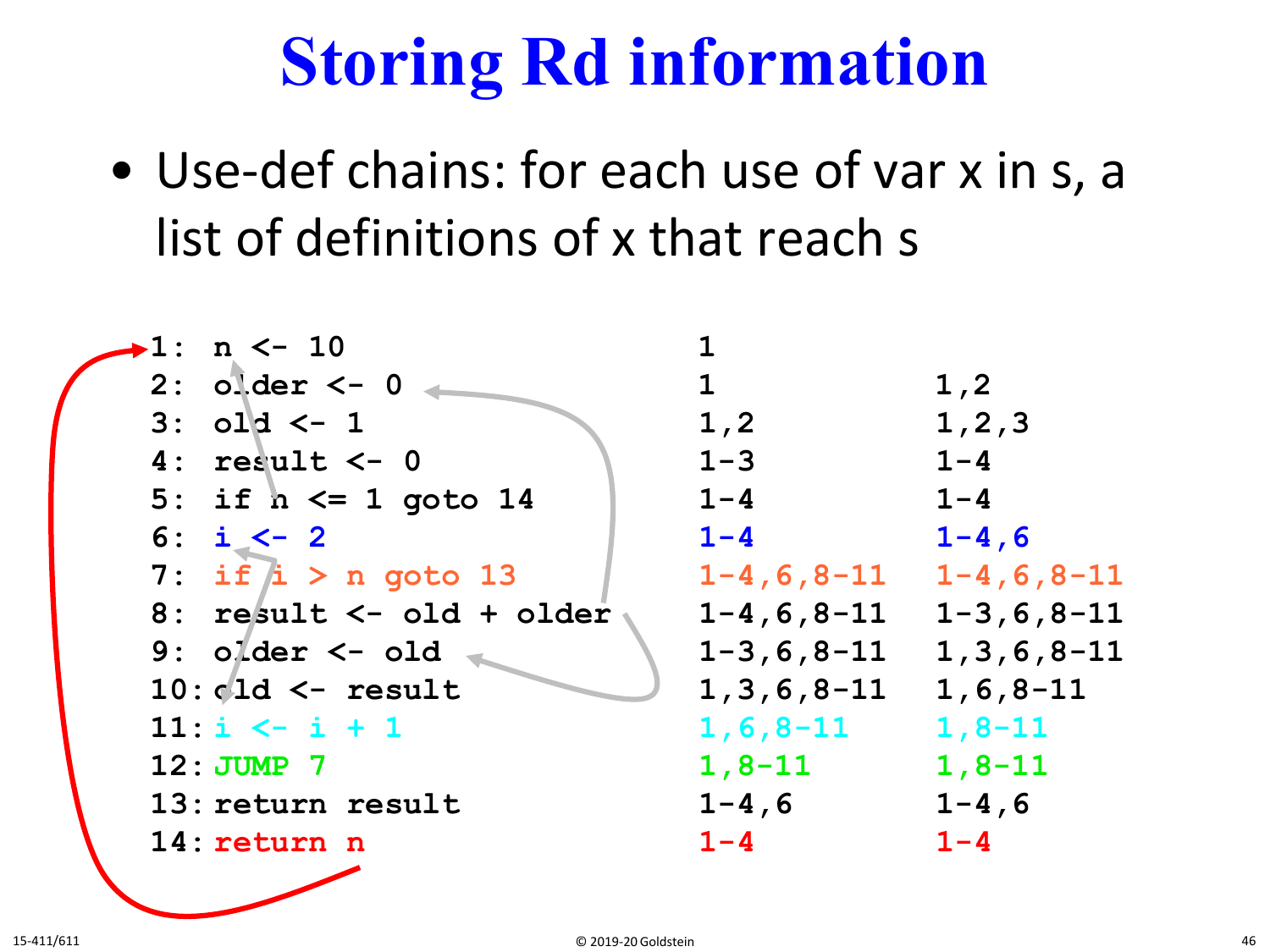#### **Constant Folding + DCE**

| <del>10 -</del><br><del>1: n &lt;</del> |                                  |                                                            |
|-----------------------------------------|----------------------------------|------------------------------------------------------------|
|                                         |                                  |                                                            |
| $2:$ older $\leq -0$                    | 1                                | 1,2                                                        |
| $3: old < -1$                           | 1, 2                             | 1, 2, 3                                                    |
| $4: result < -0$                        | $1 - 3$                          | $1 - 4$                                                    |
| <del>5: if 10 &lt;= 1 goto 14</del>     | $\textcolor{red}{\textbf{1--4}}$ | $\textcolor{red}{\textbf{1--4}}\textcolor{white}{\bullet}$ |
| 6: $i \le -2$                           | $1 - 4$                          | $1 - 4, 6$                                                 |
| 7: if $i > 10$ goto 13                  | $1 - 4$ , 6, 8-11                | $1 - 4, 6, 8 - 11$                                         |
| $8:$ result $\leq -$ old + older        |                                  | $1-4, 6, 8-11$ $1-3, 6, 8-11$                              |
| $9:$ older $\leq -$ old                 | $1 - 3, 6, 8 - 11$               | $1, 3, 6, 8 - 11$                                          |
| $10:$ old $\leq$ result                 | $1, 3, 6, 8 - 11$                | $1, 6, 8 - 11$                                             |
| $11: i \le i + 1$                       | $1, 6, 8 - 11$                   | $1, 8 - 11$                                                |
| $12:JUMP$ 7                             | $1, 8 - 11$                      | $1, 8 - 11$                                                |
| 13: return result                       | $1 - 4$ , 6                      | $1 - 4, 6$                                                 |
| IT BEREINING                            |                                  |                                                            |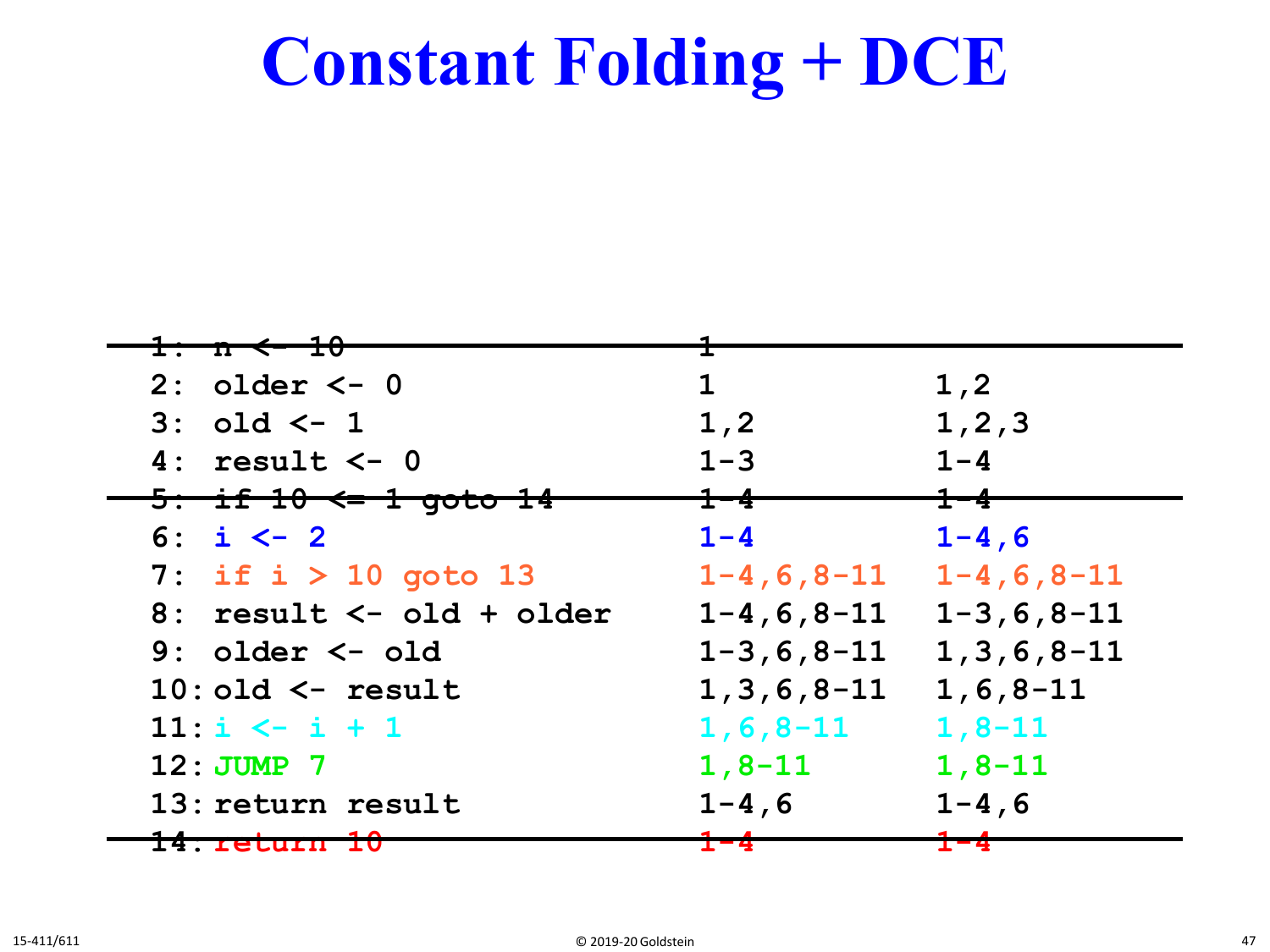#### **Better Constant Propagation**

• What about:

$$
x < -1
$$
\nif  $(y > z)$ 

\n $x < -1$ 

\n $a < -x$ 

• How might you solve this with SSA?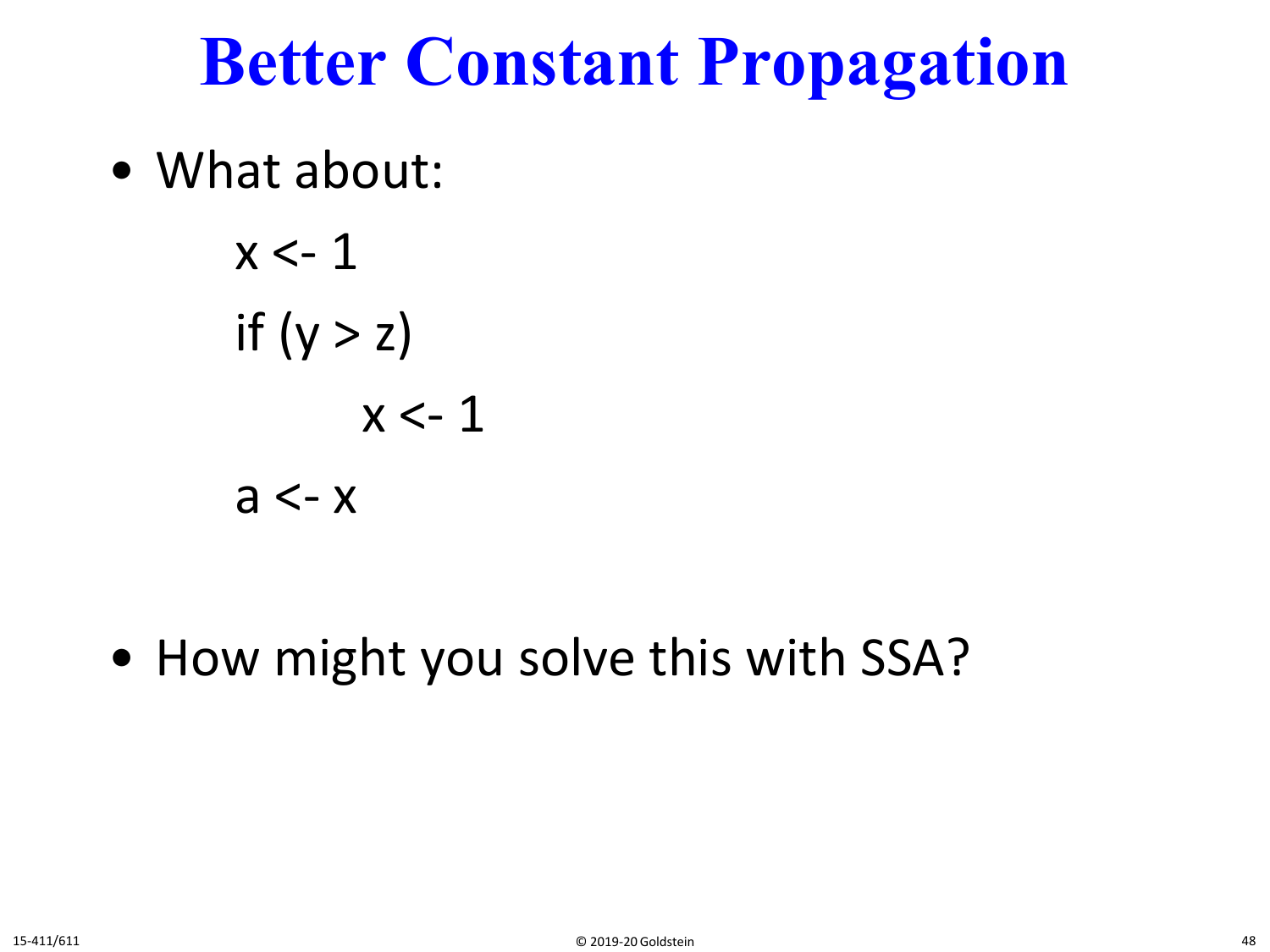#### **Loop Invariant Code Motion**

• When can expression be moved out of a loop?

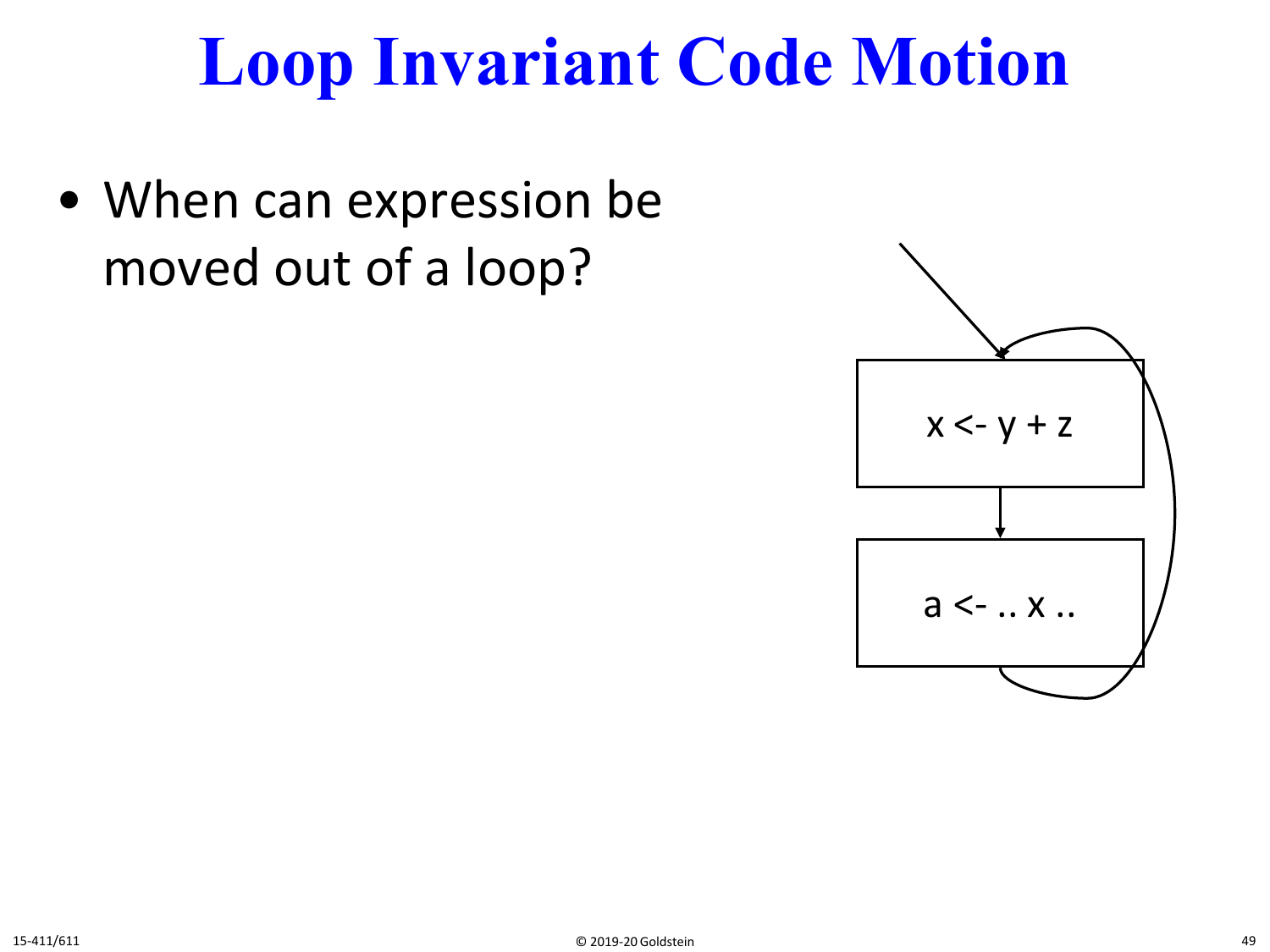## **Loop Invariant Code Motion**

- When can expression be moved out of a loop?
- When all reaching definitions of operands are outside of loop, expression is loop invariant
- Use ud-chains to detect

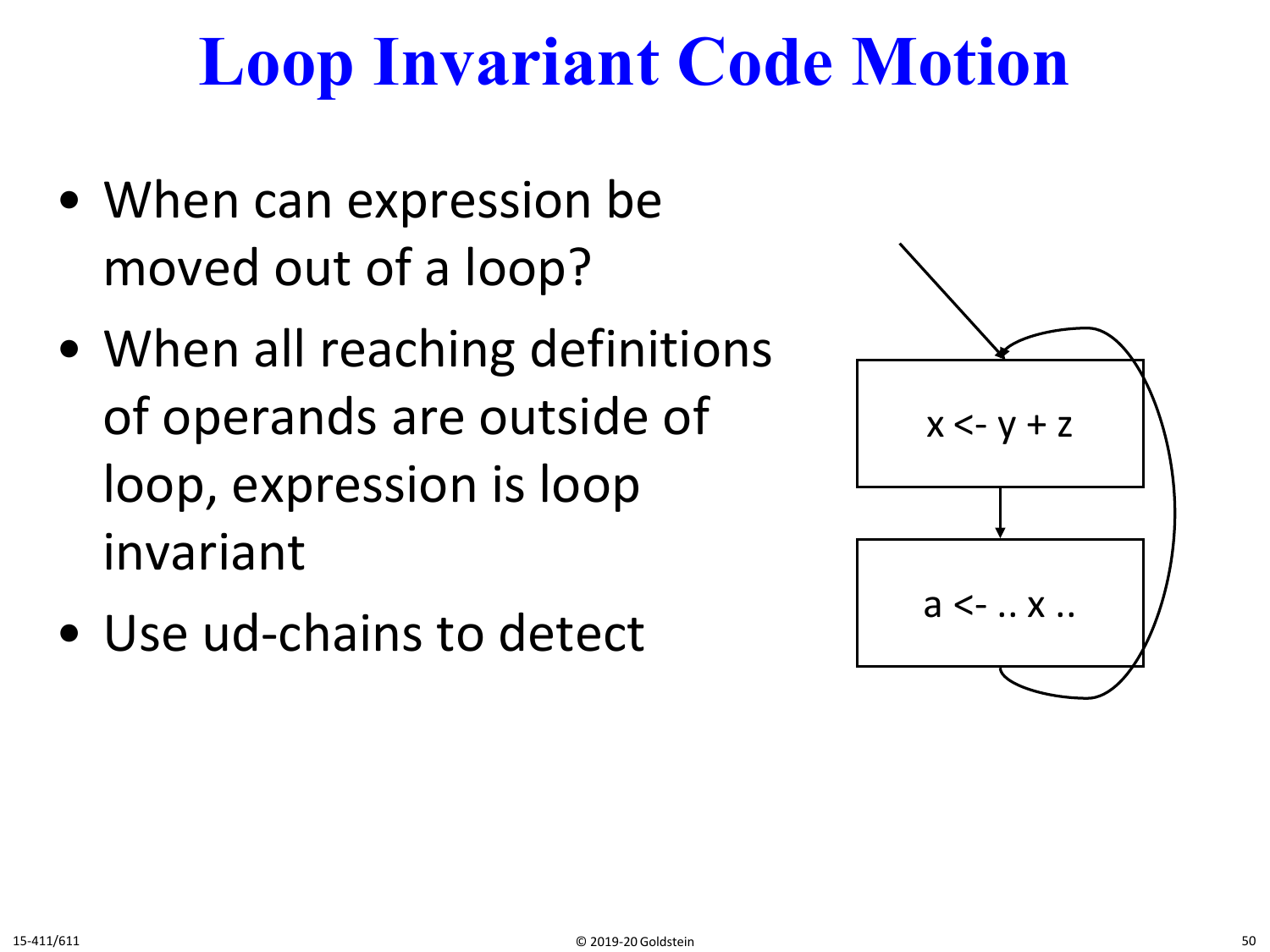#### **Def-use chains are valuable too**

- Def-use chain: for each definition of var x, a list of all uses of that definition
- Computed from liveness analysis, a backward dataflow problem
- Def-use is NOT symmetric to use-def

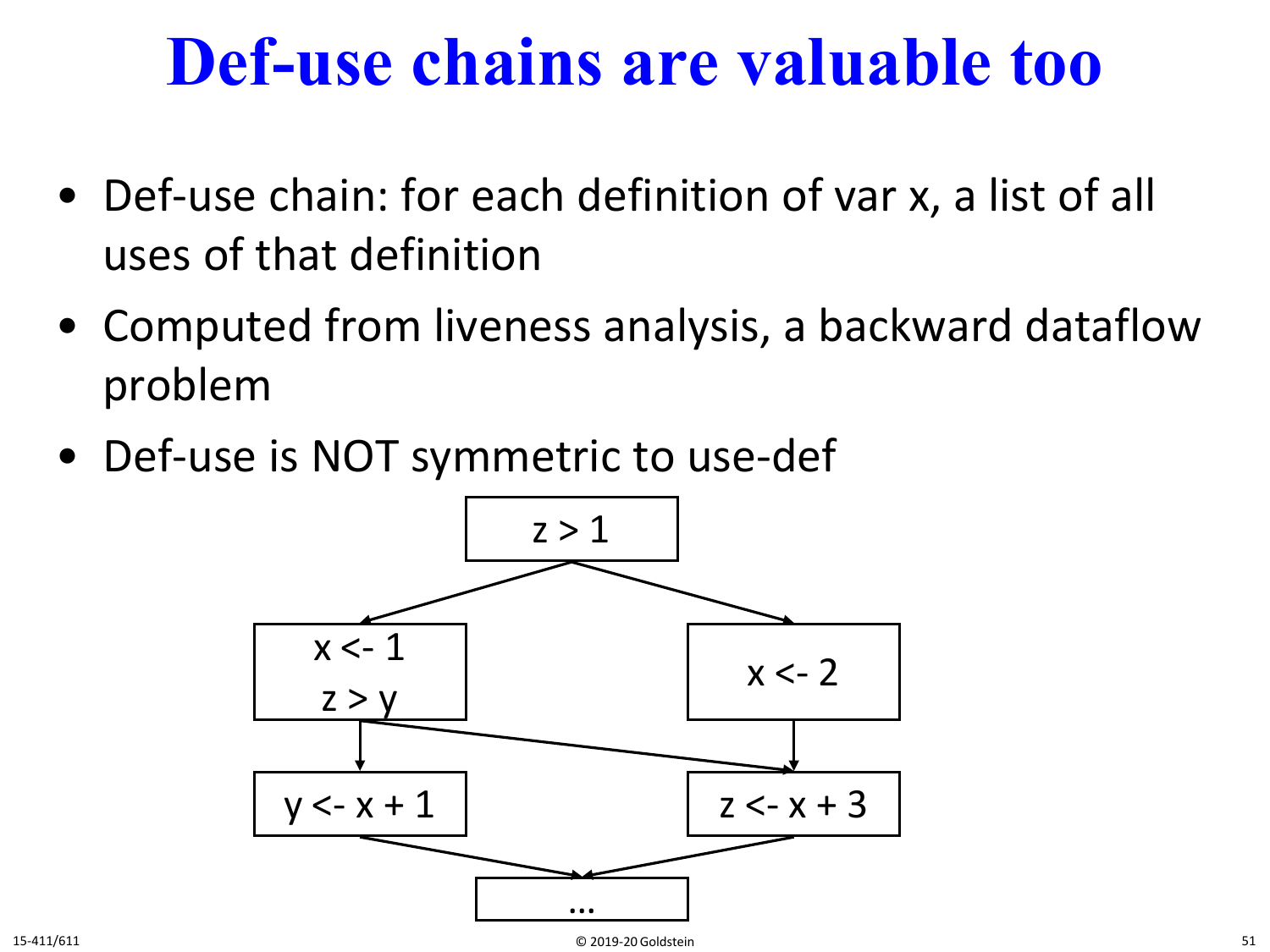## **Liveness (def-use chains)**

• A variable x is live-out of a stmt s if x can be used along some path starting a s, otherwise x is dead.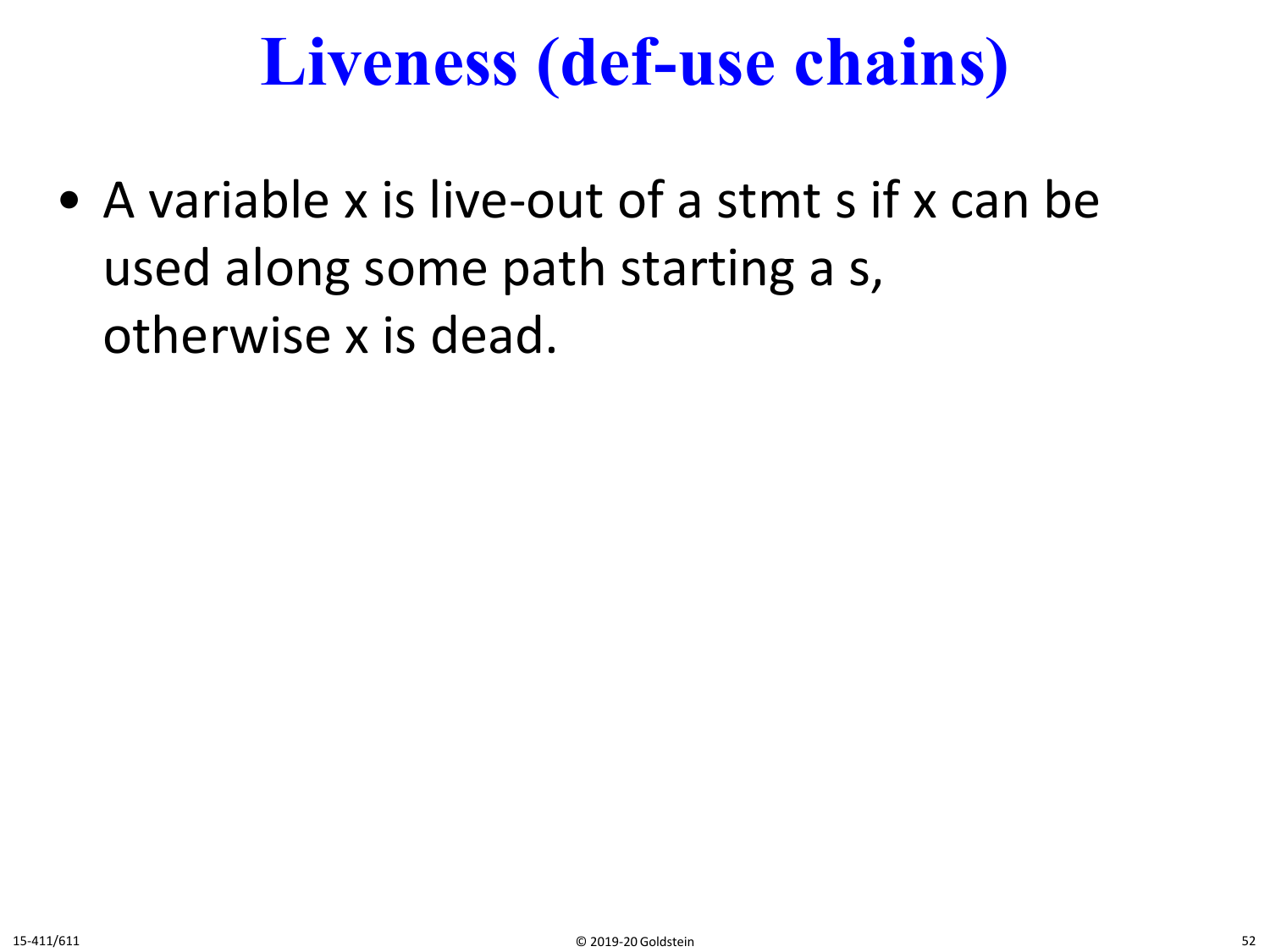## **Liveness as a dataflow problem**

- This is a backwards analysis
	- A variable is live out if used by a successor
	- Gen: For a use: indicate it is live coming into s
	- Kill: Defining a variable v in s makes it dead before s (unless s uses v to define v)
	- Lattice is just live (top) and dead (bottom)
- Values are variables
- $ln[n]$  = variables live before n

$$
= (out[n] - kill[n]) \cup gen[n]
$$

• Out $[n]$  = variables live after n

$$
= \bigcup_{15-411/611} In[s]
$$
\n
$$
S \in succ(n)
$$
\n<sup>53</sup>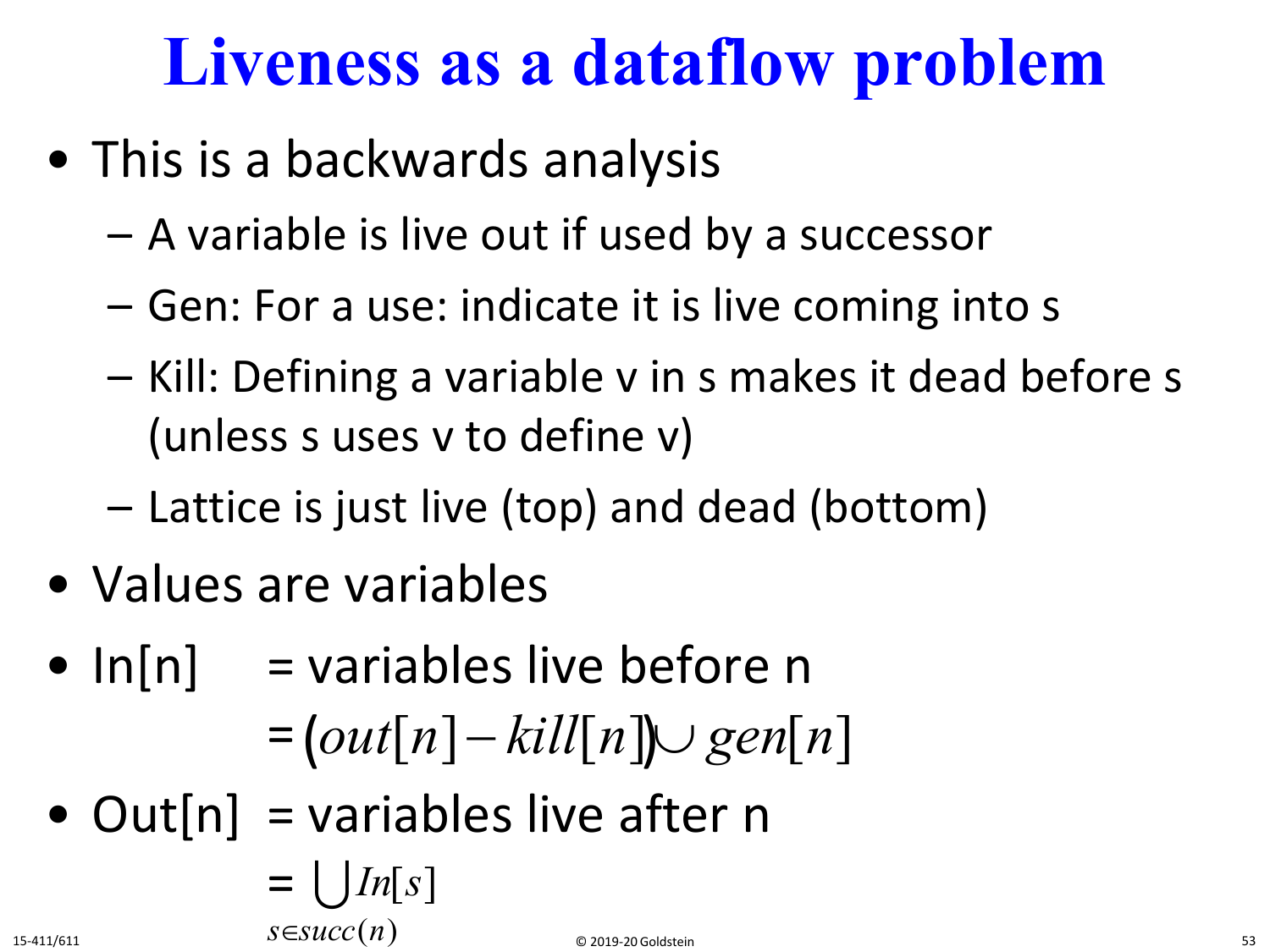#### **Dead Code Elimination**

- Code is dead if it has no effect on the outcome of the program.
- When is code dead?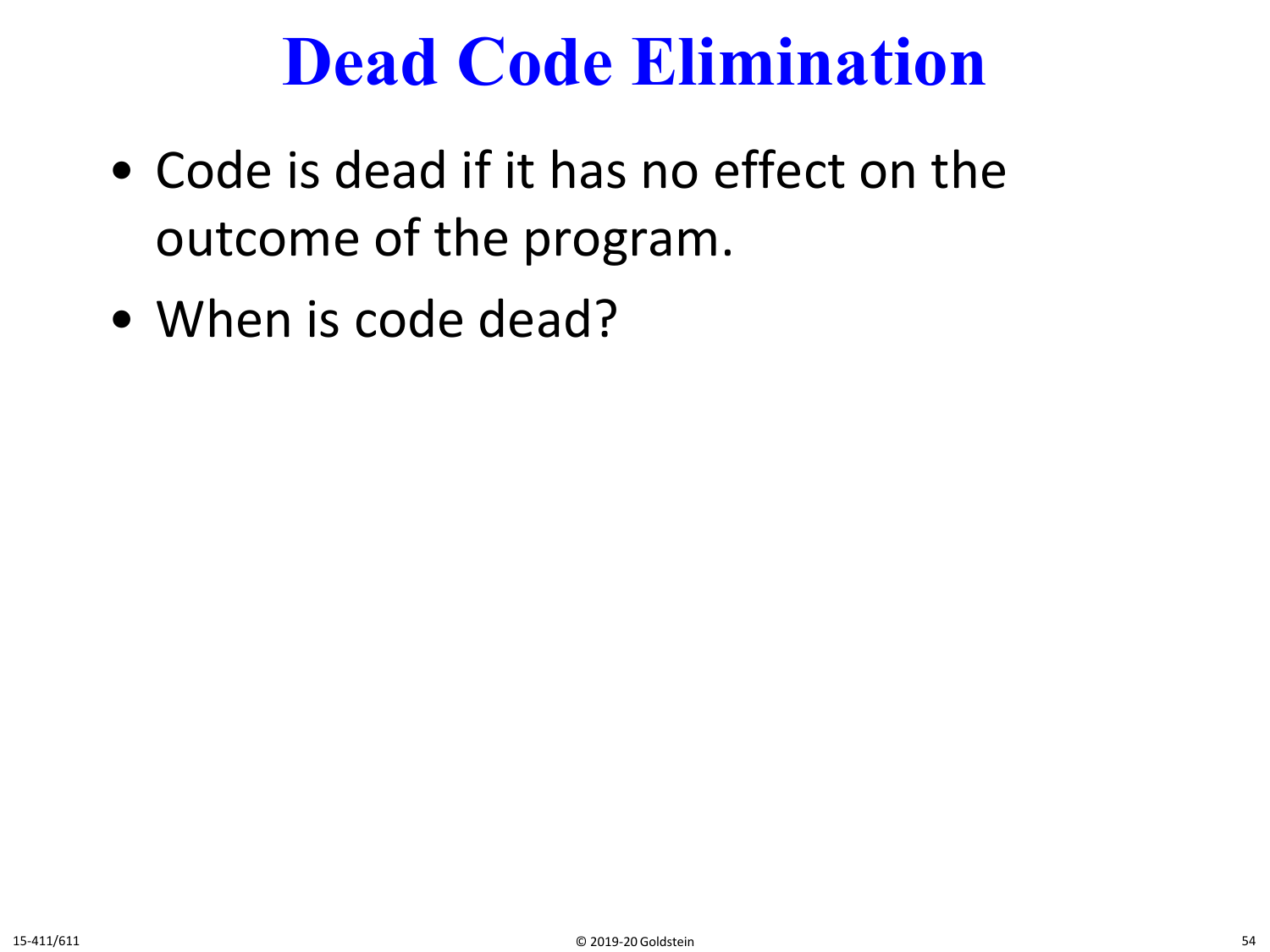#### **Dead Code Elimination**

- Code is dead if it has no effect on the outcome of the program.
- When is code dead?
	- When the definition is dead, and
	- When the instruction has no side effects
- $\bullet$  So:
	- run liveness
	- Construct def-use chains
	- Any instruction which has no users and has no side effects can be eliminated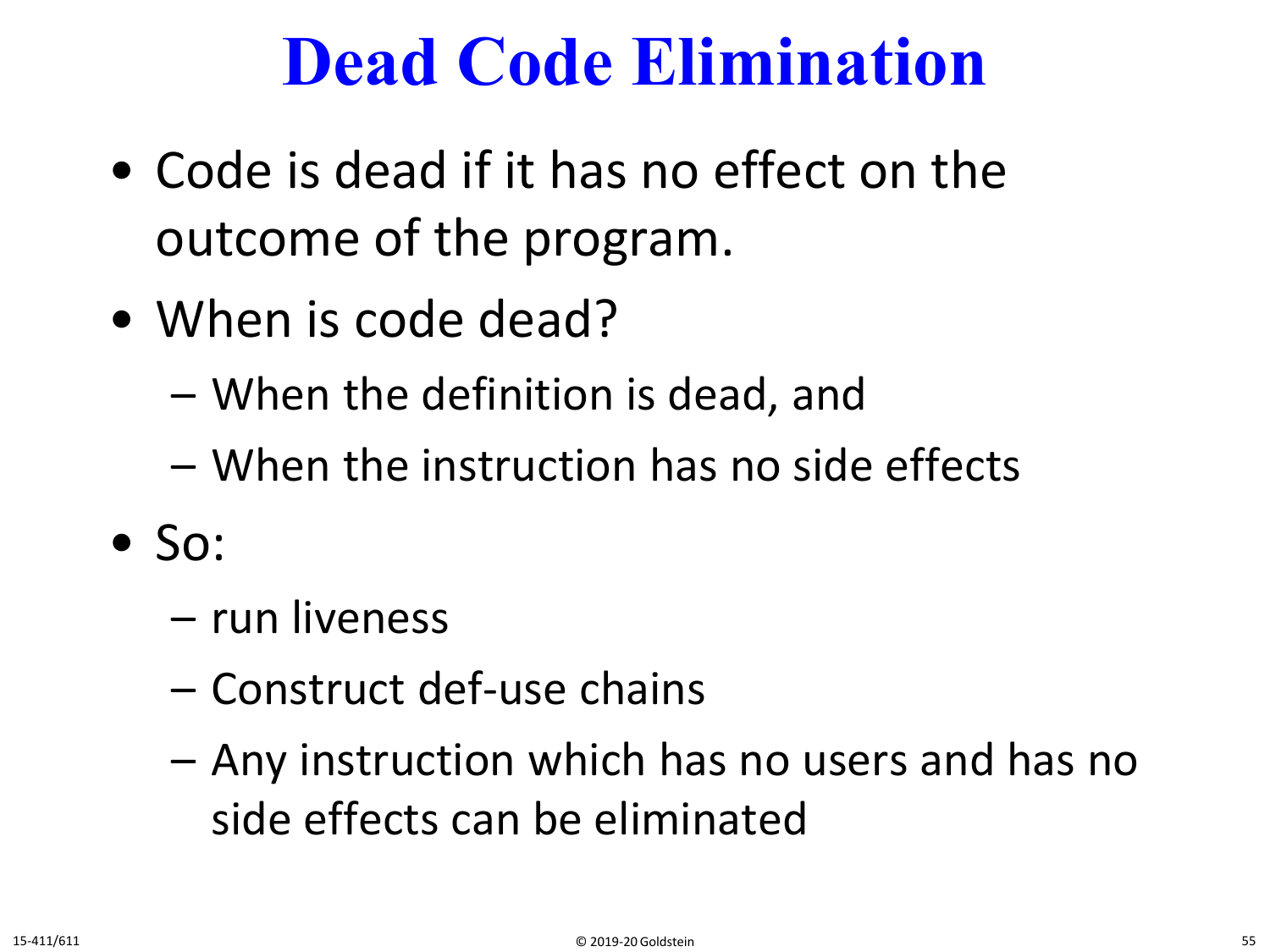#### **When can we do CSE?**

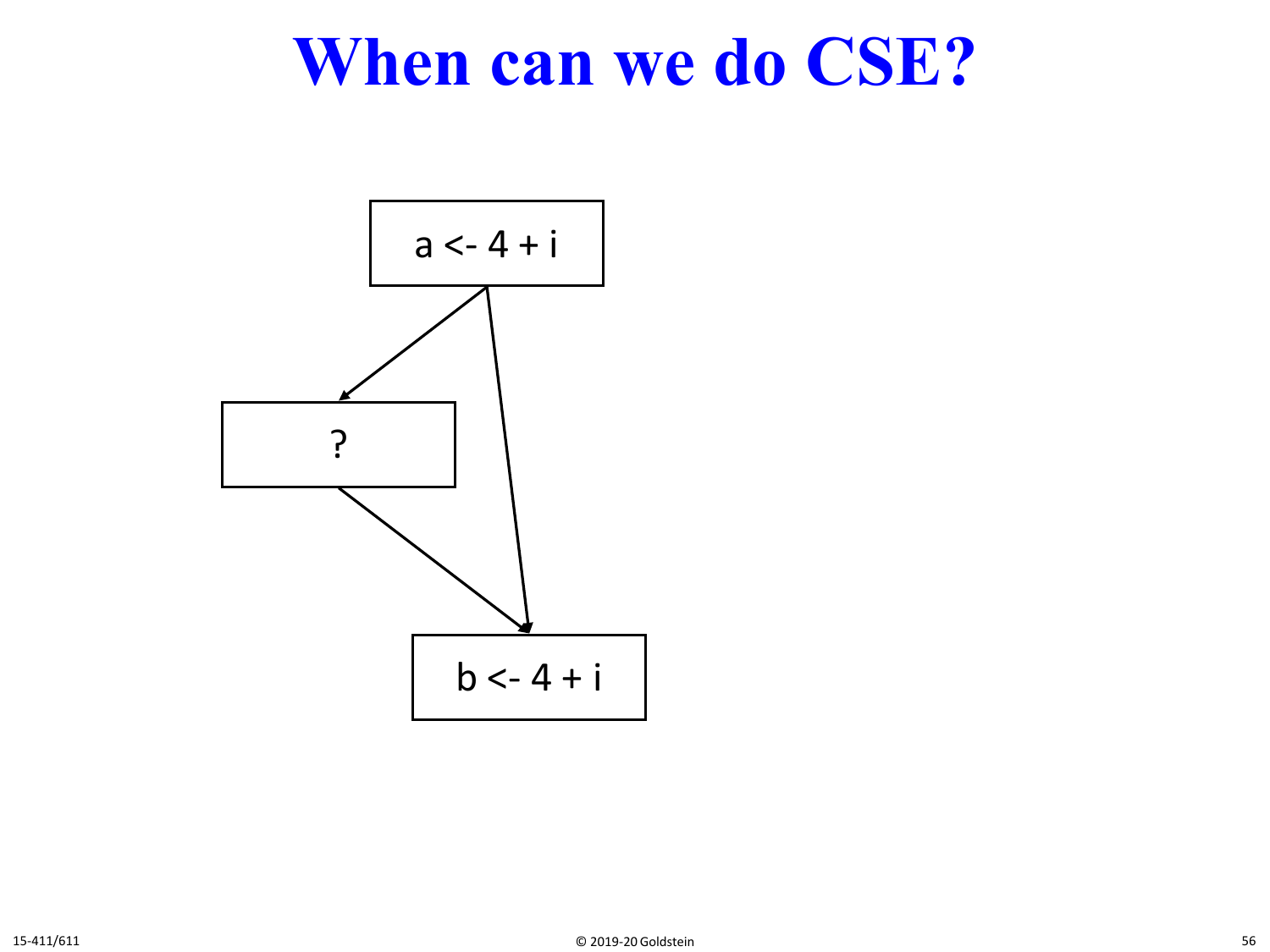#### **Available Expressions**

- X+Y is "available" at statement S if
	- x+y is computed along every path from the start to S AND
	- neither x nor y is modified after the last evaluation of x+y
		- $a \leq -b + c$  $b \leq -a$ -d  $c < -b+c$ d <- a-d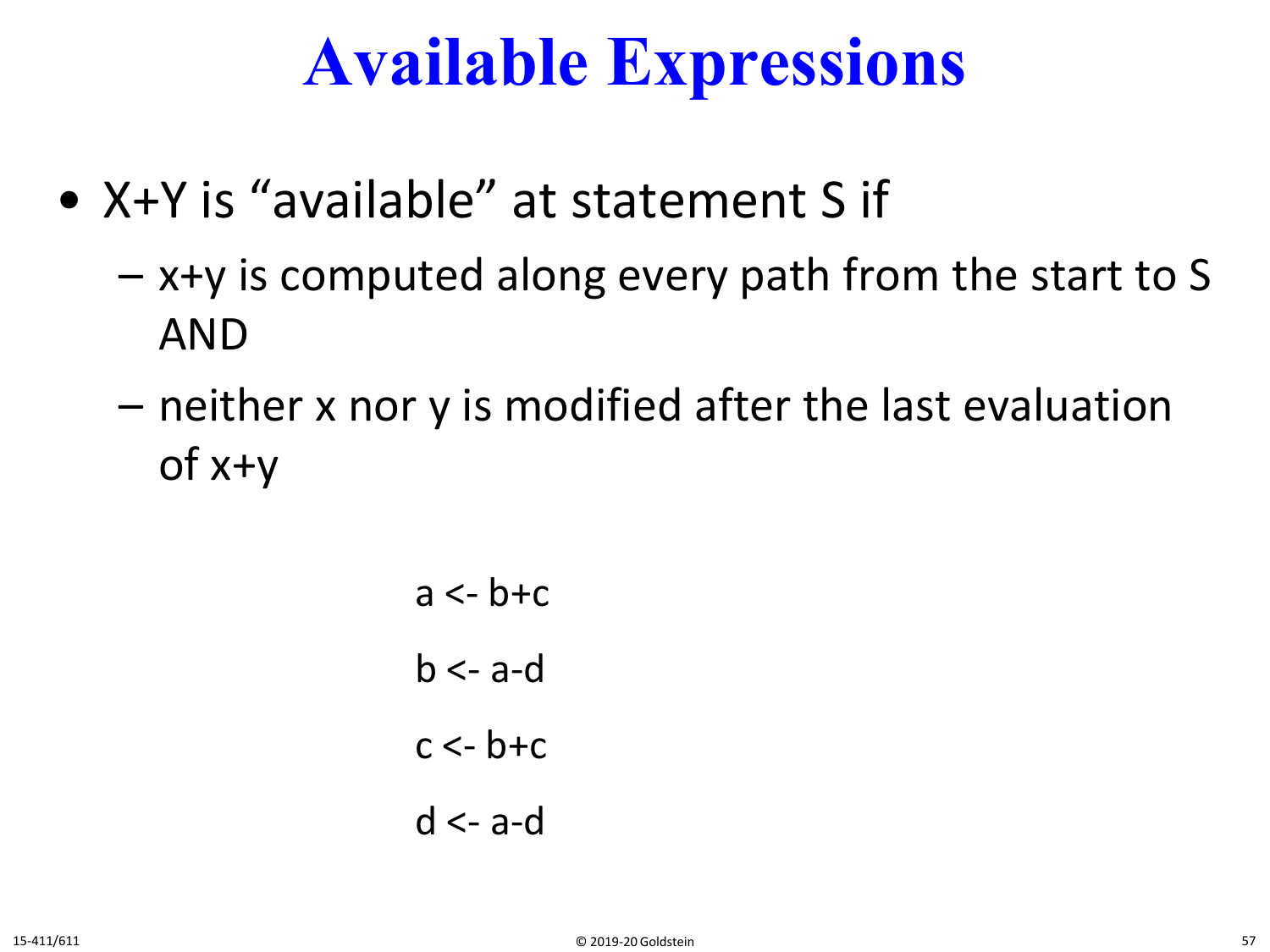#### **Available Expressions**

- X+Y is "available" at statement S if
	- x+y is computed along every path from the start to S AND
	- neither x nor y is modified after the last evaluation of x+y

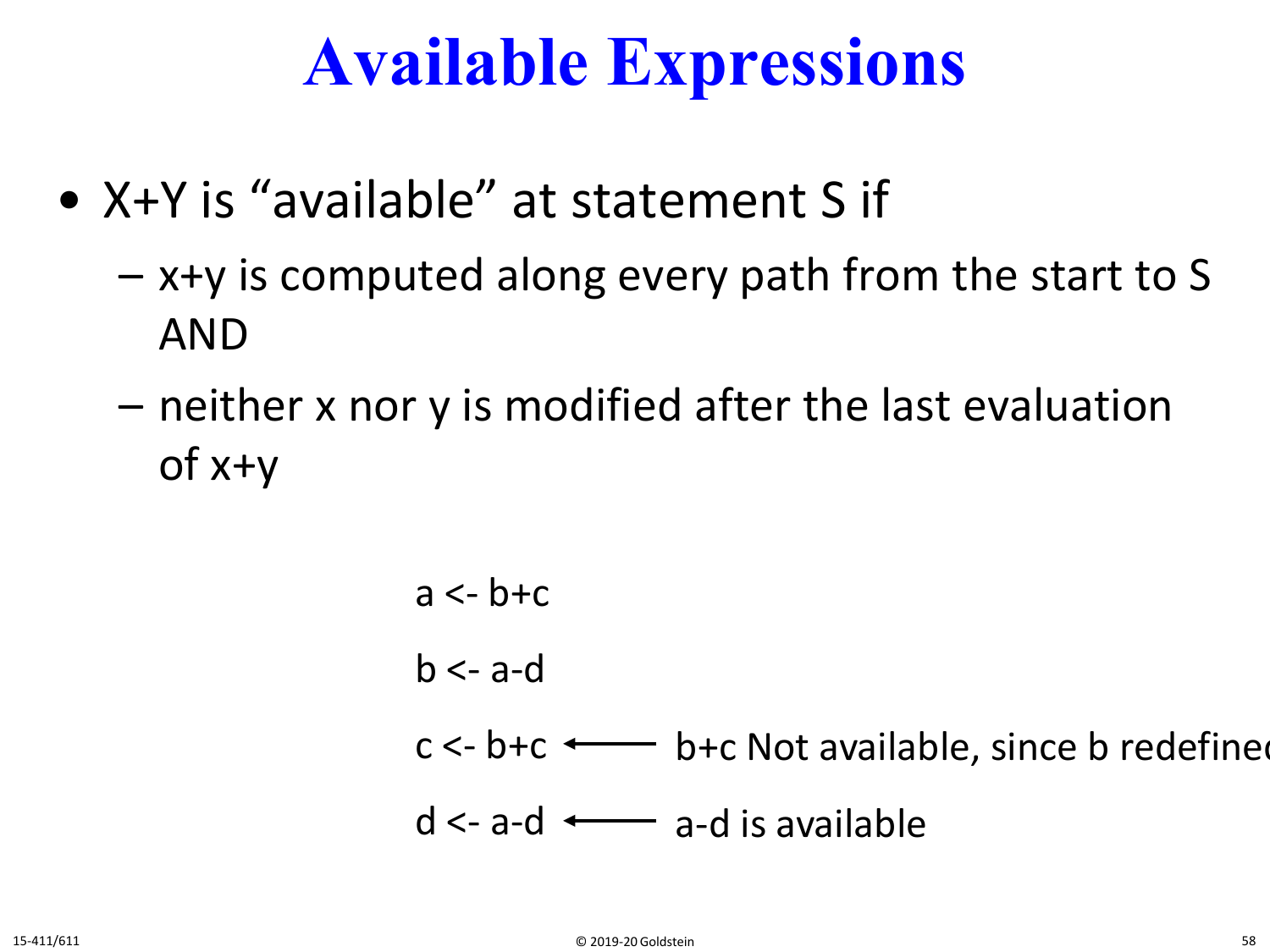# **Computing Available Expressions**

- Forward or backward?
- Values?
- Lattice?
- gen $[b] =$
- kill $[b] =$
- $in[b] =$
- $out[b] =$
- initialization?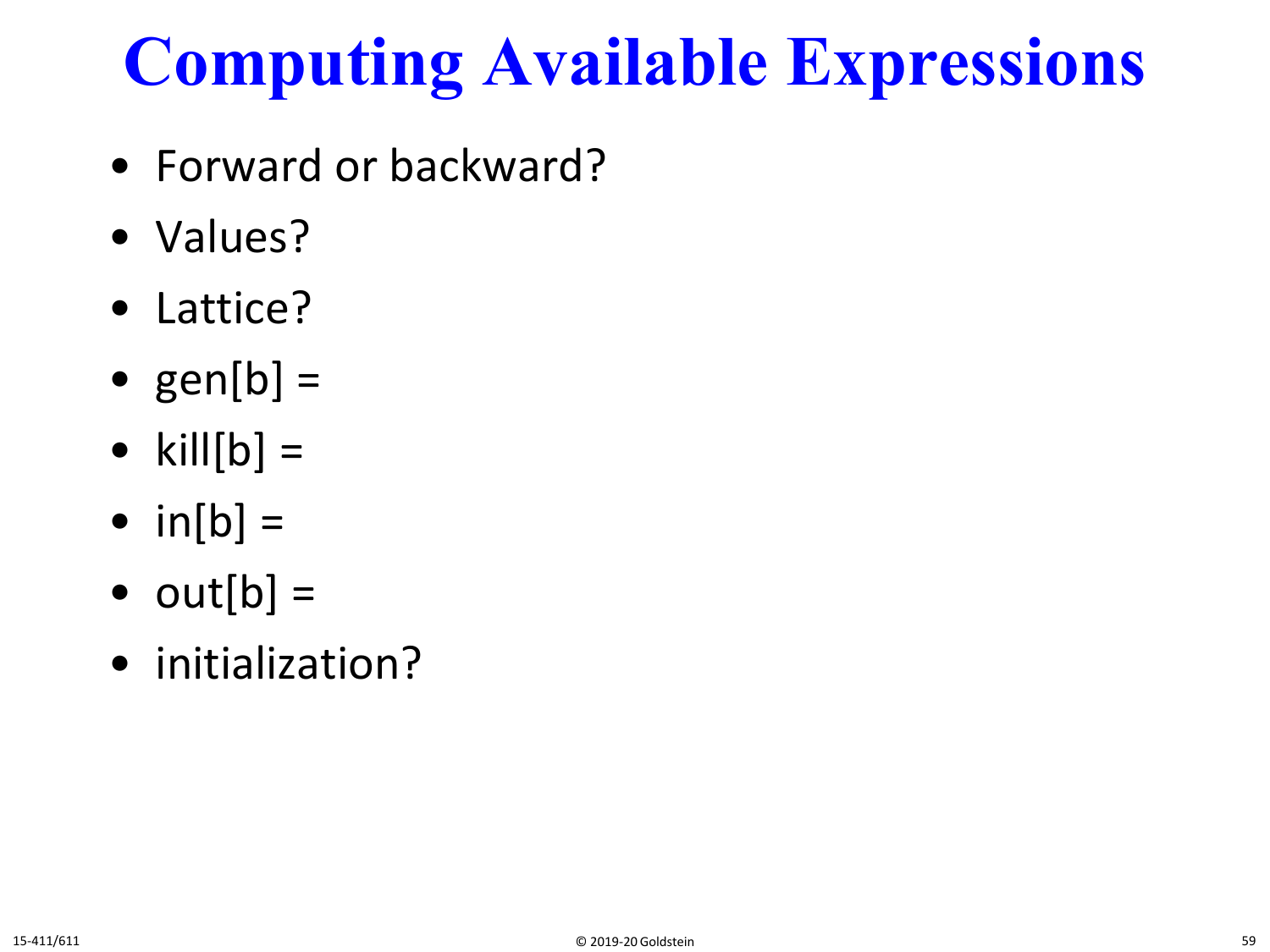# **Computing Available Expressions**

- Forward
- Values: all expressions
- Lattice: available, not-avail
- gen[b] = if b evals expr e and doesn't define variables used in e
- kill $[b] =$  if b assigns to x, then all exprs using x are killed.
- out[b] =  $(in[b] kill[b]) \cup gen[b]$
- $in[b] = what to do at a join point?$
- initialization?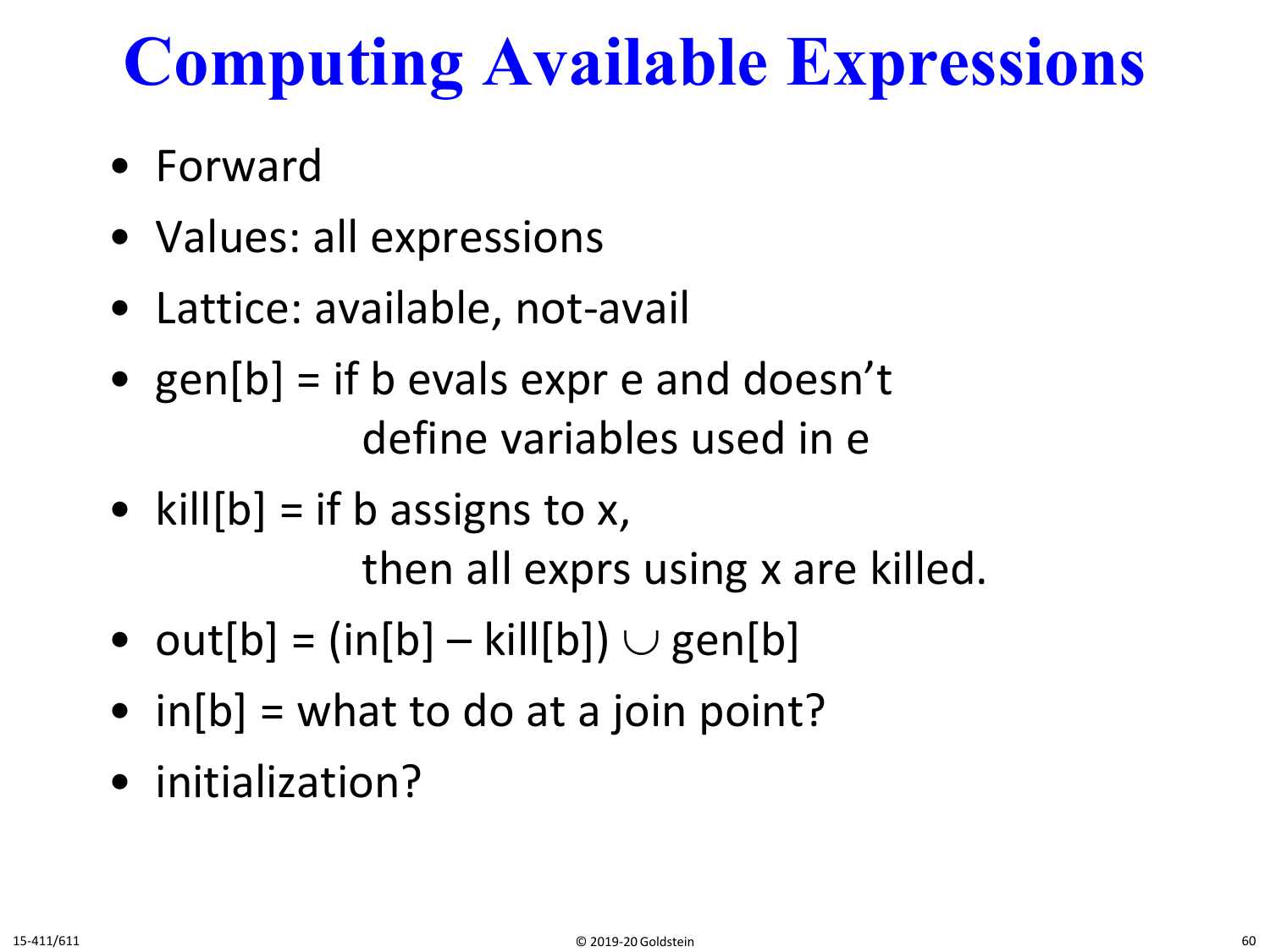# **Computing Available Expressions**

- Forward
- Values: all expressions
- Lattice: available, not-avail
- gen $[b] =$  if b evals expr e and doesn't define variables used in e
- kill $[b]$  = if b assigns to x, exprs(x) are killed  $out[b] = (in[b] - kill[b]) \cup gen[b]$
- in[b] = An expr is avail only if avail on ALL edges, so:  $in[b] = \bigcap over all p \in pred(b), out[p]$
- Initialization
	- All nodes, but entry are set to ALL avail
	- Entry is set to NONE avail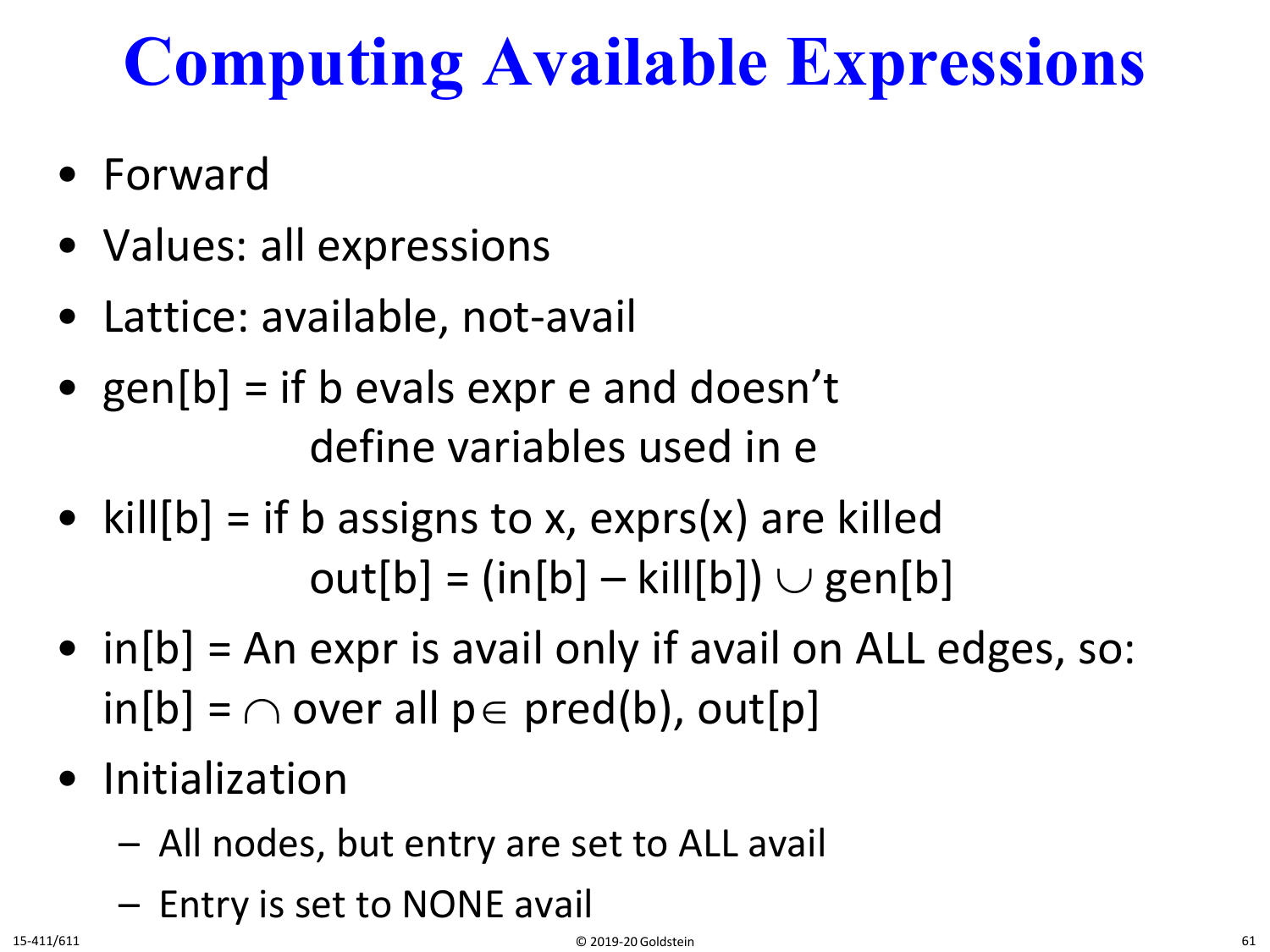# **Constructing Gen & Kill**

| <b>Stmts</b>   | Gen                               | Kill                         |
|----------------|-----------------------------------|------------------------------|
| $t < x$ op y   | $\{x \text{ op } y\}$ -kill $[s]$ | $\{$ exprs containing t $\}$ |
| $ t - M[a] $   | ${M[a]}$ -kill[s]                 |                              |
| $M[a] < -b$    |                                   |                              |
| $\vert$ f(a, ) |                                   | ${M[x]}$ for all x}          |
| $t < -f(a,)$   |                                   |                              |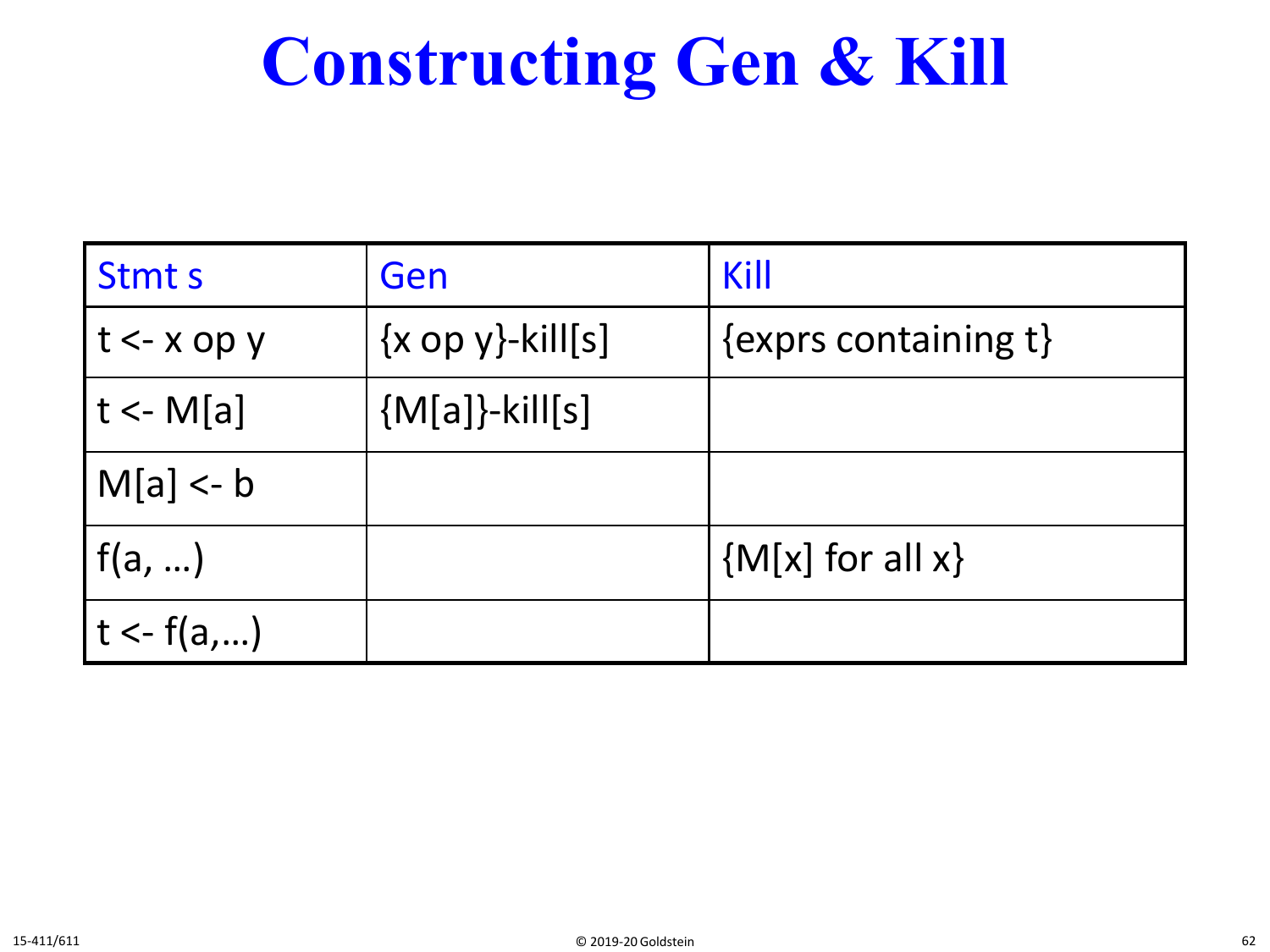## **Constructing Gen & Kill**

| <b>Stmts</b>   | Gen                               | Kill                              |
|----------------|-----------------------------------|-----------------------------------|
| $ t < x$ op y  | $\{x \text{ op } y\}$ -kill $[s]$ | $\{exprs \text{ containing } t\}$ |
| $ t - M[a] $   | ${M[a]}$ -kill[s]                 | $\{exprs \text{ containing } t\}$ |
| M[a] < b       |                                   | {for all x, $M[x]$ }              |
| $\vert$ f(a, ) |                                   | {for all x, $M[x]$ }              |
| $ t - f(a,) $  |                                   | {exprs containing t               |
|                |                                   | for all $x$ , $M[x]$              |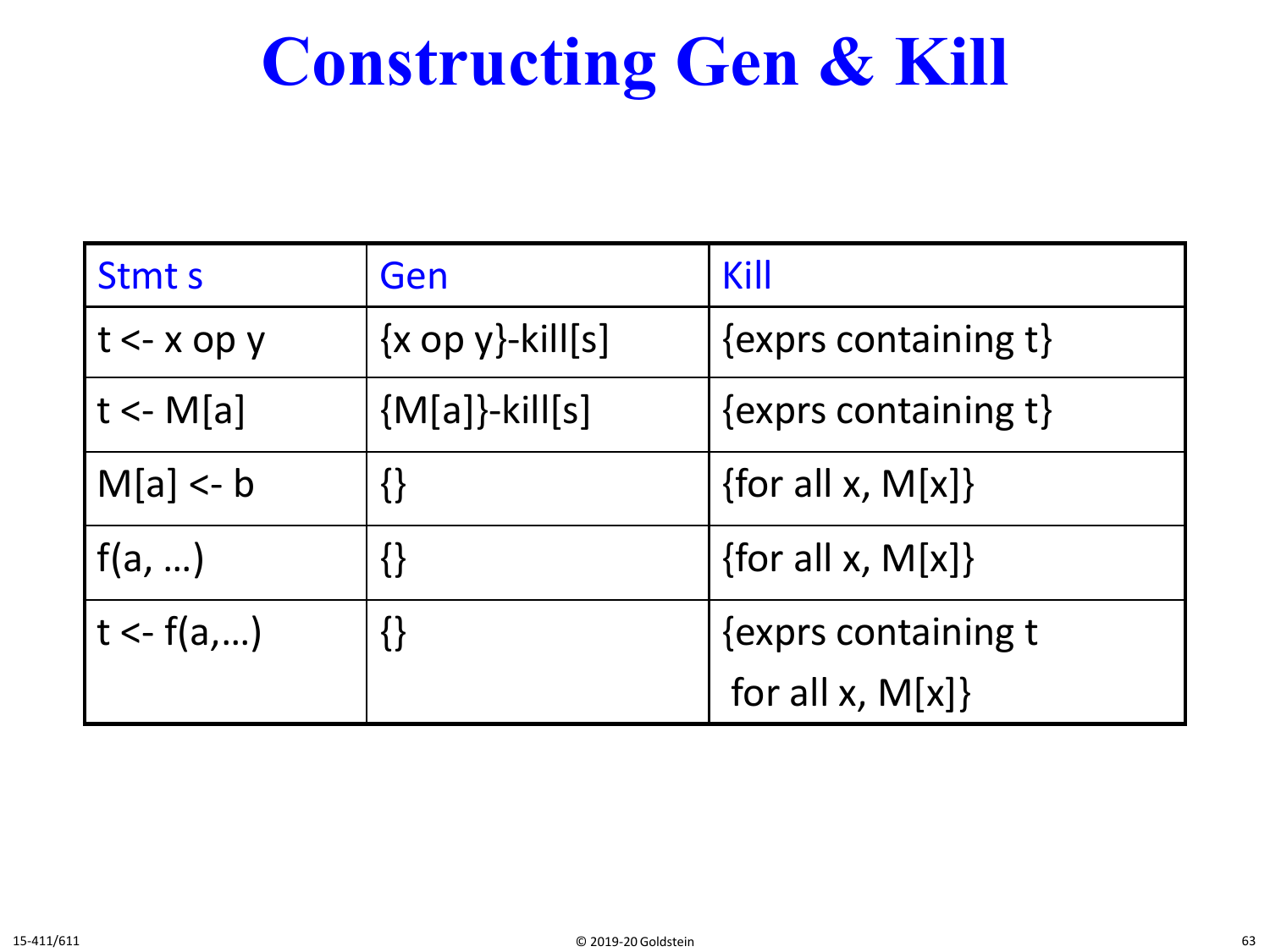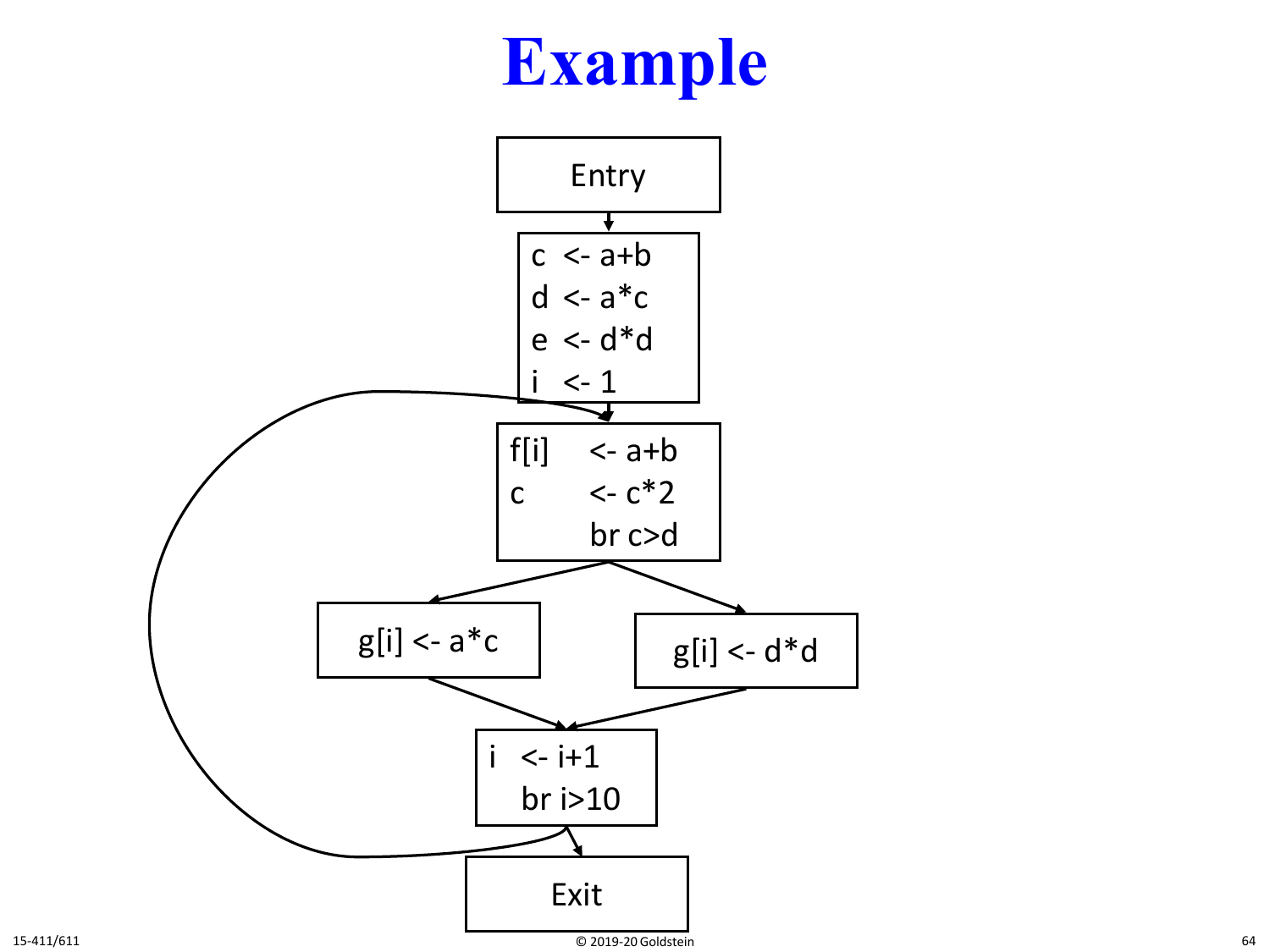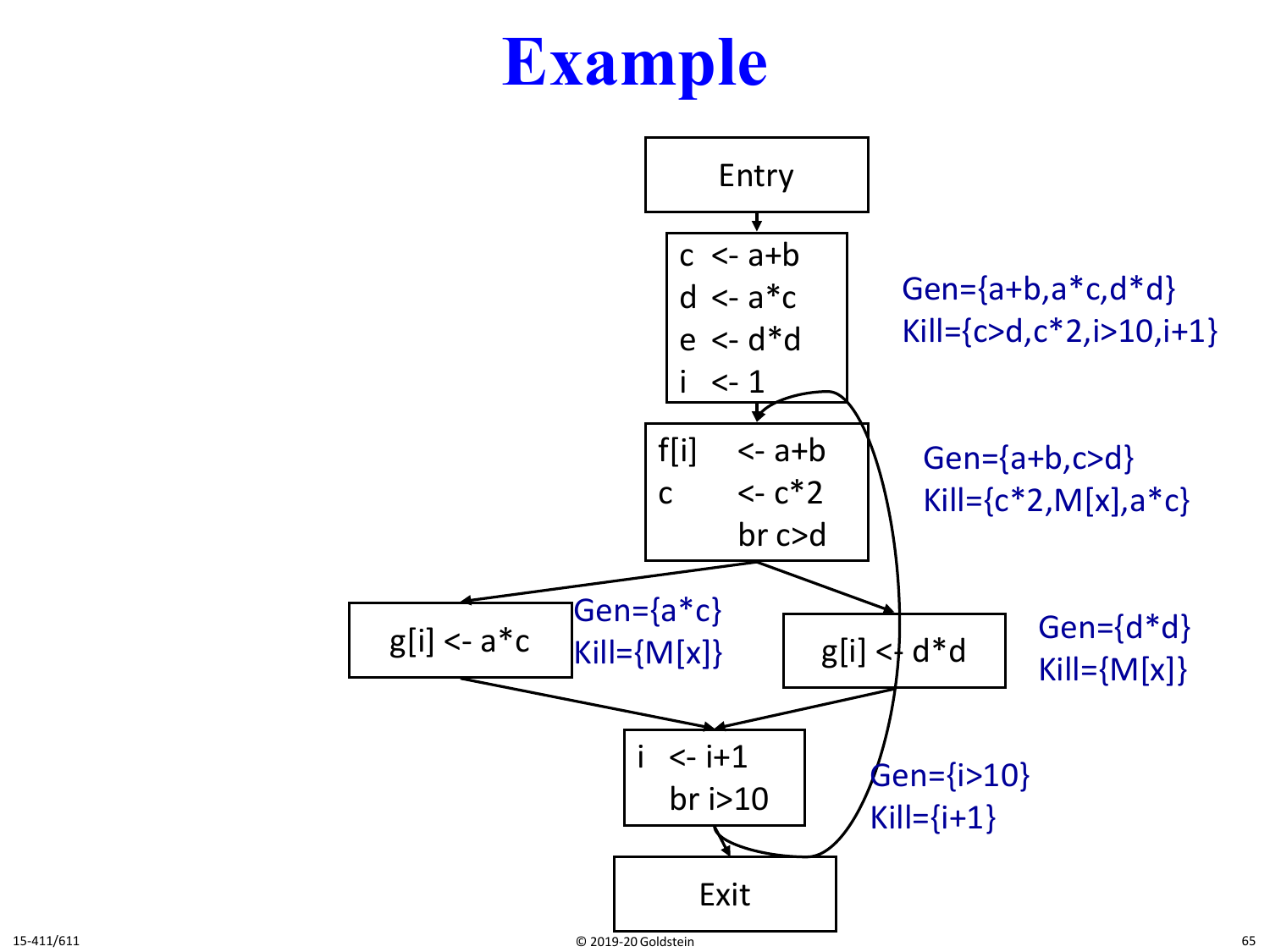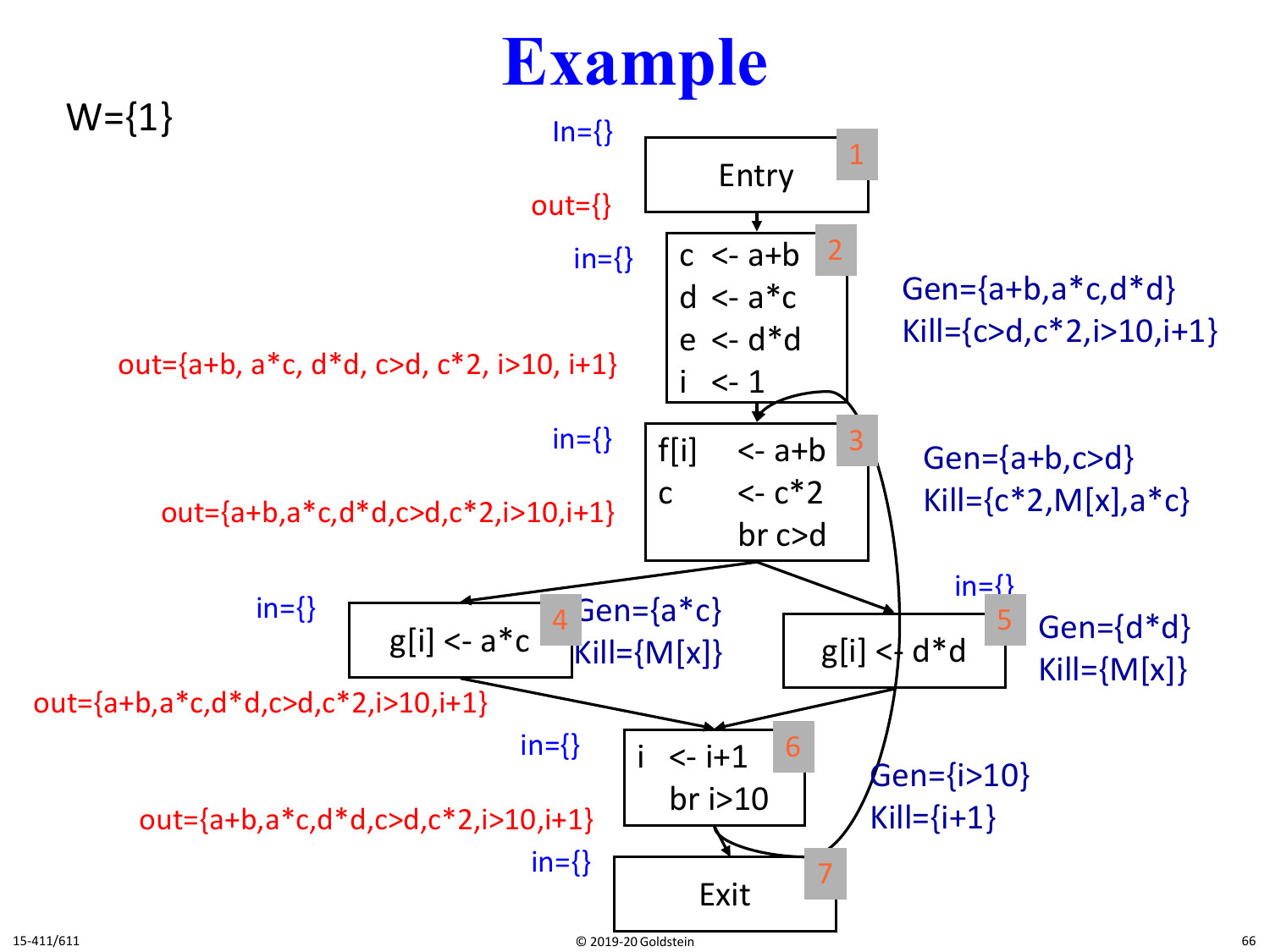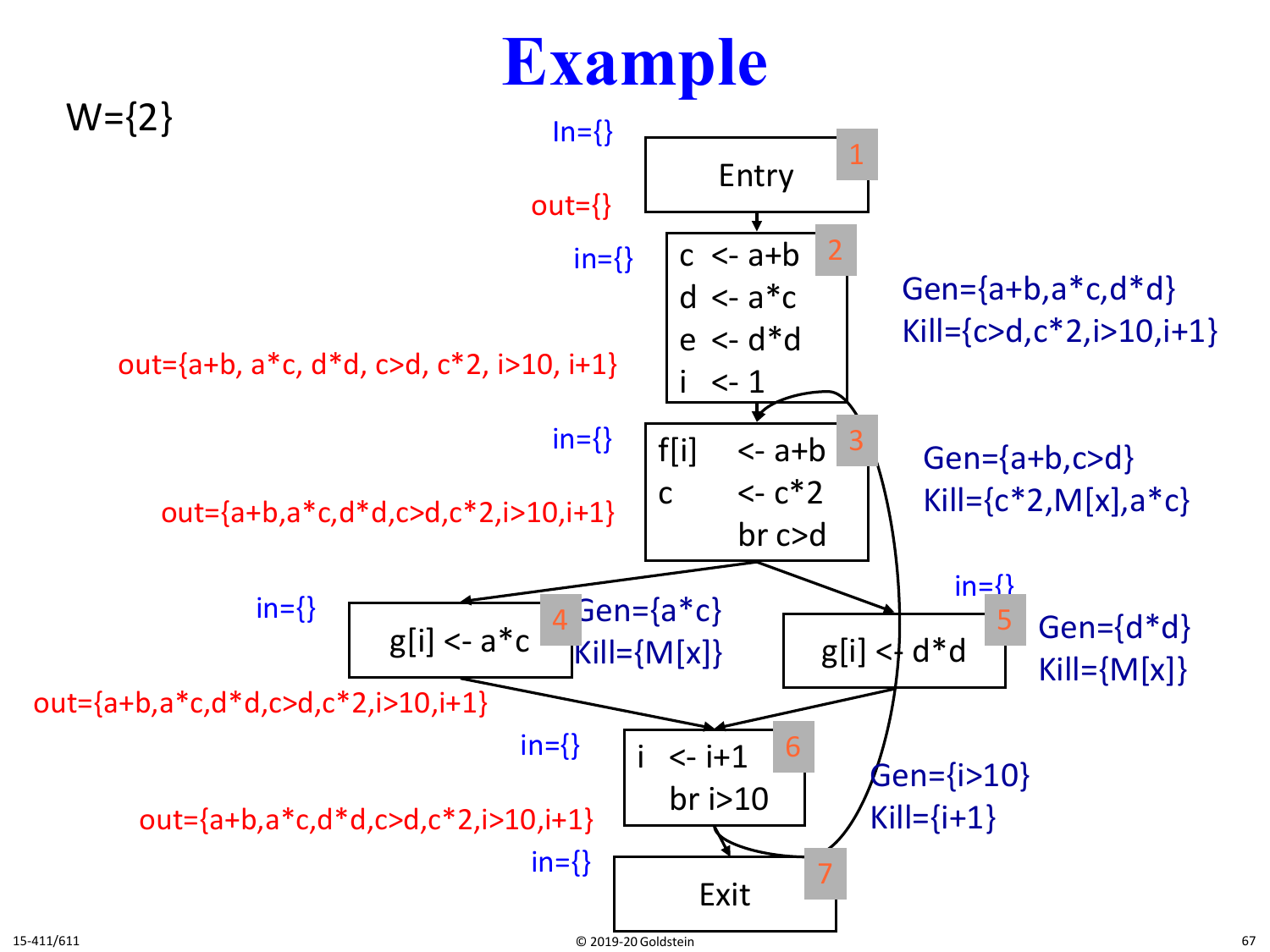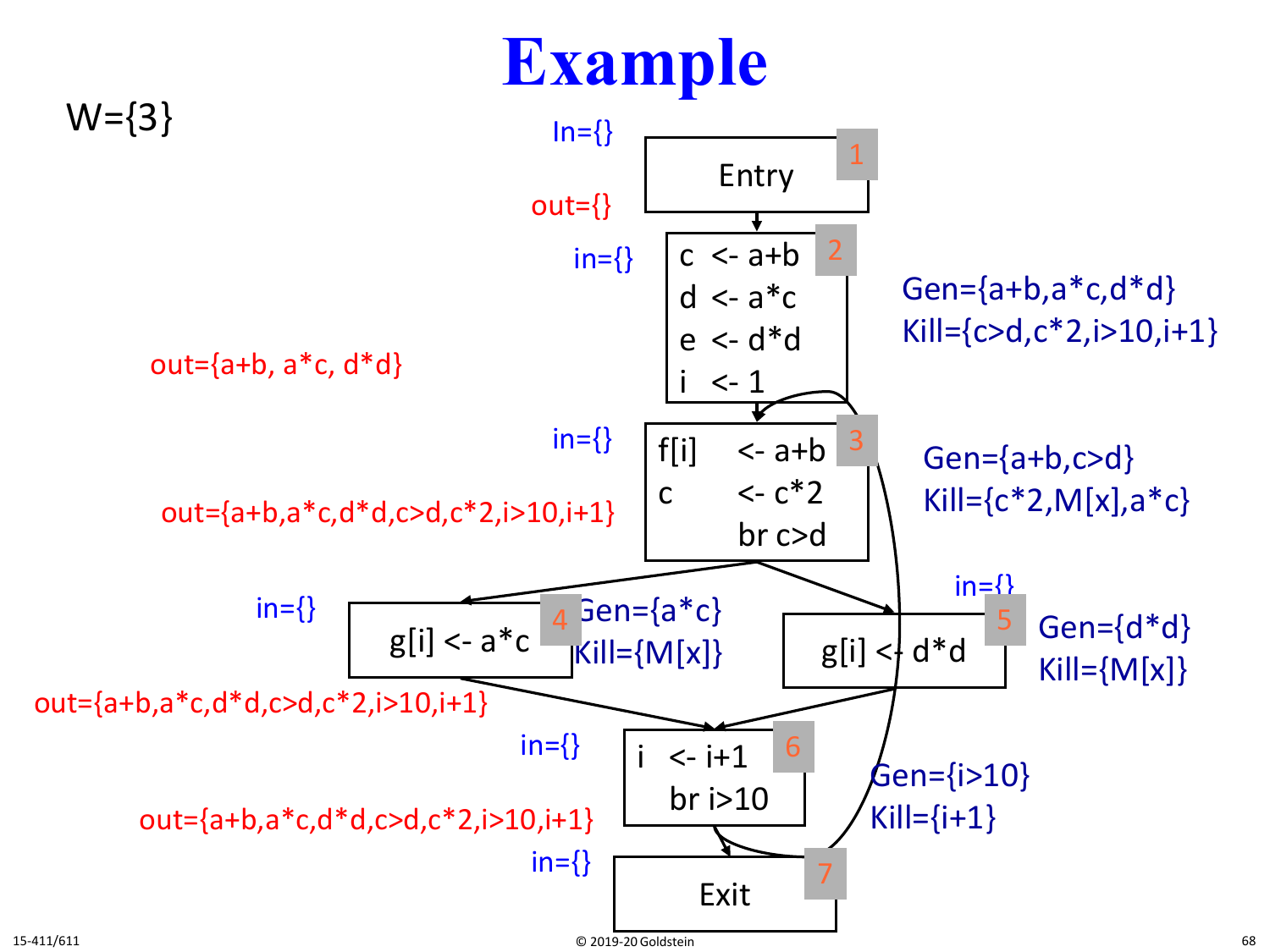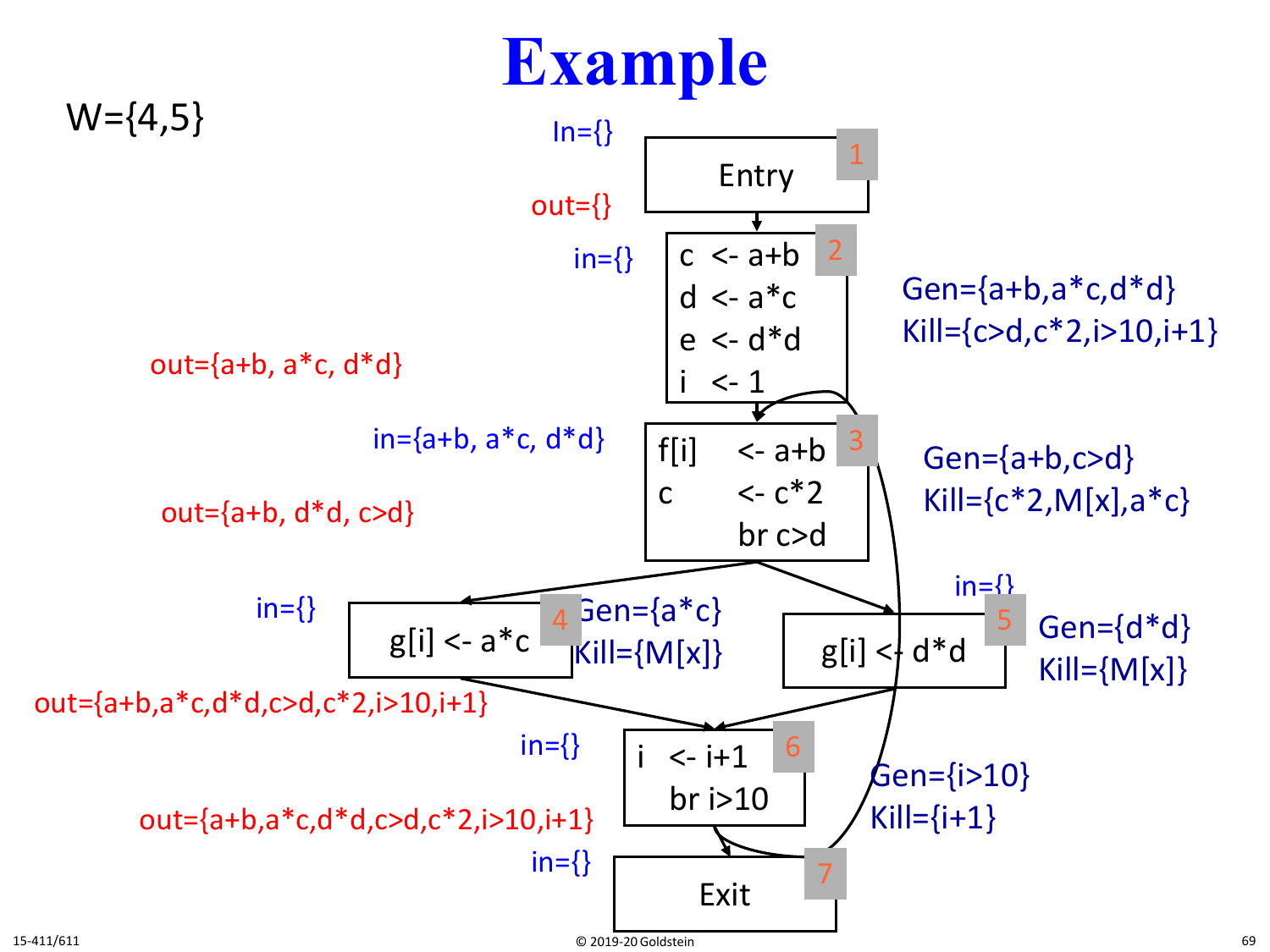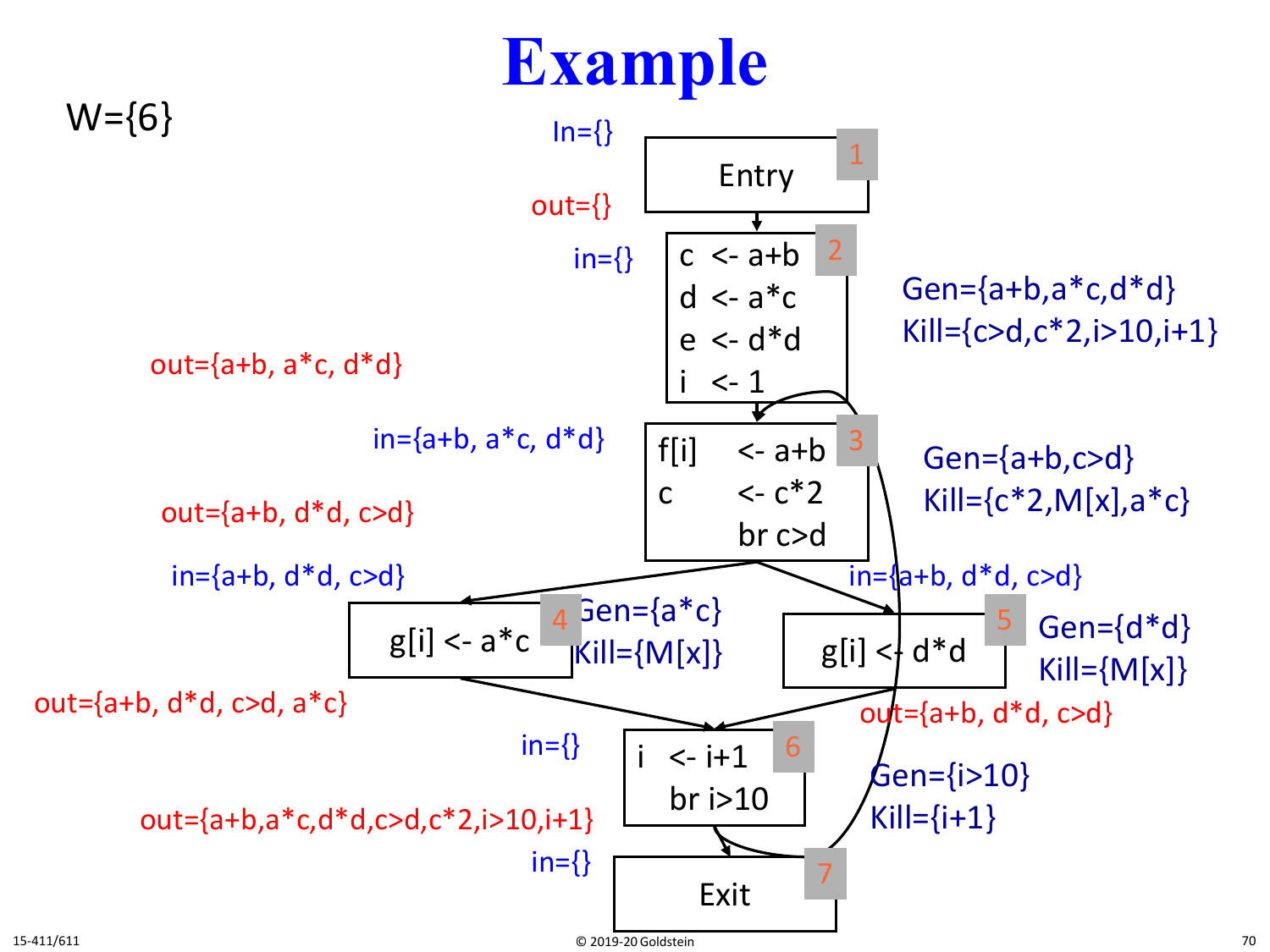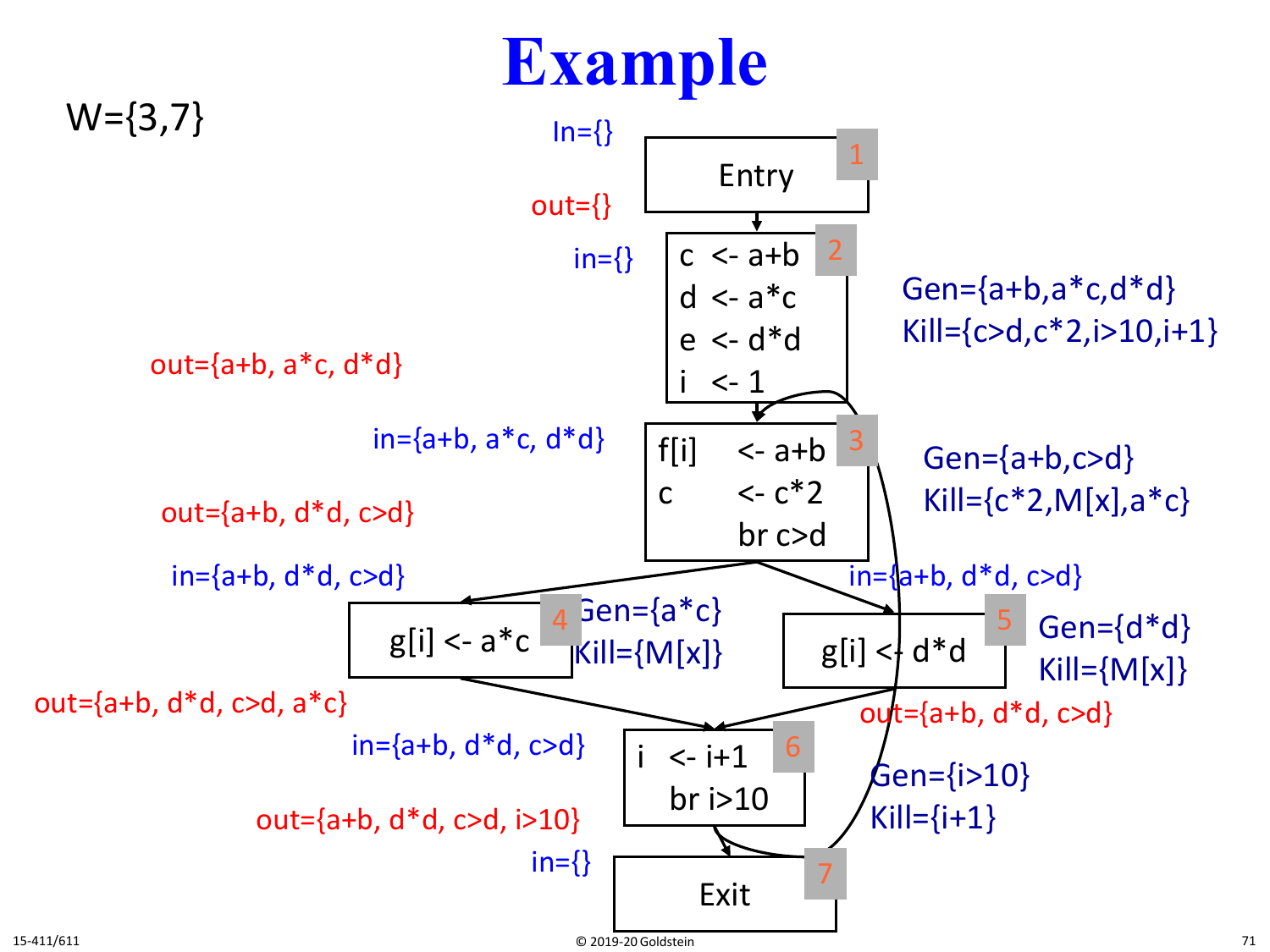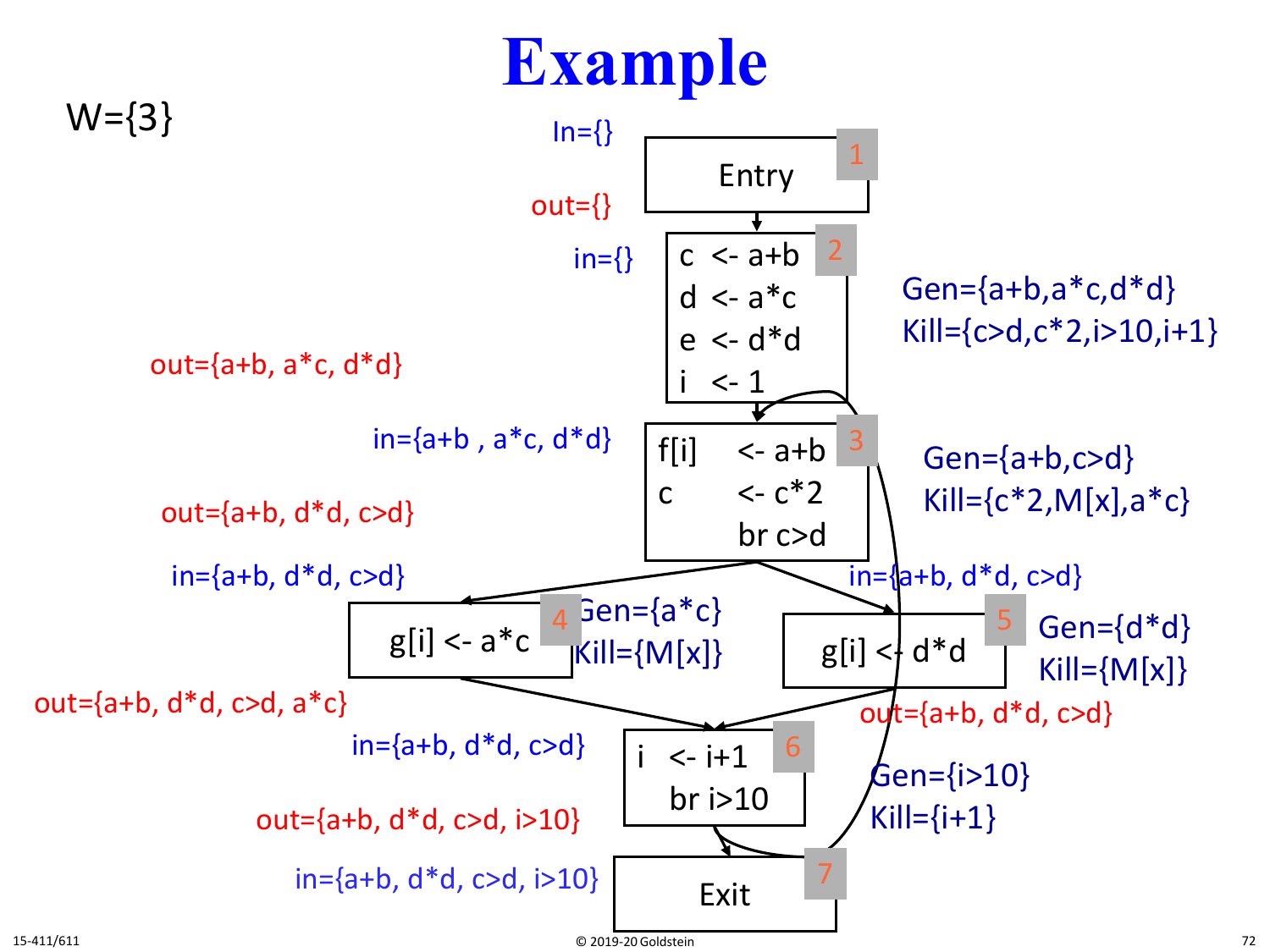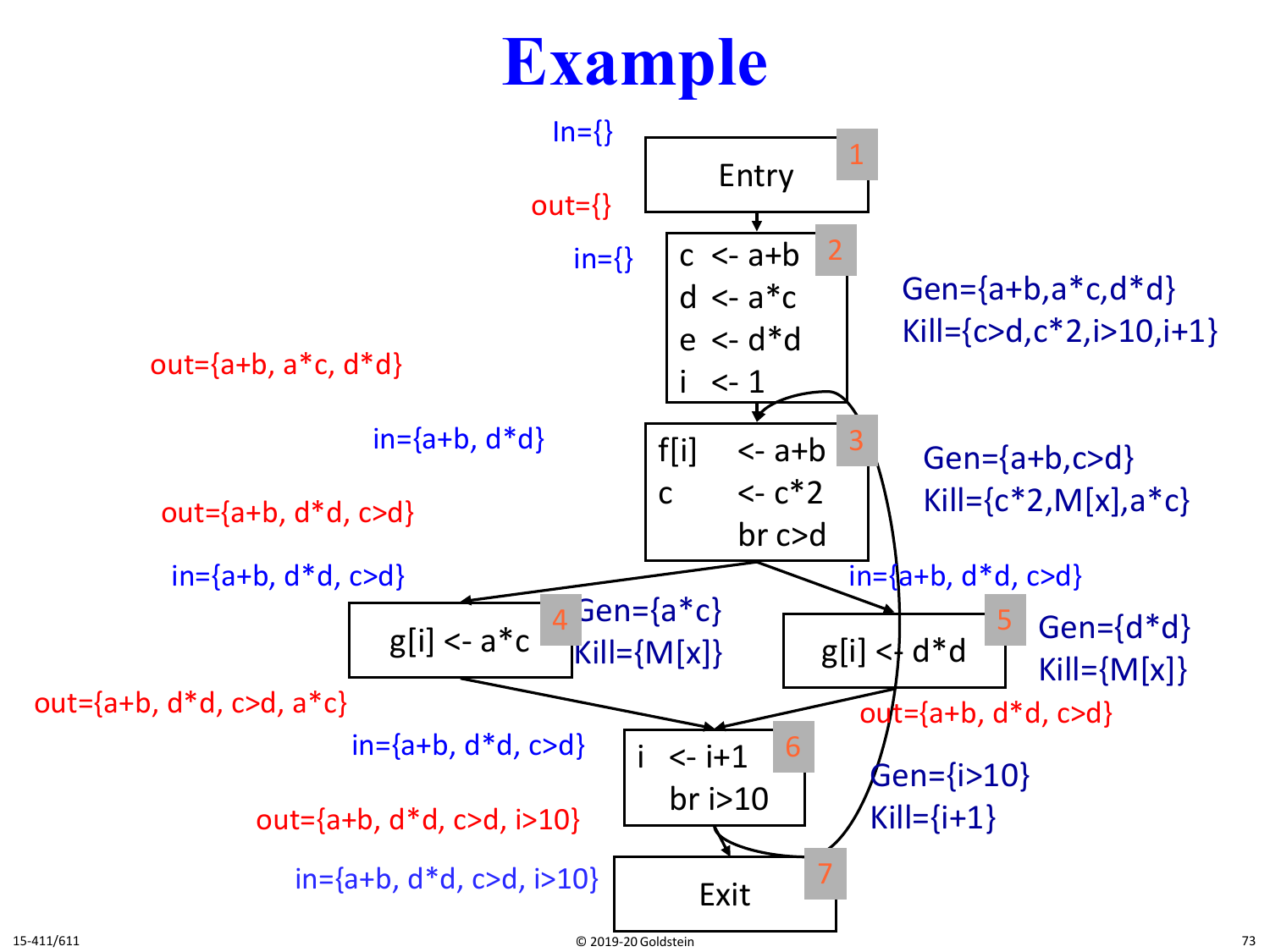## **CSE**

- Calculate Available expressions
- For every stmt in program

If expression, x op y, is available {

Compute reaching expressions for "x op y" at this stmt

foreach stmt in RE of the form t <- x op y

```
rewrite at: t' <- x op y
 t < -t'
```

```
replace "x op y" in stmt with t'
```
}

}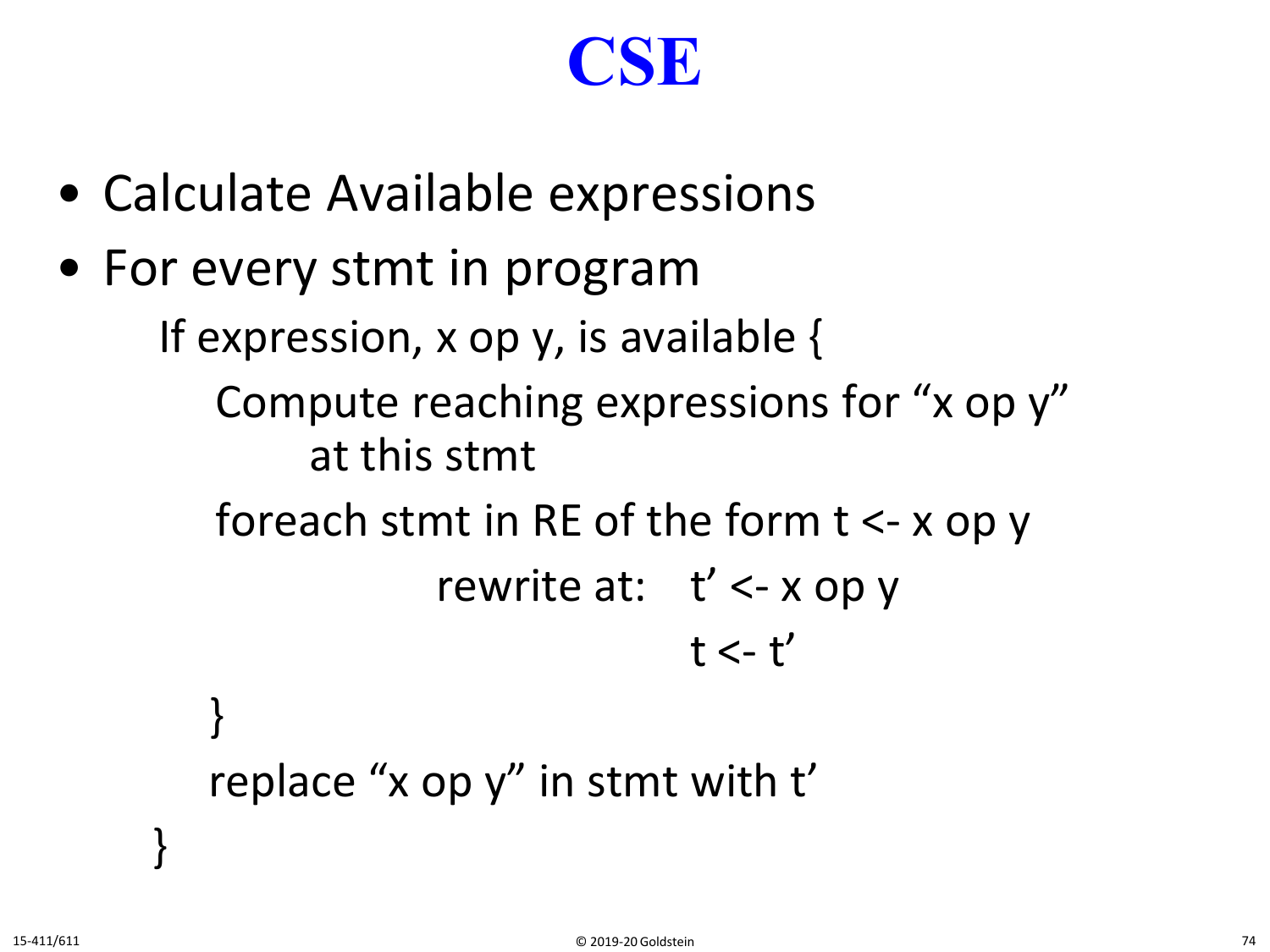

#### 15-411/611 © 2019-20 Goldstein 75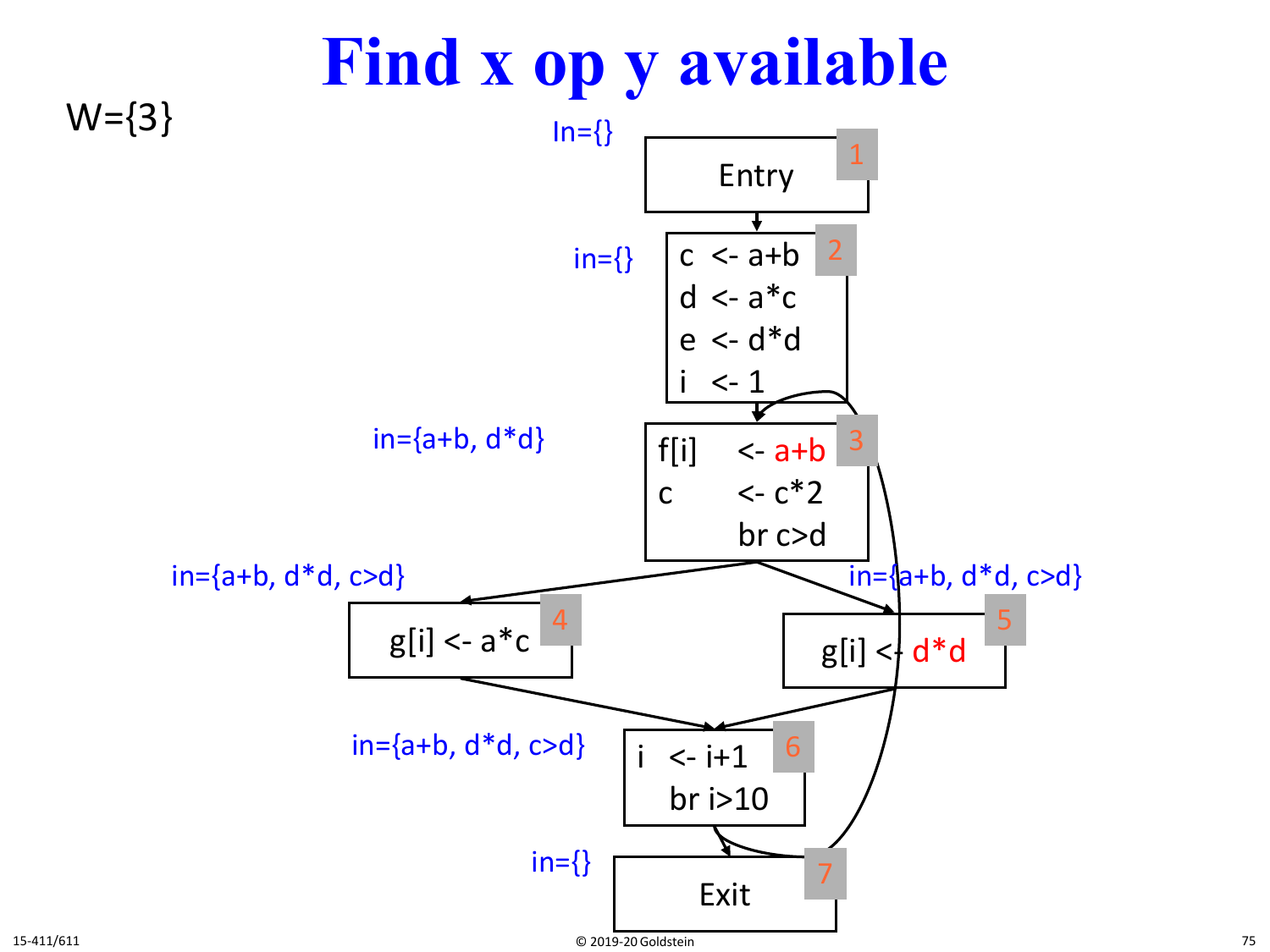# **Calculating Reaching Expressions**

- Could be dataflow problem, but not needed enough, so …
- To find RE for "x op y" at stmt S
	- traverse cfg backward from S until
		- reach  $t < -x + y$  (& put into RE)
		- reach definition of x or y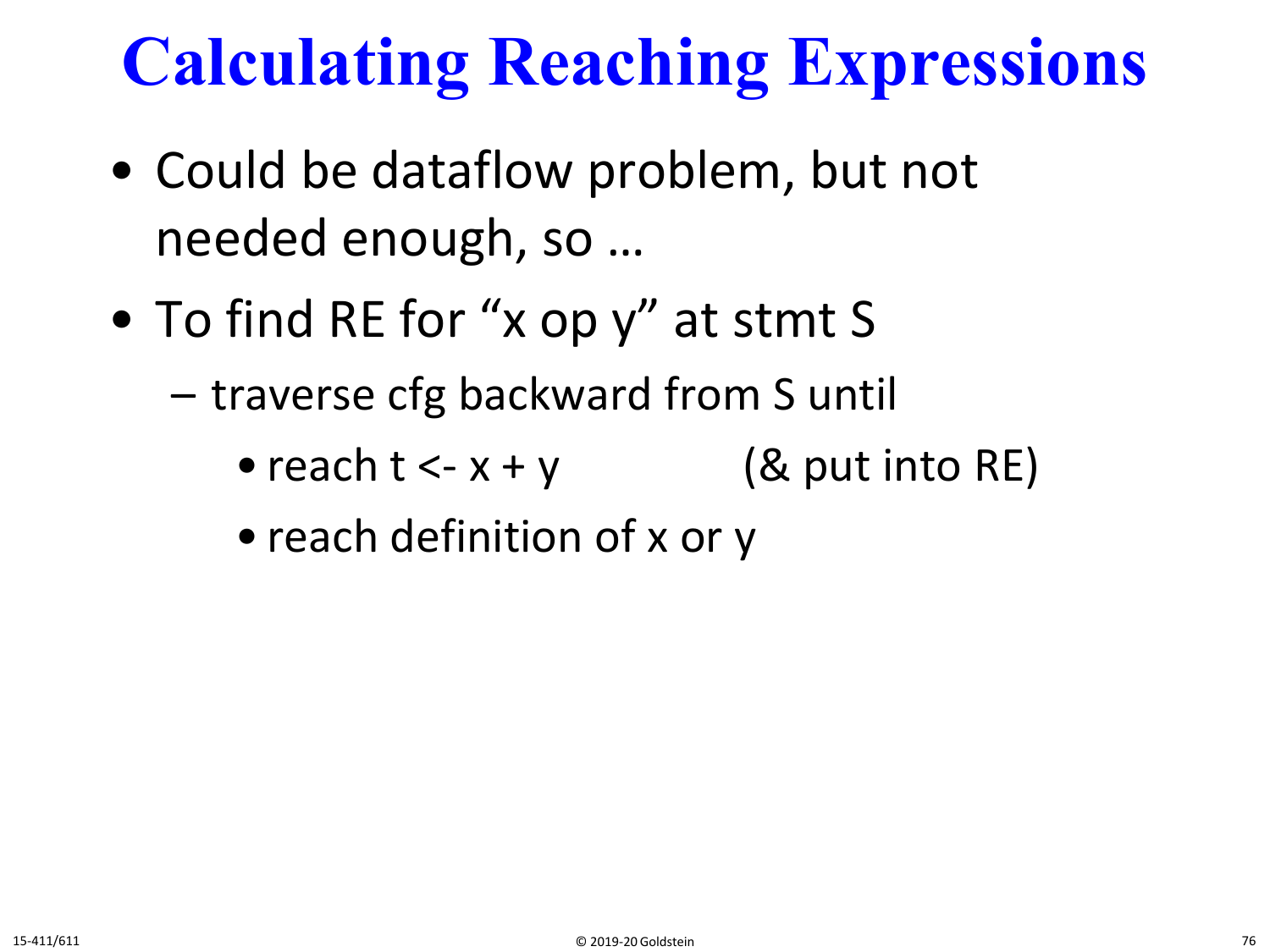## **Example**

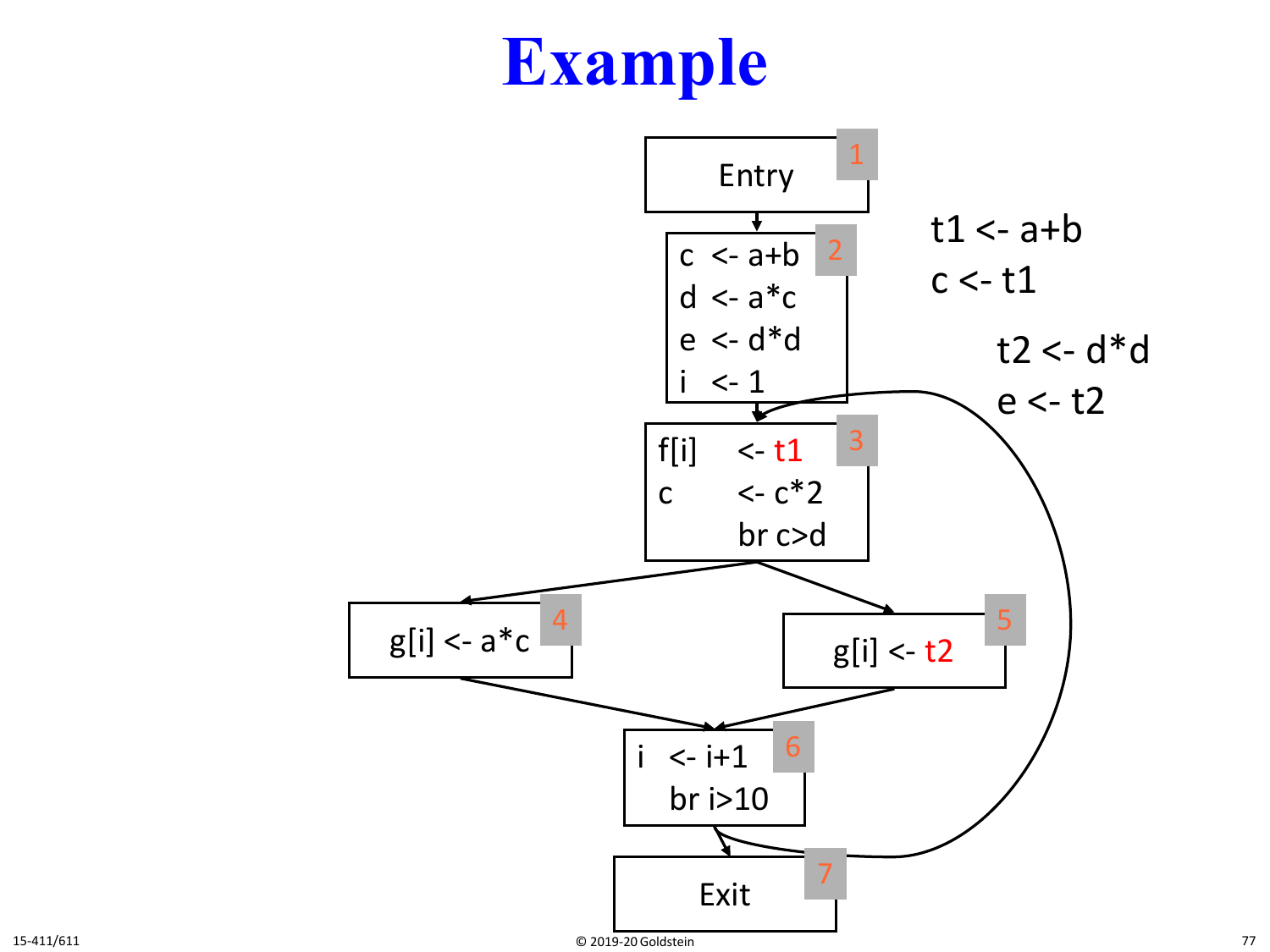# **Dataflow Summary**

|                 | Union<br>(may) | intersection<br>(must) |
|-----------------|----------------|------------------------|
| Forward         | Reaching defs  | Available exprs        |
| <b>Backward</b> | Live variables | very busy<br>exprs     |

Later in course we look at bidirectional dataflow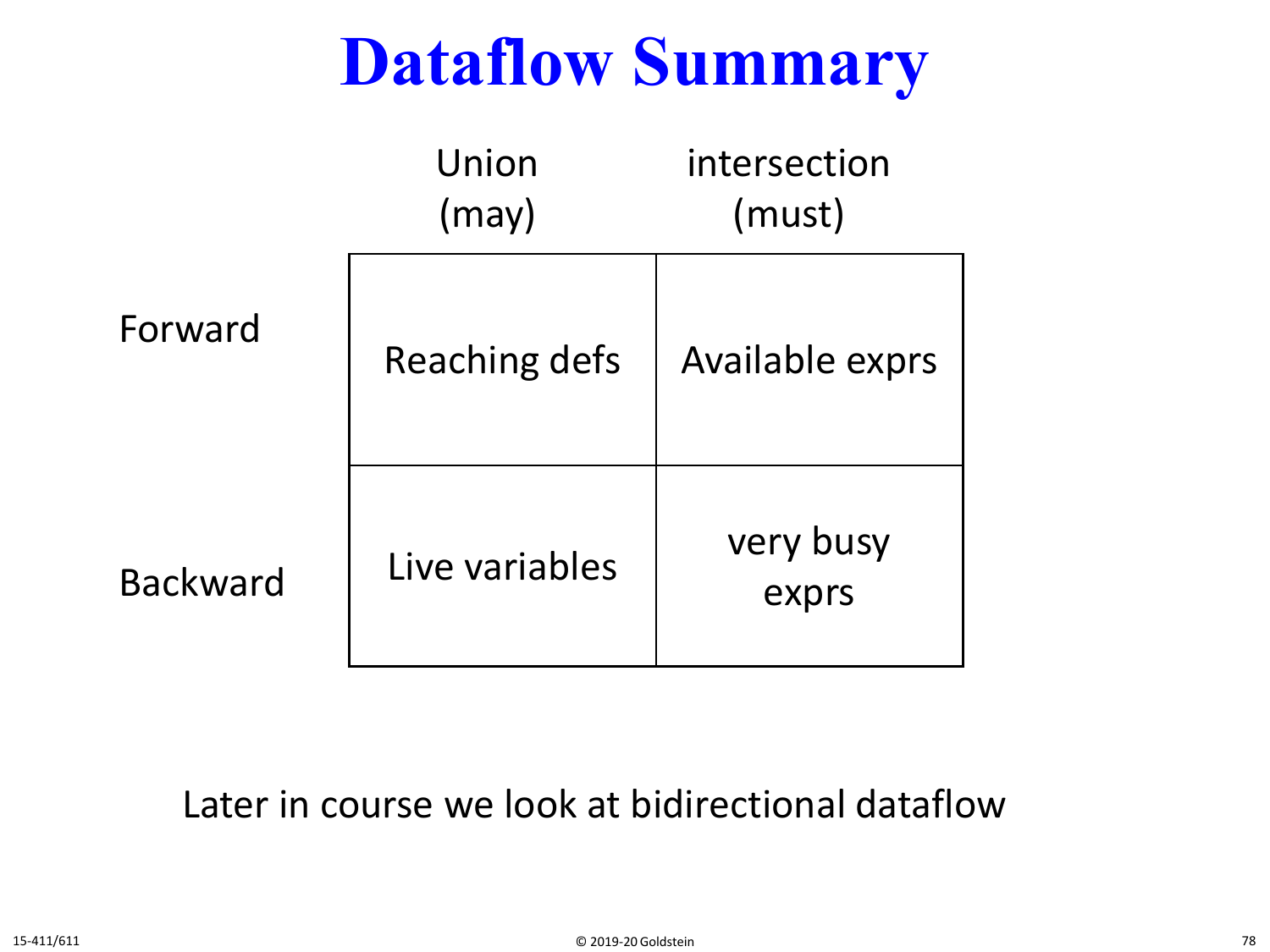# **Very Busy Expressions**

- A Backward, Must data flow analysis
- An expression e is *very busy at point p* if On every path from p, e is evaluated before the value of e is changed
- Optimization
	- Can hoist very busy expression computation

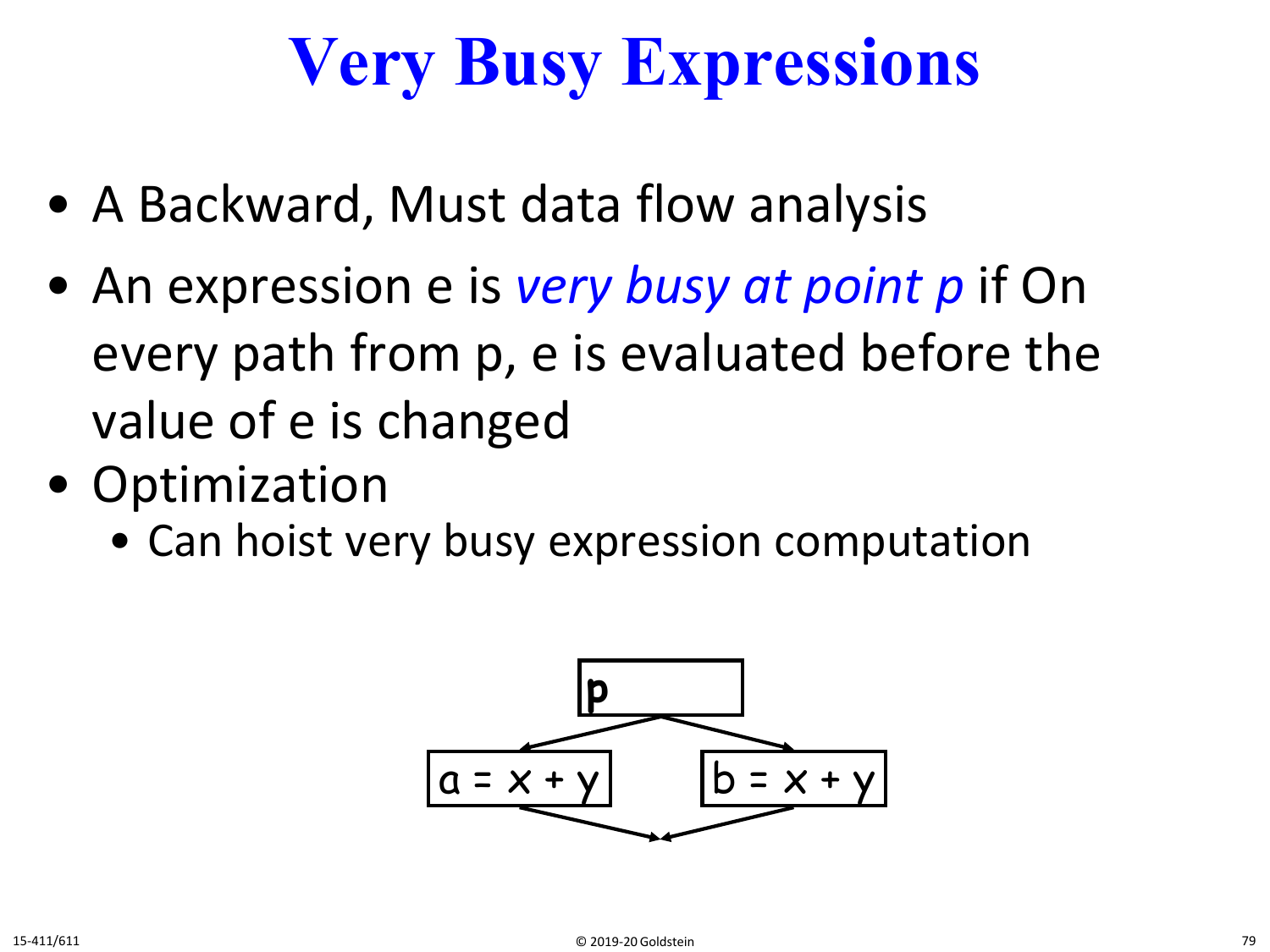### **Forward Must Data Flow Algorithm**

 $Out(s) = Gen(s)$  for all statements s  $W = \{ all statements \}$ Repeat Take s from W  $\ln(s) = \bigcap_{s' \in \text{pred}(s)} \text{Out}(s')$  $Temp = Gen(s) \cup (In(s) - Kill(s))$ If (temp !=  $Out(s)$ ) {  $Out(s) = temp$  $W = W \cup succ(s)$ }

Until 
$$
W = \emptyset
$$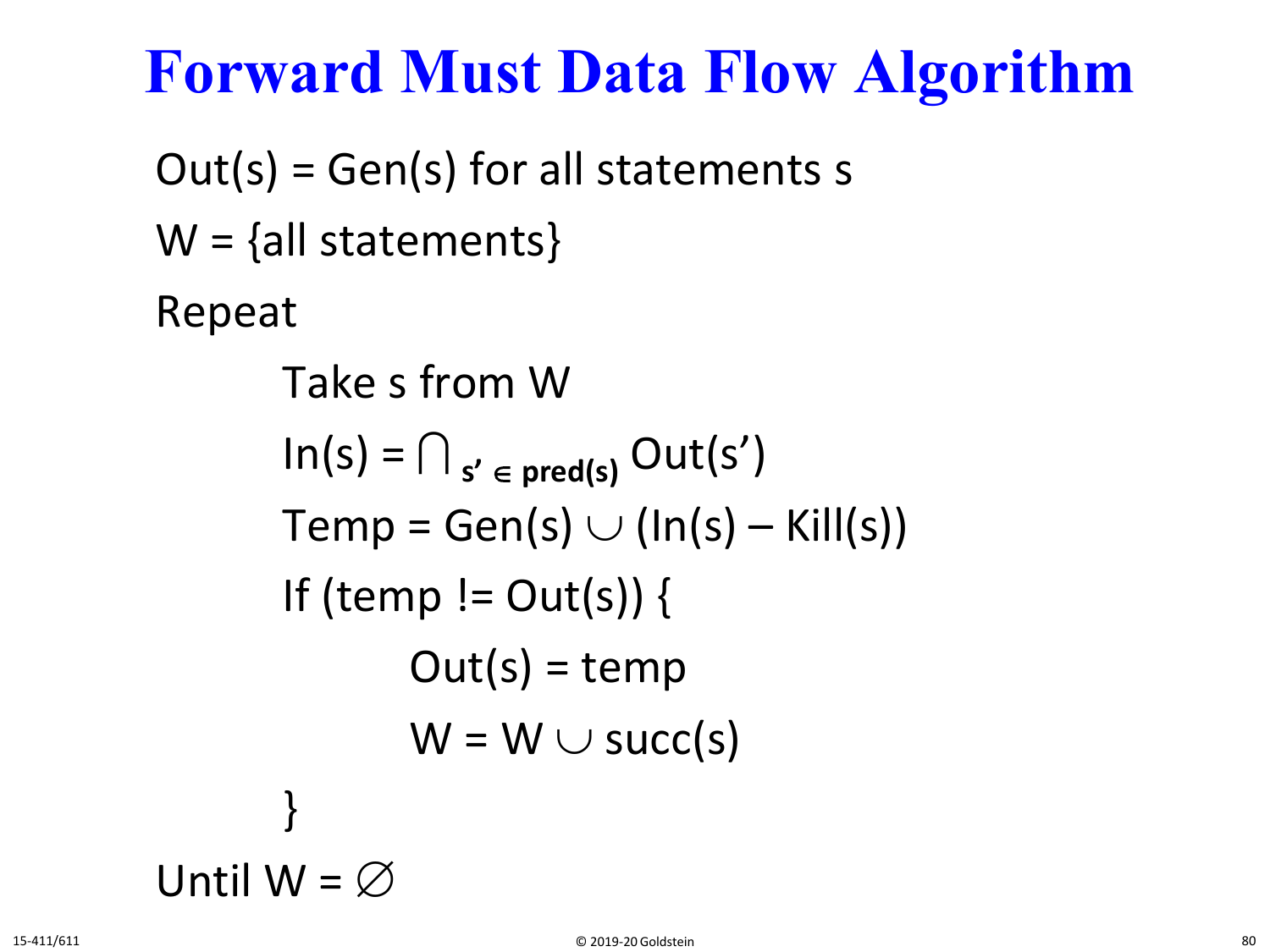## **Forward May Data Flow Algorithm**

 $Out(s) = Gen(s)$  for all statements s  $W = \{ all statements \}$ Repeat Take s from W  $\ln(s) = \cup_{s' \in \text{pred}(s)} \text{Out}(s')$  $Temp = Gen(s) \cup (In(s) - Kill(s))$ If (temp !=  $Out(s)$ ) {  $Out(s) = temp$  $W = W \cup succ(s)$ }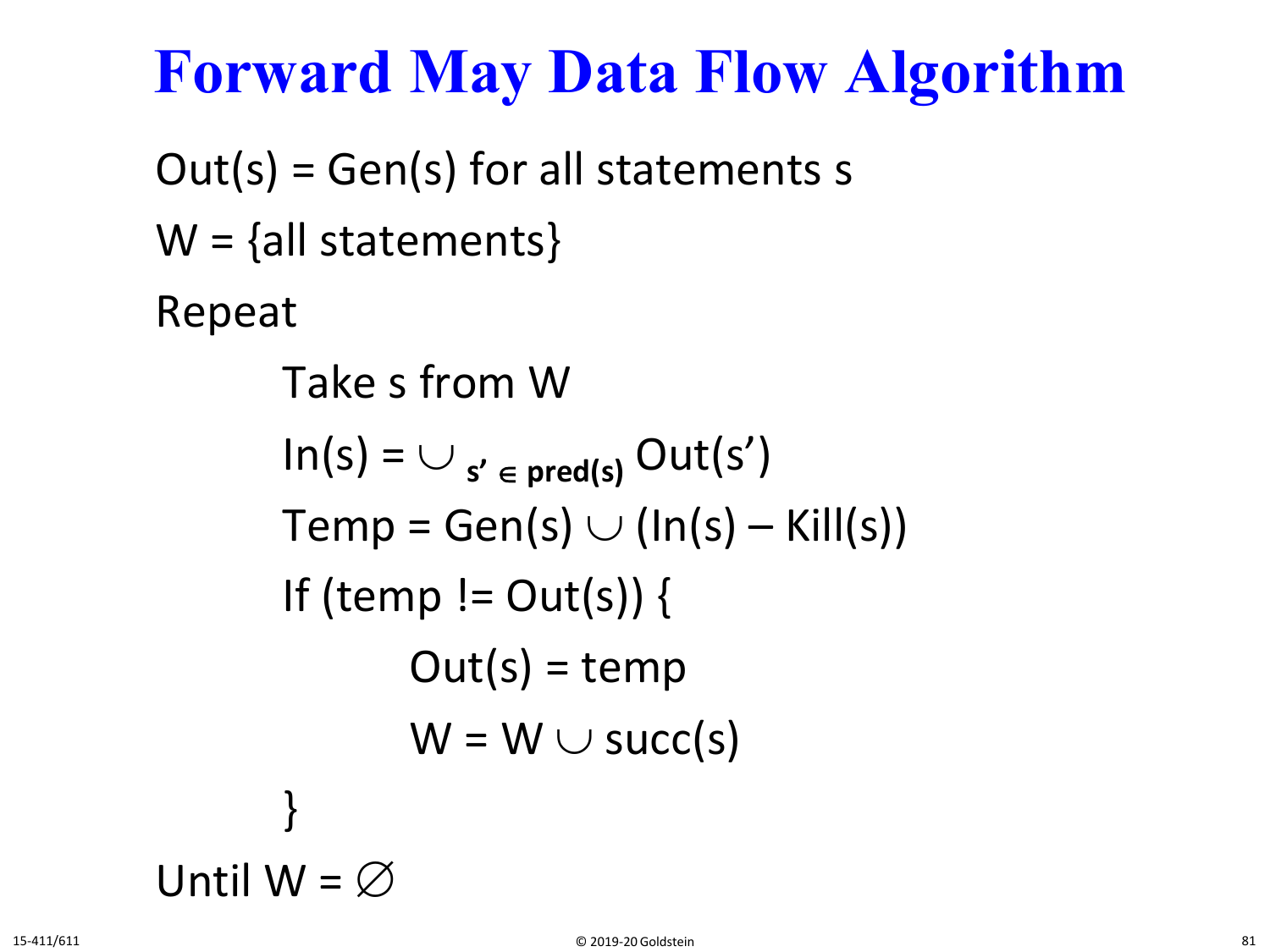## **Backward May Data Flow Algorithm**

 $In(s) = Gen(s)$  for all statements s W = {all statements} (worklist) Repeat

> Take s from W  $Out(s) = \bigcup_{s' \in succ(s)} In(s')$  $Temp = Gen(s) \cup (Out(s) - Kill(s))$ If (temp  $!=$   $ln(s)$ ) {  $ln(s) = temp$  $W = W \cup pred(s)$ }